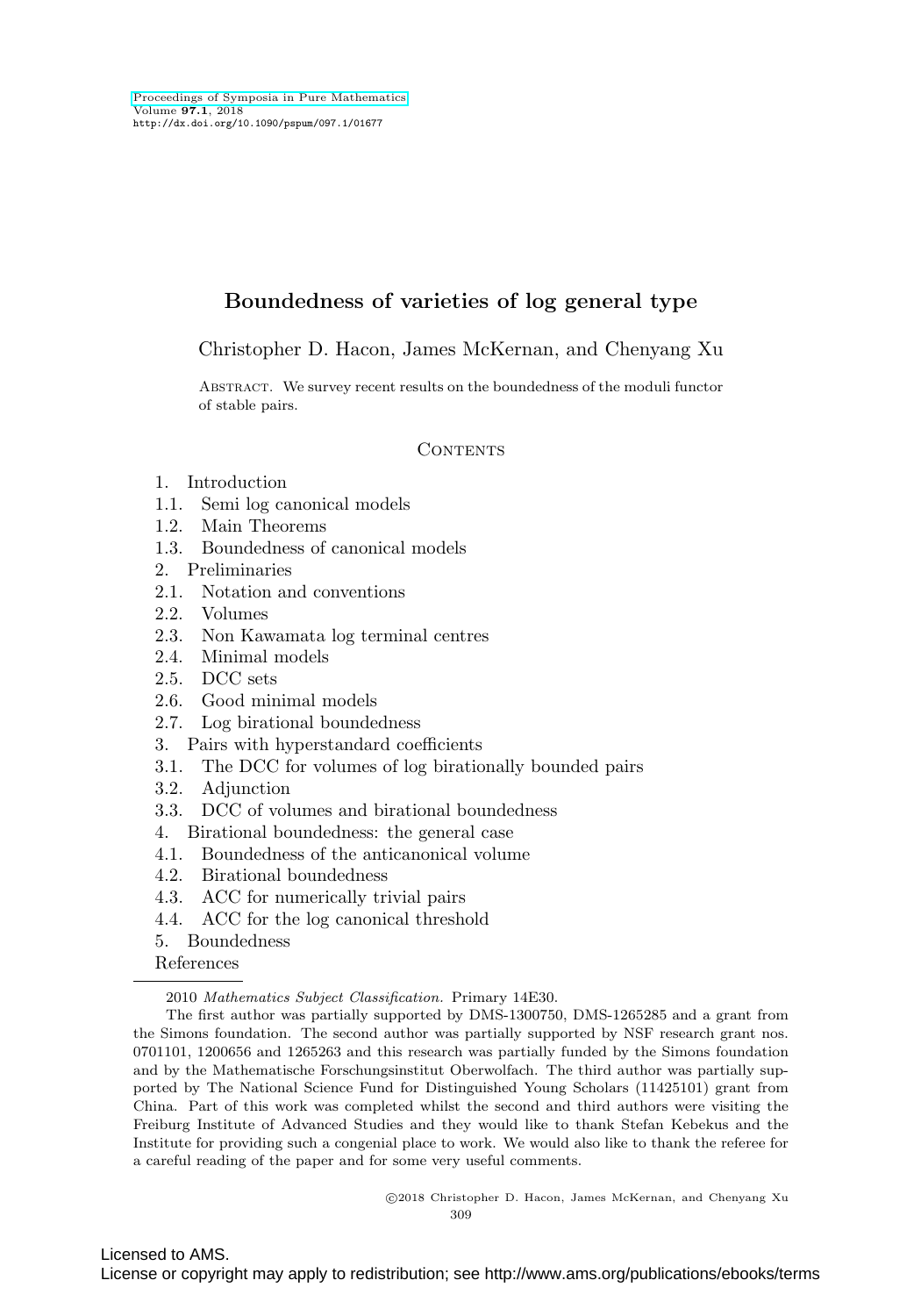#### **1. Introduction**

The purpose of this paper is to give an overview of recent results on the moduli of varieties of general type. We start with a gentle introduction to the subject, reviewing the case of curves and surfaces as motivation for some of the definitions. Then we switch gears a little and collect together in one place an account of boundedness of the moduli functor. None of the results here are new but we thought it would be useful to present them together, as currently they are spread over several papers. We also take this opportunity to present an alternative argument for one step of the proof. Due to constraints imposed by space, we do not give full details for many of the proofs; anyone wanting to see more details should look at the original papers.

The theory of moduli in higher dimensions is extremely rich and interesting and so we are obliged to skip many interesting topics, which are fortunately covered in the many excellent surveys and books, see for example [**[25](#page-38-0)**], [**[26](#page-38-1)**] and [**[27](#page-38-2)**]. We focus on two aspects of the construction, what we need to add to get a compact moduli space and how to prove boundedness. We start with what we should add to get a compact moduli space.

The moduli space  $M<sub>g</sub>$  of smooth curves of genus  $g \geq 2$  is a quasi-projective variety of dimension 3g−3. The moduli space of stable curves  $\overline{M}_g$  is a geometrically meaningful compactification of  $M_g$ , so that  $\overline{M}_g$  is projective and  $M_g$  is an open subset. Geometrically meaningful refers to the fact the added points correspond to geometric objects which are as close as possible to the original objects. In the case of  $M_q$  we add stable curves C, connected curves of arithmetic genus g, with nodal singularities, such that the automorphism group is finite, or better (and equivalently), the canonical divisor  $K_C$  is ample.

We adopt a similar definition of stable in higher dimensions.

DEFINITION 1.0.1. A **semi log canonical model**  $(X, B)$  is a projective semi log canonical pair (cf. §[2.1\)](#page-7-0) such that  $K_X + B$  is ample. Fix  $n \in \mathbb{N}, I \subset [0,1]$ and  $d \in \mathbb{R}_{>0}$ . Let  $\mathfrak{F}_{\text{slc}}(n, I, d)$  be the set of all *n*-dimensional semi log canonical models such that the coefficients of B belong to I (that is, coeff $(B) \subset I$ ),  $K_X + B$ is Q-Cartier and  $(K_X + B)^n = d$ .

We now attempt to give some motivation for the admittedly technical definition of semi log canonical models.

**1.1. Semi log canonical models.** There are in general many degenerations of the same family of varieties. Given a moduli problem properness corresponds to existence and uniqueness of the limit. Given a family of smooth curves there is a unique stable limit, as proved by Deligne and Mumford [**[8](#page-38-3)**].

We review the construction of the stable limit. Let  $f: X^0 \longrightarrow C^0$  be a family of smooth curves of genus  $g \geq 2$  over a smooth curve  $C^0 = C \setminus 0$  where C is an affine curve and 0 is a closed point. By semistable reduction, after replacing  $C^0$  by an appropriate base change, we may assume that there is a proper surjective morphism  $f: X \longrightarrow C$  such that X is smooth and the central fibre  $X_0$  is reduced with simple normal crossings. The choice of  $X_0$  is not unique, since we are free to blow up the central fibre. So we run the minimal model program over C, contracting −1-curves (that is, curves  $E \cong \mathbb{P}^1$  such that  $E^2 = K_X \cdot E = -1$ ) in the central fibre. We end with a relative minimal model  $X^m \longrightarrow C$ , so that  $X^m$  is smooth and  $K_{X^m/C}$  is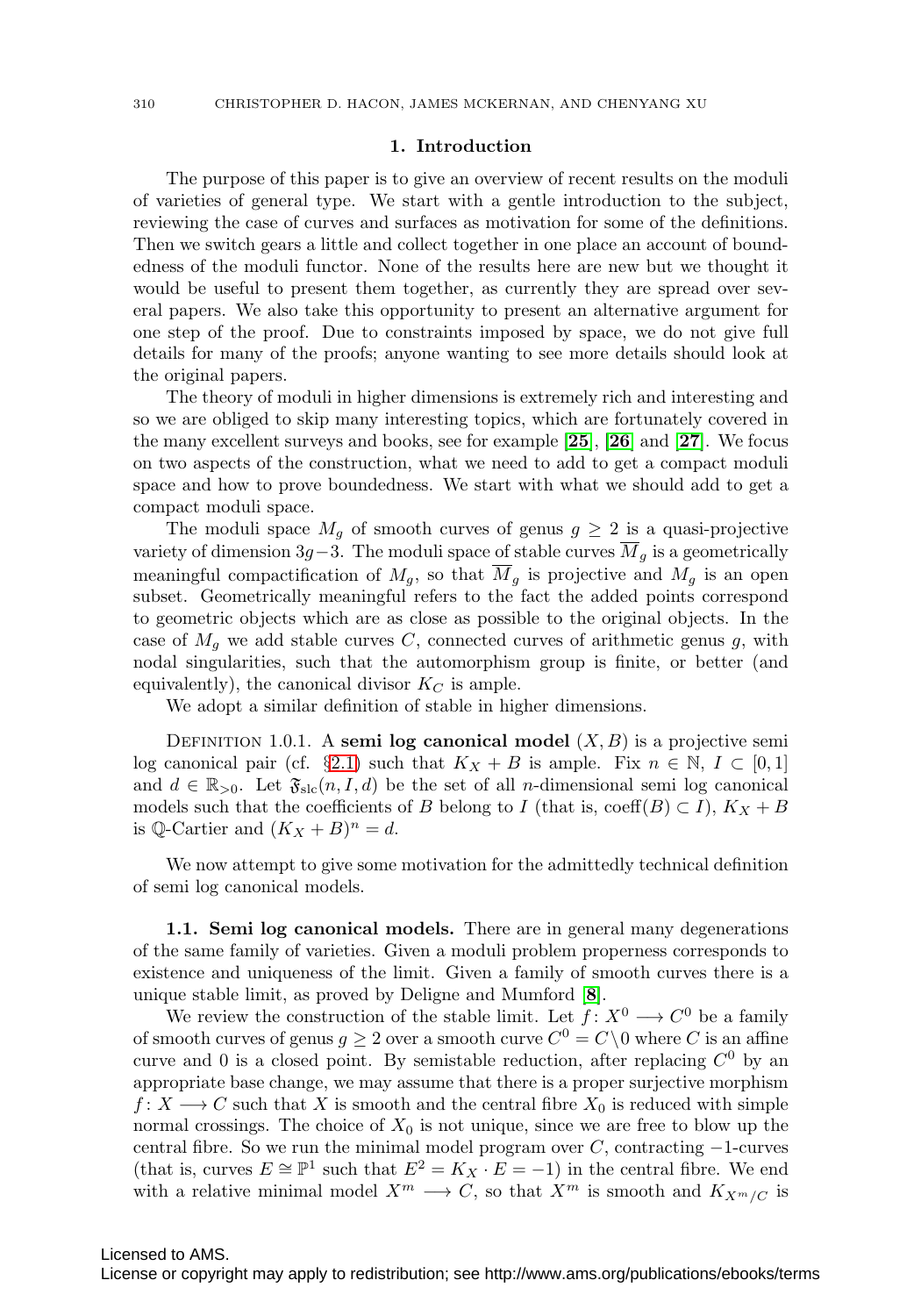nef over C. If we further contract all −2-curves, that is, curves  $E \cong \mathbb{P}^1$  such that  $E^2 = -2$  and  $K_X \cdot E = 0$  then we obtain the relative canonical model  $X^c \longrightarrow C$ . The model  $X<sup>c</sup>$  is characterised by the fact that it has Gorenstein canonical (aka Du Val, aka ADE) singularities and  $K_{X^c/C}$  is ample over C.

A key observation is that we can construct the relative canonical model directly as

$$
X^{c} = \text{Proj}_{C} R(X, K_{X}) \qquad \text{where} \qquad R(X, K_{X}) = \bigoplus_{m \ge 0} H^{0}(X, \mathcal{O}_{X}(mK_{X}))
$$

is the canonical ring; note that since C is affine,  $H^0(X, \mathcal{O}_X(mK_X))$  can be identified with the  $\mathcal{O}_C$ -module  $f_*\mathcal{O}_X(mK_X)$ . Observe that  $X^c$  is isomorphic to X over  $C^0$ . Since the relative canonical model is unique, it follows that the family above has a unique compactification to a family of stable curves (that is, the moduli functor of stable curves is proper).

Here is another instructive example (cf.  $[25]$  $[25]$  $[25]$ ). Let S be any smooth projective surface such that  $K_S$  is ample. Consider the family  $X = S \times \mathbb{A}^1$  and three sections  $C_i$  with  $i \in \{1, 2, 3\}$  which meet as transversely as possible in a point  $(p, 0) \in S \times 0$ . Blowing up the  $C_i$  in different orders we obtain two families  $X^1$  and  $X^2$  which are isomorphic over  $\mathbb{A}^1 \setminus 0$  but have distinct central fibres  $X_0^1 \neq X_0^2$ . Therefore the corresponding moduli functor is not proper. If however we only consider canonical models, then this problem does not appear since the relative canonical model

$$
\operatorname{Proj} R(X^i, K_{X^i}) = \operatorname{Proj}(\bigoplus_{m \ge 0} H^0(X^i, \mathcal{O}_{X^i}(mK_{X^i}))) \cong X
$$

is unique.

Properness of the moduli functor of semi log canonical models is established in [**[16](#page-38-4)**]. The proof is similar to the argument sketched above for stable curves, except that an ad hoc argument is necessary to construct the relative canonical model, as the minimal model program for semi log canonical pairs is only known to hold in special cases.

The moduli space  $M_{a,n}$  of smooth curves C of genus g with n points  $p_1, p_2, \ldots, p_n$ is a natural generalisation of the moduli space of curves. It has a natural compactification  $M_{g,n}$ , the moduli space of stable curves of genus g with n points. The points of  $\overline{M}_{g,n}$  correspond to connected nodal curves with n labelled points  $p_1, p_2, \ldots, p_n$ which are not nodes such that  $K_S + \Delta$  is ample, where  $\Delta$  is the sum of the labelled points. Therefore a stable pointed curve is the same as a semi log canonical model (up to ordering the labelled points), with coefficient set  $I = \{1\}.$ 

There are many reasons to consider labelled points.  $\overline{M}_{0,n}$  is a non-trivial moduli space with a very interesting geometry and yet it is given by an explicit blow up of projective space. On the other hand, allowing the coefficients of  $\Delta$  to vary, so that we take different choices for the coefficient set  $I$ , gives a way to understand the extremely rich geometry of the moduli space of curves. For different choices of I we get slightly different moduli problems and so we get different birational models of  $\overline{M}_{g,n}$ , [[17](#page-38-5)]. Finally the normalisation of a stable curve is a stable pointed curve such that the inverse image of the nodes are labelled points. Studying stable pointed curves offers an inductive way to understand the geometry of  $M_q$ .

There is a similar picture in higher dimensions. We know of the existence of a moduli space of semi log canonical models in many cases. We will sometimes refer to this space as the KSBA compactification (constructed by Kollár, Shepherd-Barron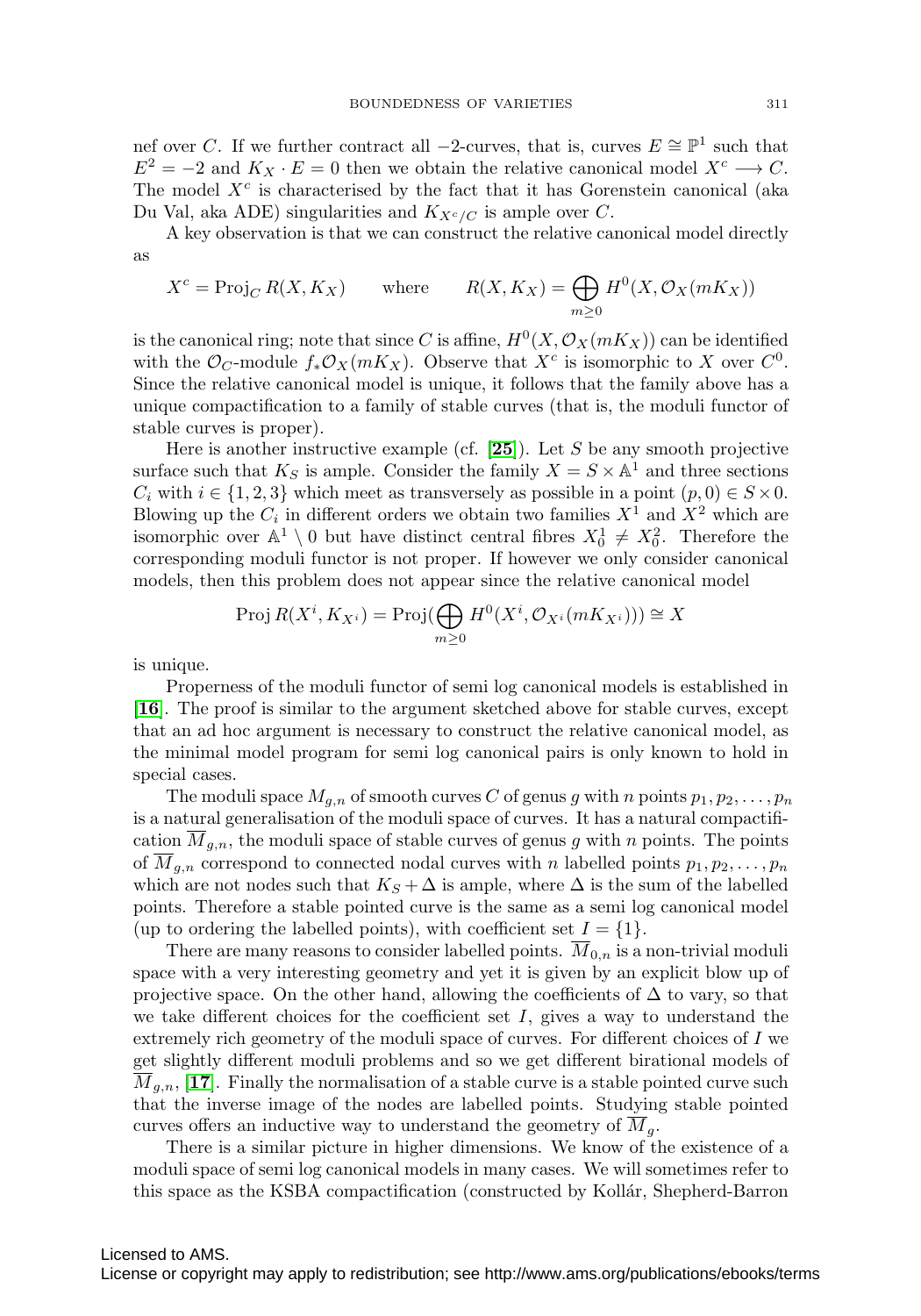and Alexeev). If S is a cubic surface in  $\mathbb{P}^3$  then  $K_S + \Delta = -8K_S$  is ample and log canonical, where  $\Delta$  is the sum of the twenty seven lines, so that  $(X, \Delta)$  is a semi log canonical model. Therefore a component of the KSBA compactification with  $I = \{1\}$  gives a moduli space of cubic surfaces, [[11](#page-38-6)]. If C is a smooth plane curve of degree  $d > 3$  then  $K_S + tC$  is ample for any  $t > 3/d$ . Therefore a component of the KSBA compactification for suitable choice of coefficient set I gives a compactification of the moduli space of plane curves of degree d, [**[10](#page-38-7)**]. On the other hand, if we allow the coefficients of  $\Delta$  to vary then this induces birational maps between moduli spaces and we can connect two moduli spaces by a sequence of such transformations.

If  $(X, \Delta)$  is a semi log canonical pair then X is in general not normal. If  $\nu: Y \longrightarrow X$  is the normalisation then we may write

$$
K_Y + \Gamma = \nu^* (K_X + \Delta).
$$

The divisor  $\Gamma$  is the strict transform of  $\Delta$  plus the double locus taken with coefficient one. If  $\Delta = 0$  then  $\Gamma = 0$  if and only if X is normal. The pair  $(Y, \Gamma)$  is log canonical and it is a disjoint union of log canonical pairs  $(Y_i, \Gamma_i)$ . The pair  $(X, \Delta)$  is obtained from  $(Y, \Gamma)$  by an appropriate idenfication of the double locus. By a result of Kollár (cf.  $[24]$  $[24]$  $[24]$  and  $[25, 5.13]$  $[25, 5.13]$  $[25, 5.13]$ ), if  $(X, \Delta)$  is a semi log canonical model, then it can be recovered from the data of  $(Y, \Gamma)$  and an involution of the double locus (that is, the components of  $\Gamma$  which do not correspond to components of  $\Delta$ ).

We have already seen that it is interesting to allow the coefficients of  $\Delta$  to be fractional. It is also useful when trying to establish boundedness by induction on the dimension. For example if  $(X, \Delta = S + B)$  is a log canonical pair, the coefficients of  $\Delta$  are all one and S is a prime divisor which is a component of  $\Delta$ then by adjunction (cf. Theorem [3.2.1\)](#page-21-0)

$$
(K_X + B)|_S = K_S + \text{Diff}_S(B - S)
$$

where  $(S, \text{Diff}_S(B - S))$  is a log canonical pair and the coefficients of Diff $_S(B - S)$ belong to

$$
J=\big\{\,1-\frac{1}{n}\,\big|\,n\in\mathbb{N}\,\big\}\cup\{1\}.
$$

In fact the coefficients of Diff<sub>S</sub> $(B - S)$  belong to J whenever the coefficients of B belong J. As J is the smallest set containing 1 closed under taking the different, the set of coefficients J is sometimes called the **standard coefficient set**.

Note that the set J is not finite, however it satisfies the **descending chain condition** (or DCC condition), that is, every non increasing sequence is eventually constant. To prove boundedness it is convenient to work with any coefficient set  $I \subset [0, 1]$  which satisfies the DCC.

We note that there is one aspect of the theory of moduli in higher dimensions which is quite different from the case of curves. The moduli space  $\overline{M}_g$  of curves is irreducible. Moreover  $M_q$  is a dense open subset. However even if we take  $I = \emptyset$ and fix d the KSBA moduli space might have more than one component and no point of these components corresponds to a normal surface.

**1.2. Main Theorems.** Our main result ([**[1](#page-37-0)**, **[2](#page-37-1)**] for the surface case and [**[15](#page-38-9)**] in general) is the following.

<span id="page-3-0"></span>THEOREM 1.2.1. Fix  $n \in \mathbb{N}$ , a set  $I \subset [0,1] \cap \mathbb{Q}$  satisfying the DCC and  $d > 0$ . Then the set  $\mathfrak{F}_{\text{slc}}(n, I, d)$  is bounded, that is, there exists a projective morphism of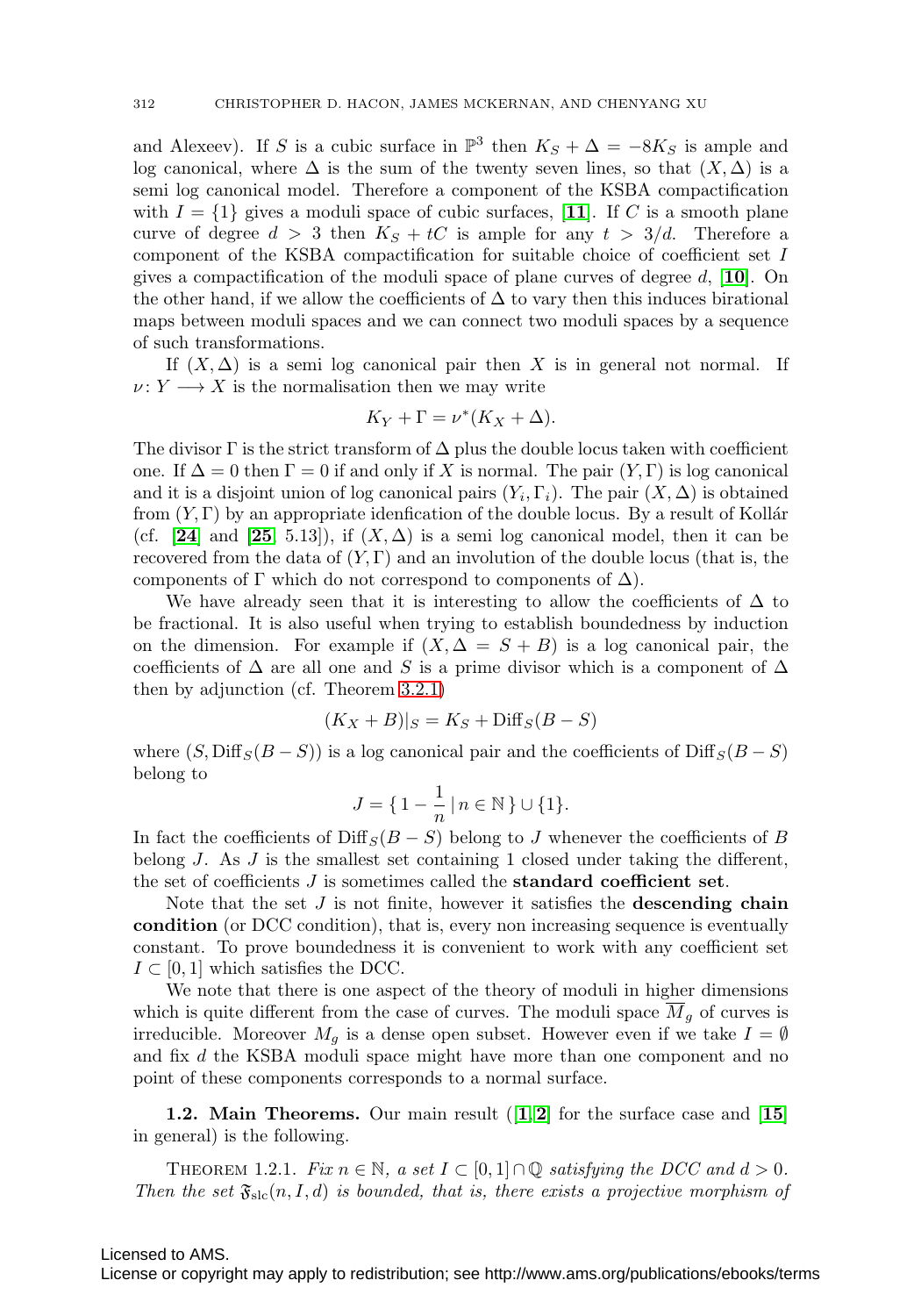quasi-projective varieties  $\pi \colon \mathcal{X} \longrightarrow T$  and a  $\mathbb{Q}$ -divsor  $\mathcal{B}$  on  $\mathcal{X}$  such that the set of pairs  $\{(\mathcal{X}_t, \mathcal{B}_t) | t \in T \}$  given by the fibres of  $\pi$  is in bijection with the elements of  $\mathfrak{F}_{\text{slc}}(n, I, d)$ .

The above result is equivalent to:

<span id="page-4-1"></span>THEOREM 1.2.2. Fix  $n \in \mathbb{N}$ , a set  $I \subset [0,1] \cap \mathbb{Q}$  satisfying the DCC and  $d > 0$ . Then there is an integer  $r = r(n, I, d)$  such that if  $(X, B) \in \mathfrak{F}_{\text{slc}}(n, I, d)$  then  $r(K_X + B)$  is Cartier and very ample.

In particular, the coefficients of B always belong to a finite set  $I_0 \subset I$ .

One of the main results necessary to prove the previous theorem is the following, which was conjectured in [**[1](#page-37-0)**,**[21](#page-38-10)**].

<span id="page-4-2"></span>THEOREM 1.2.3. Fix  $n \in \mathbb{N}$  and a set  $I \subset [0,1] \cap \mathbb{Q}$  satisfying the DCC. Let

 $V(n, I) = \{ d = (K_X + B)^n | (X, B) \in \mathfrak{F}_{\text{slc}}(n, I) \}$ 

be the set of all possible volumes of semi log canonical models of dimension n with coefficients belonging to I.

Then  $\mathcal{V}(n, I)$  satisfies the DCC. In particular it has a minimal element  $v(n, I)$ 0.

If dim  $X = 1$  then X is a curve and

$$
vol(X, K_X + B) = deg(K_X + B) = 2g - 2 + \sum b_i,
$$

where g is the arithmetic genus of X and  $B = \sum b_i B_i$ . Thus, the set

$$
\mathcal{V}(1,I) = \{2g - 2 + \sum b_i | b_i \in I\} \cap \mathbb{R}_{>0}
$$

of possible volumes satisfies the DCC. For example, if I is empty, then  $v(1, \emptyset) = 2$ and if J is the set of standard coefficients, then it is well known that  $v(1, J) = 1/42$ . Finally, if  $I = \{0, 1\}$ , one sees that  $mK_X$  is very ample for all  $m \geq 3$ , as an easy consequence of Riemann Roch.

If dim  $X = 2$ , and X has canonical singularities then the canonical divisor is Cartier and in particular  $K_X^2 \in \mathbb{N}$  so that  $K_X^2 \geq 1$ . By a result of Bombieri, it is also known that  $mK_X$  is very ample for  $m \geq 5$  $m \geq 5$  [[4](#page-37-2)], [5] (a similar result also follows in positive characteristic [[9](#page-38-11)]). On the other hand  $\mathcal{V}(2, I)$  is hard to compute and there are no explicit bounds known for  $r(2, \emptyset, d)$ .

If dim  $X = 3$  then there are semi log canonical models with canonical singularities of arbitrarily high index, therefore there is no integer  $r > 0$  such that  $rK_X$ is very ample for any 3-dimensional canonical model. Since  $K_X$  is not necessarily Cartier, the volume  $K_X^3$  may not be an integer and in particular it may be smaller than 1. In fact by  $[18]$  $[18]$  $[18]$  a general hypersurface X of degree 46 in weighted projective space  $\mathbb{P}(4, 5, 6, 7, 23)$  has volume  $K_X^3 = 1/420$  and  $mK_X$  is birational for  $m = 23$ or  $m \geq 27$ . On the other hand, using Reid's Riemann-Roch formula, it is shown in [[6](#page-37-4)], [[7](#page-37-5)] that  $K_X^3 \geq 1/1680$  and  $rK_X$  is birational for  $r \geq 61$  for any 3-dimensional canonical model.

**1.3. Boundedness of canonical models.** In general the problem of determining lower bounds for the volume of  $K_X$  and which multiples  $mK_X$  of  $K_X$  that are very ample is not easy. The first general result for canonical models in arbitrary dimension is based on ideas of Tsuji ([**[32](#page-39-0)**], [**[12](#page-38-13)**] and [**[31](#page-39-1)**]).

<span id="page-4-0"></span>THEOREM 1.3.1. Fix  $n \in \mathbb{N}$  and  $d > 0$ . Then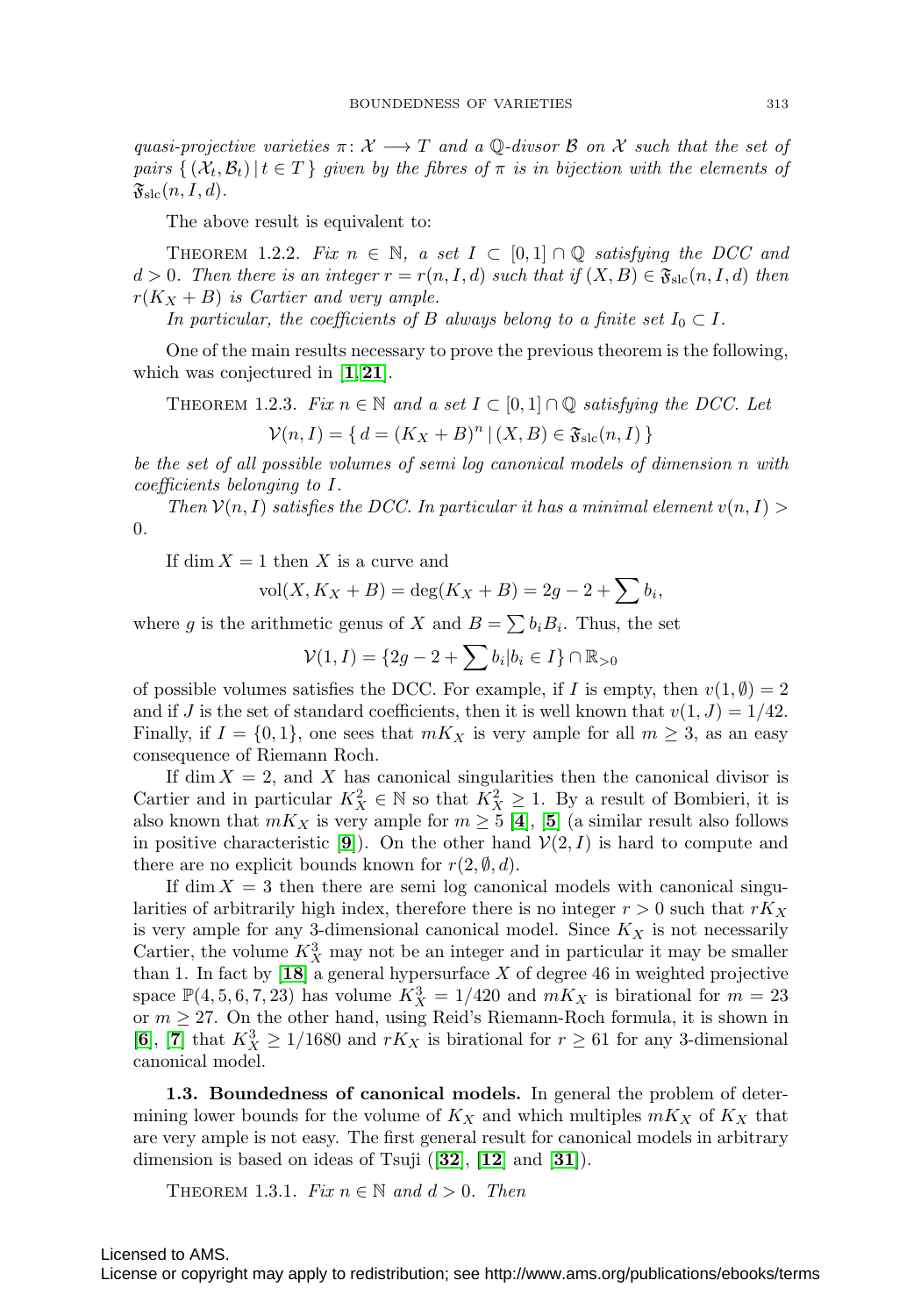- (1) The set of canonical volumes  $\mathcal{W}(n) = \{K_X^n\}$  where X is a n-dimensional canonical model, is discrete. In particular the minimum  $w = w(n)$  is achieved.
- (2) There exists an integer  $k = k(n) > 0$  such that if X is an n-dimensional canonical model, then  $mK_X$  is birational for any  $m \geq k$ .
- (3) There exists an integer  $r = r(n,d) > 0$  such that if X is an n-dimensional canonical model with  $K_X^n = d$ , then  $rK_X$  is very ample.

Note that it is not the case that the volumes of  $d$ -dimensional log canonical models is discrete, in fact by examples of [**[23](#page-38-14)**, 36], they have accumulation points from below.

SKETCH OF THE PROOF OF THEOREM [1.3.1](#page-4-0). Tsuji's idea is to first prove the following weaker version of (2):

<span id="page-5-0"></span>CLAIM 1.3.2. There exist constants  $A, B > 0$  such that  $mK_X$  is birational for any  $m \geq A(K_X^n)^{-1/n} + B$ .

To prove the claim, it suffices to show that for very general points  $x, y \in X$ there is an effective  $\mathbb Q$ -divisor  $D$  such that

- (1)  $D \sim_{\mathbb{Q}} \lambda K_X$  where  $\lambda < A(K_X^n)^{-1/n} + B 1$ ,
- (2)  $\mathcal{J}(X,D)_x = \mathfrak{m}_x$  in a neighbourhood of  $x \in X$  and
- (3)  $\mathcal{J}(X,D) \subset \mathfrak{m}_y$ .

Therefore x is an isolated point of the cosupport of  $\mathcal{J}(X, D)$  and y is contained in the cosupport of  $\mathcal{J}(X,D)$ . Applying Nadel vanishing we obtain  $H^1(X,\omega_X^m\otimes$  $\mathcal{J}(X,D)$ ) = 0 for any integer  $m \geq A(K_X^n)^{-1/n} + B - 1$  and so there is a surjection

$$
H^0(X, \omega_X^m) \longrightarrow H^0(X, \omega_X^m \otimes \mathcal{O}_X/\mathcal{J}(X, D)).
$$

By our assumptions,  $\mathcal{O}_X/\mathcal{J}(X,D) = \mathcal{F} \oplus \mathcal{G}$  where  $\text{Supp}(\mathcal{F}) = x$  and  $y \in \text{Supp}(\mathcal{G})$ . From the surjection  $\mathcal{F} \longrightarrow \mathcal{O}_X/\mathfrak{m}_x \cong \mathbb{C}(x)$  it easily follows that there exists a section of  $\omega_X^m$  vanishing at y and not vanishing at x. Therefore  $|mK_X|$  induces a birational map.

We now explain how to produce the divisor  $D$ . We focus on establishing the condition  $\mathcal{J}(X, D)_x = \mathfrak{m}_x$  and we ignore the condition  $\mathcal{J}(X, D) \subset \mathfrak{m}_y$  since this is easier. Fix  $0 < \epsilon \ll 1$ . Since

$$
h^{0}(X, \mathcal{O}_{X}(tK_{X})) = \frac{K_{X}^{n}}{n!}t^{n} + o(t^{n})
$$

and vanishing at x to order s imposes at most  $s^{n}/n! + o(s^{n})$  conditions, for every  $l \gg 0$  there is a section  $D_l \in |lK_X|$  with

$$
\mathrm{mult}_x(D_l) > l((K_X^n)^{1/n} - \epsilon).
$$

If  $D = \lambda D_l/l \sim_{\mathbb{Q}} \lambda K_X$  where  $\lambda = \text{lct}_x(X; D_l/l)$ , then

$$
\lambda \le n/l((K_X^n)^{1/n} - \epsilon)
$$

so that  $\lambda \leq A'(K_X^n)^{-1/n} + B'$  for appropriate constants  $A', B'$  depending only on n. By definition of D, we have  $\mathcal{J}(X,D) \subset \mathfrak{m}_x$ . Let  $x \in V \subset X$  be an irreducible component of the co-support of  $\mathcal{J}(X, D)$ . By standard arguments (see Proposition [2.3.1\)](#page-11-0), we may assume that V is the only such component. If dim  $V = 0$ , then  $V = x$  and we are done, so suppose that  $n' = \dim V > 0$ .

Since  $x \in X$  is very general then V is of general type. Let  $\nu: V' \longrightarrow V$ be a log resolution. Then by induction on the dimension, there exists a constant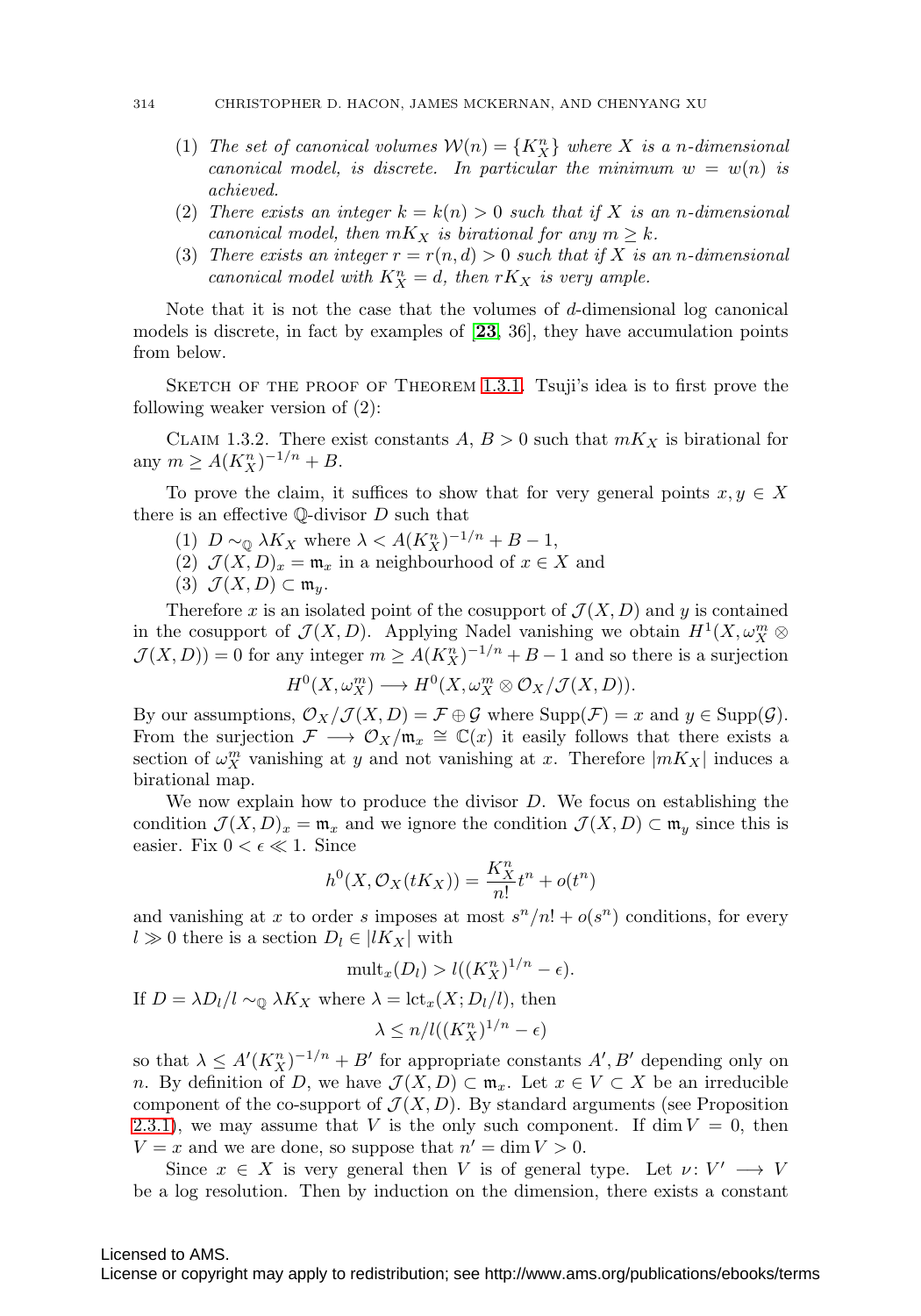$k' = k(n-1)$  such that  $\phi_{k'K_{V'}}: V' \dashrightarrow \mathbb{P}^M$  is birational. Let  $n' = \dim V$ . Pick  $x' \in V'$  a general point and

$$
D_{1,V'} = \frac{n'}{n'+1}(H_1 + \ldots + H_{n'+1})
$$

where  $H_i \in |k'K_{V'}|$  are divisors corresponding to general hyperplanes on  $\mathbb{P}^M$  containing  $\phi_{k'K_{V'}}(x')$ . Let  $D_{1,V} = \nu_* D_{1,V'}$ . It is easy to see that  $x'$  is an isolated non Kawamata log terminal centre of  $(V, D_{1,V})$  (with a unique non Kawamata log terminal place).

Assume for simplicity that  $V$  is normal. By Kawamata subadjunction, it follows that

$$
(1+\lambda)K_X|_V - K_V \sim_{\mathbb{R}} (K_X + D)|_V - K_V
$$

is pseudo-effective. Since  $K_X$  is ample, for any  $\delta > 0$ , we may assume that there is an effective R-divisor

$$
D_{1,V}^* \sim_{\mathbb{R}} (1+\lambda) \left(\frac{n'k}{n'+1} + \delta\right) K_X|_V
$$

such that  $x'$  is an isolated non Kawamata log terminal centre of  $(V, D_{1,V}^*)$  (with a unique non Kawamata log terminal place). By Serre vanishing there is a divisor

$$
D_1 \sim_{\mathbb{R}} (1+\lambda)\left(\frac{n'k}{n'+1} + \delta\right)K_X
$$

such that  $D_1|_V = D_{1,V}$ . By inversion of adjunction x' is a minimal non Kawamata log terminal centre of  $(X, D + D_1)$ . After perturbing  $D' = D + D_1$  we may assume that  $\mathcal{J}(X, D') = \mathfrak{m}_{x'}$  in a neighbourhood of  $x' \in V \subset X$ . Note that there exist constants  $A'', B'' > 0$  such that

$$
\lambda + (1 + \lambda) \left( \frac{n'k}{n' + 1} + \delta \right) \le A'' (K_X^n)^{-1/n} + B''.
$$

Finally we sketch Tsuji's argument showing that Corollary [1.3.2](#page-5-0) implies The-orem [1.3.1.](#page-4-0) Let  $m_0 = [A(K_X^n)^{-1/n} + B]$  and Z be the image of X via  $|m_0 K_X|$ . Then Z is birational to X. Fix any  $M > 0$ . If  $K_X^n \geq M$  then (2) of Theorem [1.3.1](#page-4-0) holds with  $k = [A(M)^{-1/n} + B]$ . Therefore suppose that  $K_X^n < M$ . In this case we have

$$
deg(Z) \le m_0^n K_X^n
$$
  

$$
< (A(K_X^n)^{-1/n} + B + 1)^n K_X^n
$$
  

$$
\le (A + (B+1)M)^n.
$$

Therefore  $X$  is birationally bounded. More precisely, using the corresponding Chow variety, we obtain a projective morphism of quasi-projective varieties  $\mathcal{Z} \longrightarrow T$ such that for any X as above there exists a point  $t \in T$  and a birational map X -→  $\mathcal{Z}_t$ . Let  $\mathcal{Z}' \longrightarrow \mathcal{Z}$  be a resolution. After decomposing T (and  $\mathcal{Z}$ ) into a disjoint union of locally closed subsets, we may assume that  $\mathcal{Z}' \longrightarrow T$  is a smooth morphism. We may also assume that the subset of points  $t \in T$  such that  $\mathcal{Z}'_t$ is a variety of general type, is dense in T. By Siu's theorem on the deformation invariance of plurigenera, we may then assume that all fibres  $\mathcal{Z}'_t$  are varieties of general type and that there are finitely many possible volumes

$$
K_X^n = \text{vol}(\mathcal{Z}_t, K_{\mathcal{Z}_t}) = \lim \frac{h^0(\mathcal{Z}_t, mK_{\mathcal{Z}_t})}{m^n/n!}.
$$

Licensed to AMS.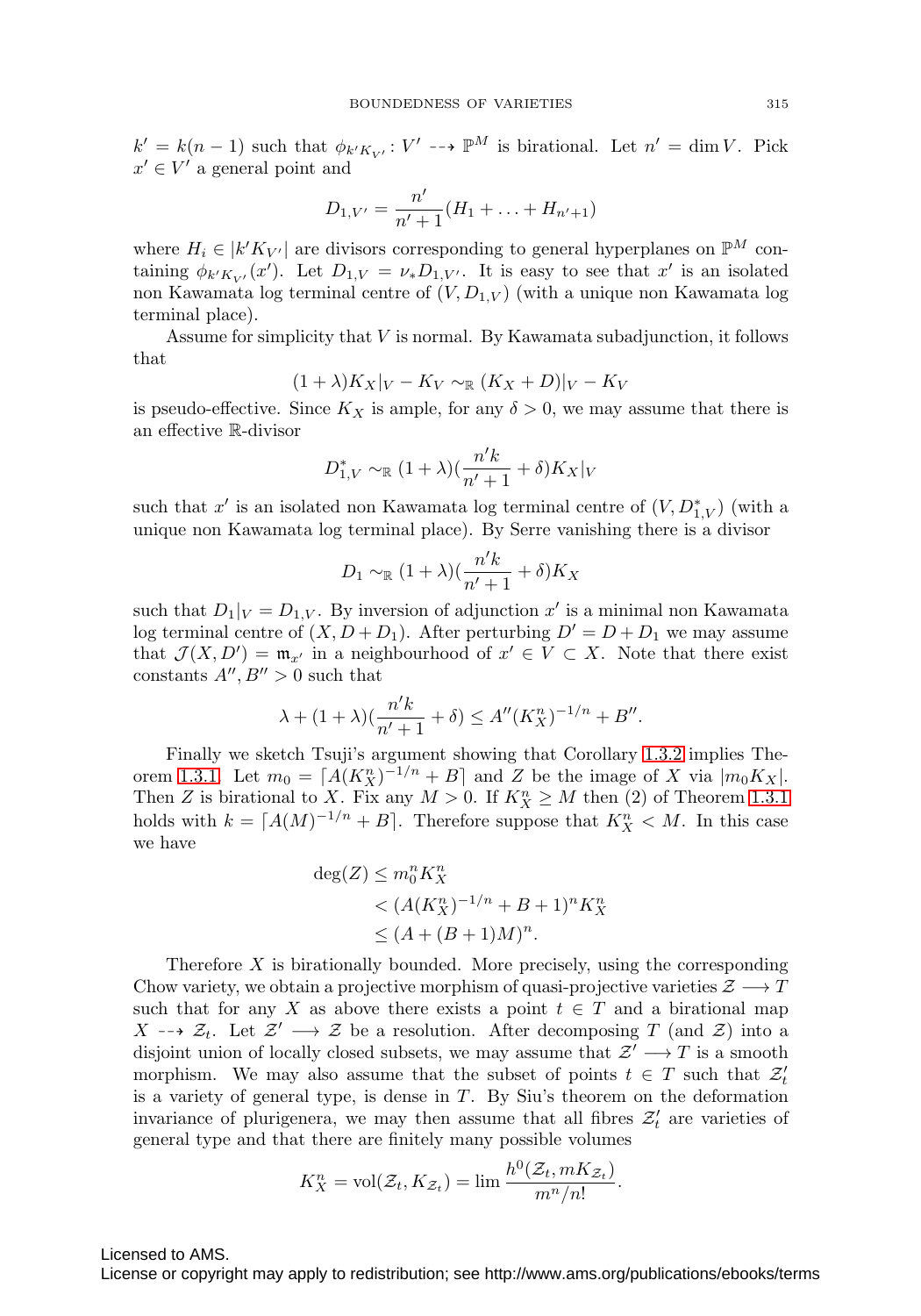This implies (1) of Theorem [1.3.1.](#page-4-0) It is also clear that (2) of Theorem [1.3.1](#page-4-0) holds with  $k = [A(w(n))^{-1/n} + B]$ . To prove (3), assume that  $d < M$ . After throwing away finitely many components of T, we may assume that  $vol(\mathcal{Z}_t, K_{\mathcal{Z}_t}) = d$  for all  $t \in T$ . Let  $\mathcal{X} \longrightarrow T$  be the relative canonical model of  $\mathcal{Z}/T$  which exists by [[3](#page-37-6)]. Since  $K_{\mathcal{X}}$  is relatively ample, it follows that there is an integer r such that  $rK_{\mathcal{X}}$ is relatively very ample and hence  $rK_{\mathcal{Z}_t}$  is very ample for all  $t \in T$ . Therefore (3) Theorem [1.3.1](#page-4-0) also holds.

It is natural to try and generalize the above argument to the case of log pairs. Not surprisingly there are many technical difficulties. The first obvious difficulty is that it is no longer sufficient to prove the birational boundedness of varieties but we need to prove some version of birational boundedness for log pairs, cf. [\(2.7.2\)](#page-14-0).

The basic structure of the proofs of Theorems [1.2.1,](#page-3-0) [1.2.2](#page-4-1) and [1.2.3](#page-4-2) is similar to that of Theorem [1.3.1.](#page-4-0) The proof can be divided into three steps (see [**[13](#page-38-15)**], [**[14](#page-38-16)**], [**[15](#page-38-9)**]).

In the first step, we want to show that if we have a class  $\mathfrak{D}$  of *n*-dimensional log canonical pairs which is birationally bounded and with all the coefficients belonging to a fixed DCC set  $I$ , then the set

$$
\{ vol(X, K_X + B) | (X, B) \in \mathfrak{D} \}
$$

also satisfies the DCC. Under suitable smoothness assumptions, we obtain a version of invariance of plurigenera for pairs. Using this, we can easily reduce to the case that  $T$  is a point in the definition of a log birationally bounded family, that is, we can assume all pairs are birational to a fixed pair. Then there is a lengthy combinatorial argument, mainly using toroidal geometry calculations, to finish the argument.

In the second step, we want to prove that all log general type pairs in  $\mathfrak D$  with volume bounded from above form a log birationally bounded family. This step is similar to the proof of Theorem [1.3.1](#page-4-0) (unluckily many difficulties arise due to the presence of the boundary). This is done in [**[15](#page-38-9)**] via a complicated induction which relies on the ACC for log canonical thresholds and other results. We adopt a more direct approach here, where we first prove the result for coefficient sets  $I$  of the form

$$
\{\,\frac{i}{p}\,|\,0\leq i\leq p\,\}
$$

and then deduce the general case.

In the final step we deduce boundedness from log birational boundedness. This is a direct consequence of the Abundance Conjecture. In our situation, we are able to use a deformation invariance of plurigenera for pairs (proved with analytic methods by Berndtsson and Păun) to establish the required special case of the abundance conjecture.

#### **2. Preliminaries**

<span id="page-7-0"></span>**2.1. Notation and conventions.** We work over the field of complex numbers C. A **pair**  $(X, B)$  is given by a normal variety X and an effective R-divisor  $B =$  $\sum_{i=1}^{k} b_i B_i$  such that  $K_X + B$  is R-Cartier. We denote the coefficients of B by coeff $(B) = \{b_1, \ldots, b_k\}$ . Let  $q \in \mathbb{N}$ ,  $I_0 = \{\frac{j}{q} | 1 \leq j \leq q\}$ . We say that  $D(I_0)$  is a **hyperstandard set of coefficients**. Observe that for any finite set of rational numbers  $J_0 \subset [0, 1]$ , we can find  $q \in \mathbb{N}$  such that  $J_0 \subset I_0$ .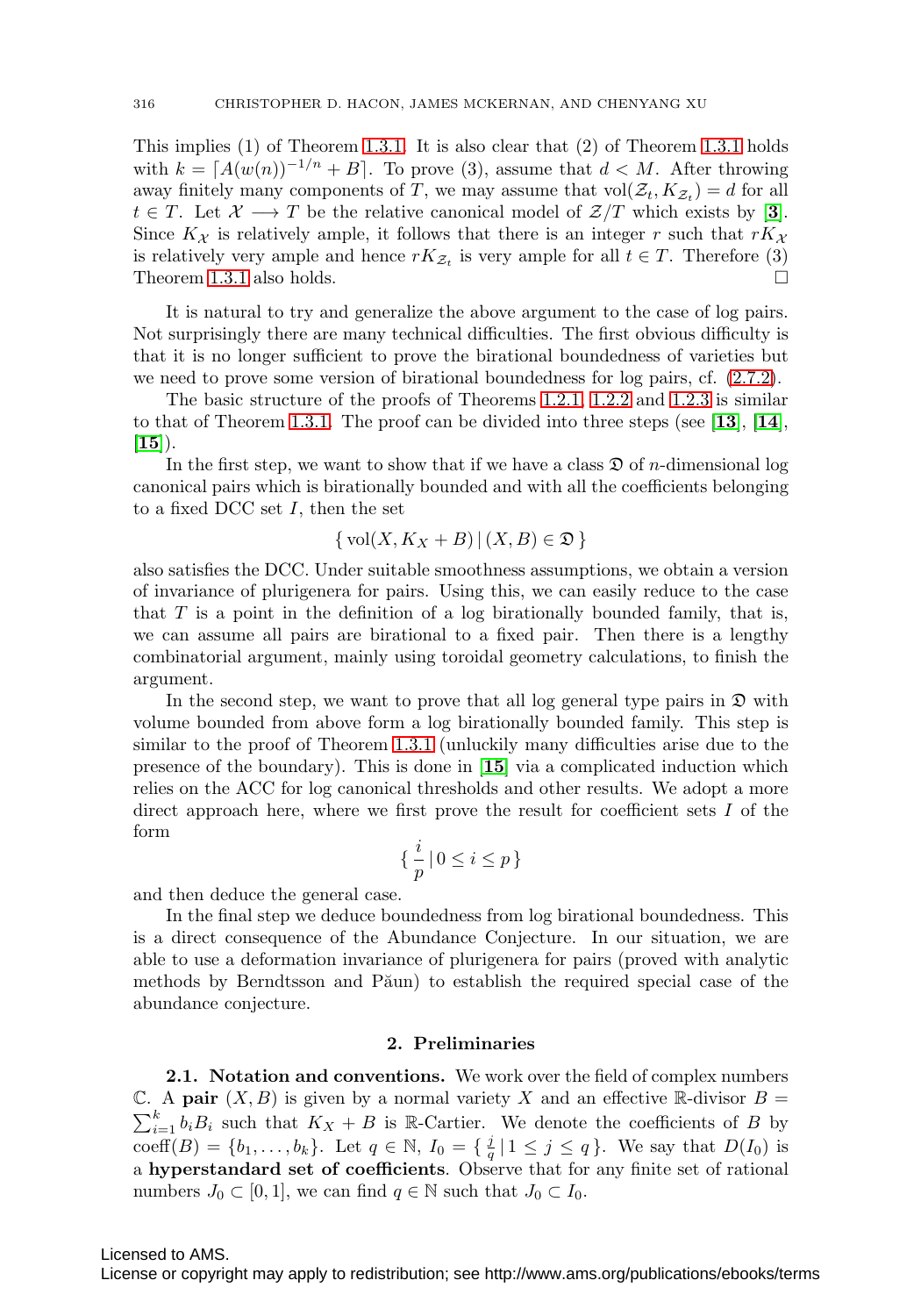We let  $[B] = \sum [b_i] B_i$  where  $[b]$  is the greatest integer  $\leq b$  and  $\{B\} = B - [B]$ . The **support** of B is given by  $\text{Supp}(B) = \bigcup_{b_i \neq 0} B_i$ . The **strata** of  $(X, B)$  are the irreducible components of intersections

$$
B_I = \cap_{j \in I} B_j = B_{i_1} \cap \ldots \cap B_{i_r},
$$

where  $I = \{i_1, i_2, \ldots, i_r\}$  is a subset of the non-zero coefficients, including the empty intersection  $X = B_{\emptyset}$ . If  $B' = \sum b_i' B_i$  is another R-divisor, then  $B \wedge B' =$  $\sum (b_i \wedge b'_i) B_i$  and  $B \vee B' = \sum (b_i \vee b'_i) B_i$  where  $b_i \wedge b'_i = \min \{b_i, b'_i\}$  and  $b_i \vee b'_i =$  $\max\{b_i, b'_i\}.$ 

We say the pair  $(X, B)$  is a **toroidal pair** if the inclusion  $U \hookrightarrow X$  of the complement  $U$  of the support of  $B$  is toroidal, so that locally, in the analytic topology, the inclusion is isomorphic to the inclusion of the open torus inside a toric variety, see [**[20](#page-38-17)**].

For any proper birational morphism  $\nu: X' \longrightarrow X$ , we pick a canonical divisor  $K_{X'}$  such that  $\nu_* K_{X'} = K_X$  and we write

$$
K_{X'} + B' = \nu^*(K_X + B) + \sum a_{E_i} E_i
$$

where B' is the strict transform of B. The numbers  $a_{E_i} = a_{E_i}(X, B)$  are the **discrepancies** of  $E_i$  with respect to  $(X, B)$ , the **discrepancy** of  $(X, B)$  is  $\inf\{a_E(X, B)\}\$  where E runs over all divisors over X and the **total discrepancy**  $a(X, B)$  of  $(X, B)$  is the minimum of the discrepancy and (coeff)(−B). We say that (X, B) is **Kawamata log terminal** (resp. **log canonical**, **terminal**) if  $a(X, B) > -1$  (resp.  $a(X, B) \ge -1$ ,  $a_E(X, B) > 0$  for any divisor E exceptional over  $X$ ). Note that to check if a pair is either Kawamata log terminal or log canonical it suffices to check what happens on a single log resolution, that is, on a proper birational morphism  $\nu: X' \longrightarrow X$  such that the exceptional locus is a divisor and  $\nu_*^{-1}B + \text{Exc}(\nu)$  has simple normal crossings. A divisor E over X is a **non Kawamata log terminal place** of  $(X, B)$  if  $a_E(X, B) \leq -1$ . The image of a non Kawamata log terminal place E in X is a **non-Kawamata log terminal centre**. **Non log canonical places** and **centres** are defined similarly by requiring  $a_E(X, B) < -1$ . A pair  $(X, B)$  is **divisorially log terminal** if it is log canonical and there is an open subset  $U \subset X$  containing the generic points of all non Kawamata log terminal centres such that  $(U, B|_U)$  has simple normal crossings. In this case, by a result of Szabó, it is known that there exists a log resolution of  $(X, B)$ which is an isomorphism over  $U$ .

If  $(X, B)$  is a log canonical pair and  $D \geq 0$  is an effective R divisor, then we define the **log canonical threshold** of  $(X, B)$  with respect to  $D$  by

$$
lct(X, B; D) = \sup\{t \ge 0 \mid (X, B + tD) \text{ is log canonical}\}.
$$

For any closed point  $x \in X$ ,  $\text{let}_x(X, B; D)$  will denote the log canonical threshold computed on a sufficiently small open subset of  $x \in X$ . In particular,  $(X, B + \lambda D)$ is log canonical in a neighbourhood of  $x \in X$  and the non-Kawamata log terminal locus of  $(X, B + \lambda D)$  contains x where  $\lambda = \text{lct}_x(X, B; D)$ .

Let  $X$  be a normal variety and consider the set of all proper birational morphisms  $f: Y \longrightarrow X$  where Y is normal. We have natural maps  $f_*: Div(Y) \longrightarrow Y$  $Div(X)$ . The space **b-divisors** is

$$
\mathbf{Div}(X) = \lim_{\{Y \to X\}} \text{Div}(Y).
$$

Licensed to AMS.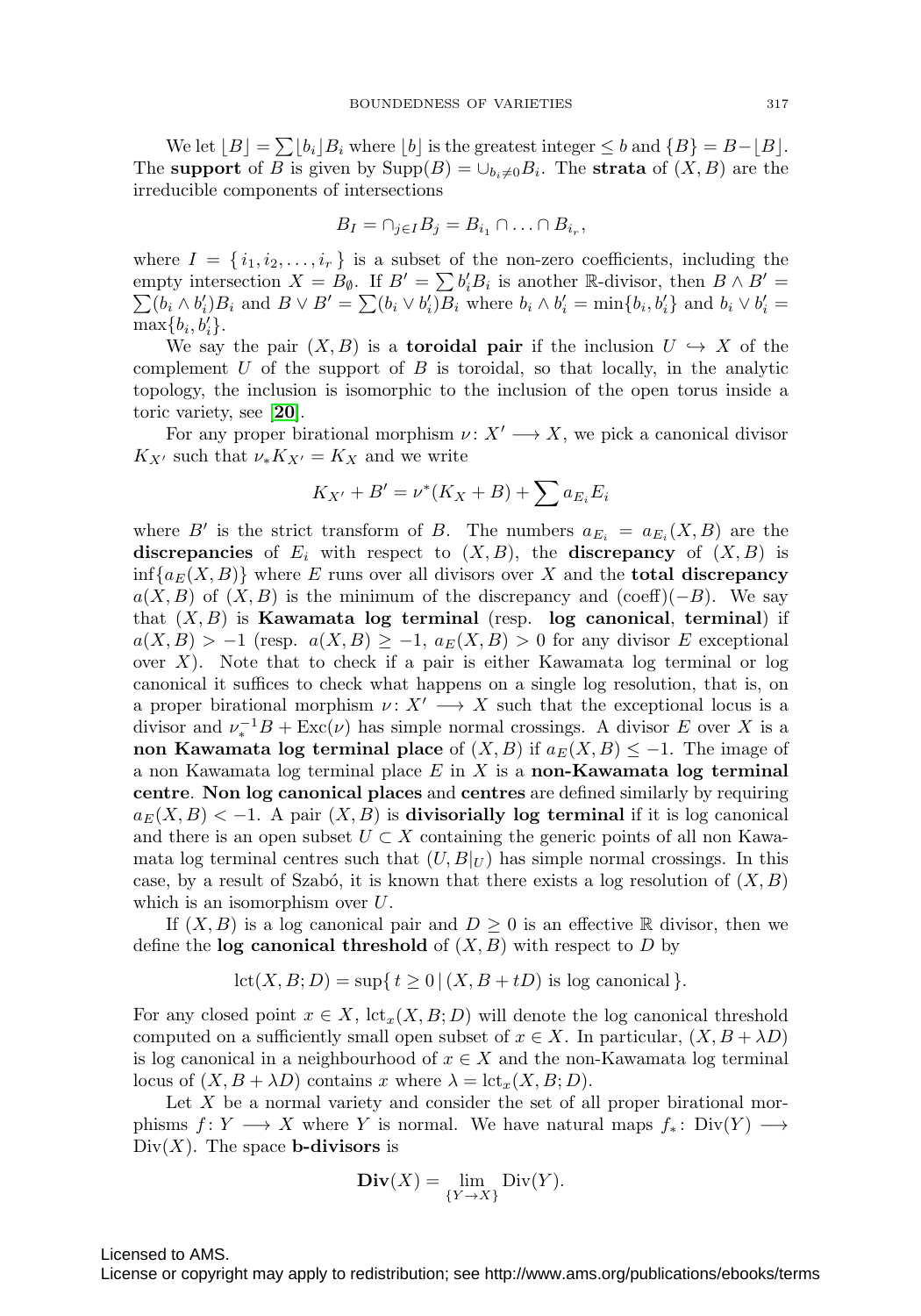Note that  $f_*$  induces an isomorphism  $\text{Div}(Y) \cong \text{Div}(X)$  and that an element  $\mathbf{B} \in \mathbf{Div}(X)$  is specified by the corresponding traces  $\mathbf{B}_Y$  of **B** on each birational model  $Y \longrightarrow X$ . If E is a divisor on Y, then we let  $\mathbf{B}(E) = \text{mult}_E(\mathbf{B}_Y)$ . Given a log pair  $(X, B)$  and a proper birational morphism  $f: X' \longrightarrow X$ , we may write  $K_{X'} + B_{X'} = f^*(K_X + B)$ . We define the b-divisors  $\mathbf{L}_B$  and  $\mathbf{M}_B$  as follows

$$
\mathbf{M}_{B,X'} = f_*^{-1}B + \text{Exc}(f) \quad \text{and} \quad \mathbf{L}_{B,X'} = B_{X'} \vee 0.
$$

A **semi log canonical pair** (SLC pair)  $(X, B)$  is given by an  $S_2$  variety whose singularities in codimension 1 are nodes and an effective  $\mathbb R$ -divisor B none of whose components are contained in the singular locus of X such that if  $\nu: X^{\nu} \longrightarrow X$  is the normalisation and  $K_{X^{\nu}} + B^{\nu} = \pi^*(K_X + B)$ , then each component of  $(X^{\nu}, B^{\nu})$ is log canonical. A **semi log canonical model** (SLC model) is a projective SLC pair  $(X, B)$  such that  $K_X + B$  is ample.

If X is a smooth variety and  $D$  is an effective  $\mathbb{R}$ -divisor on X, then **the multiplier ideal sheaf** is defined by

$$
\mathcal{J}(X,D) = \mu_*(K_{X'/X} - \lfloor \mu^* D \rfloor) \subset \mathcal{O}_X
$$

where  $\mu: X' \longrightarrow X$  is a log resolution of  $(X, D)$ . It is known that the definition does not depend on the choice of a log resolution and  $\mathcal{J}(X, D) = \mathcal{O}_X$  if and only if  $(X, D)$  is Kawamata log terminal and in fact the support of  $\mathcal{O}_X/\mathcal{J}(X, D)$  (that is, the **co-support** of  $\mathcal{J}(X, D)$  is the union of all non Kawamata log terminal centres of  $(X, D)$ . Note that

$$
lct(X, B; D) = \sup\{ t \ge 0 \mid \mathcal{J}(X, B + tD) = \mathcal{O}_X \}.
$$

We refer the reader to [**[29](#page-38-18)**] for a comprehensive treatment of multiplier ideal sheaves and their properties.

Let  $\pi: X \longrightarrow U$  be a morphism, then  $\pi$  is a **contraction morphism** if and only if  $\pi_* \mathcal{O}_X = \mathcal{O}_U$ . If  $f: X \longrightarrow U$  is a morphism and  $(X, B)$  is a pair, then we say that  $(X, B)$  is **log smooth over** U if  $(X, B)$  has simple normal crossings and every stratum of  $(X, \text{Supp}(B))$  (including X) is smooth over U.

A **birational contraction**  $f: X \dashrightarrow Y$  is a proper birational map of normal varieties such that  $f^{-1}$  has no exceptional divisors. If  $p: W \longrightarrow X$ , and  $q: W \longrightarrow$  $Y$  is a common resolution then  $f$  is a birational contraction if and only if every p-exceptional divisor is q-exceptional. If D is an R-Cartier divisor on X such that f∗D is R-Cartier on Y then f is D-**non-positive** (resp. D-**negative**) if  $p^*D - q^*(f_*D) = E$  is effective (resp. is effective and its support contains the strict transform of the f exceptional divisors). If  $X \longrightarrow U$  and  $Y \longrightarrow U$  are projective morphisms,  $f: X \dashrightarrow Y$  a birational contraction over U and  $(X, B)$  is a log canonical pair (resp. a divisorially log terminal  $\mathbb{Q}$ -factorial pair) such that f is  $(K_X+B)$  non-positive (resp.  $(K_X+B)$ -negative) and  $K_Y+f_*B$  is nef over U (resp.  $K_Y + f_*B$  is nef over U and Y is Q-factorial), then f is a **weak log canonical model** (resp. a **minimal model**) of  $K_X + B$  over U. If  $f: X \rightarrow Y$  is a minimal model of  $K_X + B$  such that  $K_Y + f_*B$  is semi-ample over U, then we say that f is a **good minimal model** of  $K_X + B$  over U. Recall that if  $\pi: X \longrightarrow U$  is a projective morphism and  $D$  is an R-Cartier divisor on  $X$ , then  $D$  is **semi-ample over** U if and only if there exists a projective morphism  $g: X \longrightarrow W$  over U and an R-divisor A on W which is ample over U such that  $g^*A \sim_{\mathbb{R}} D$ .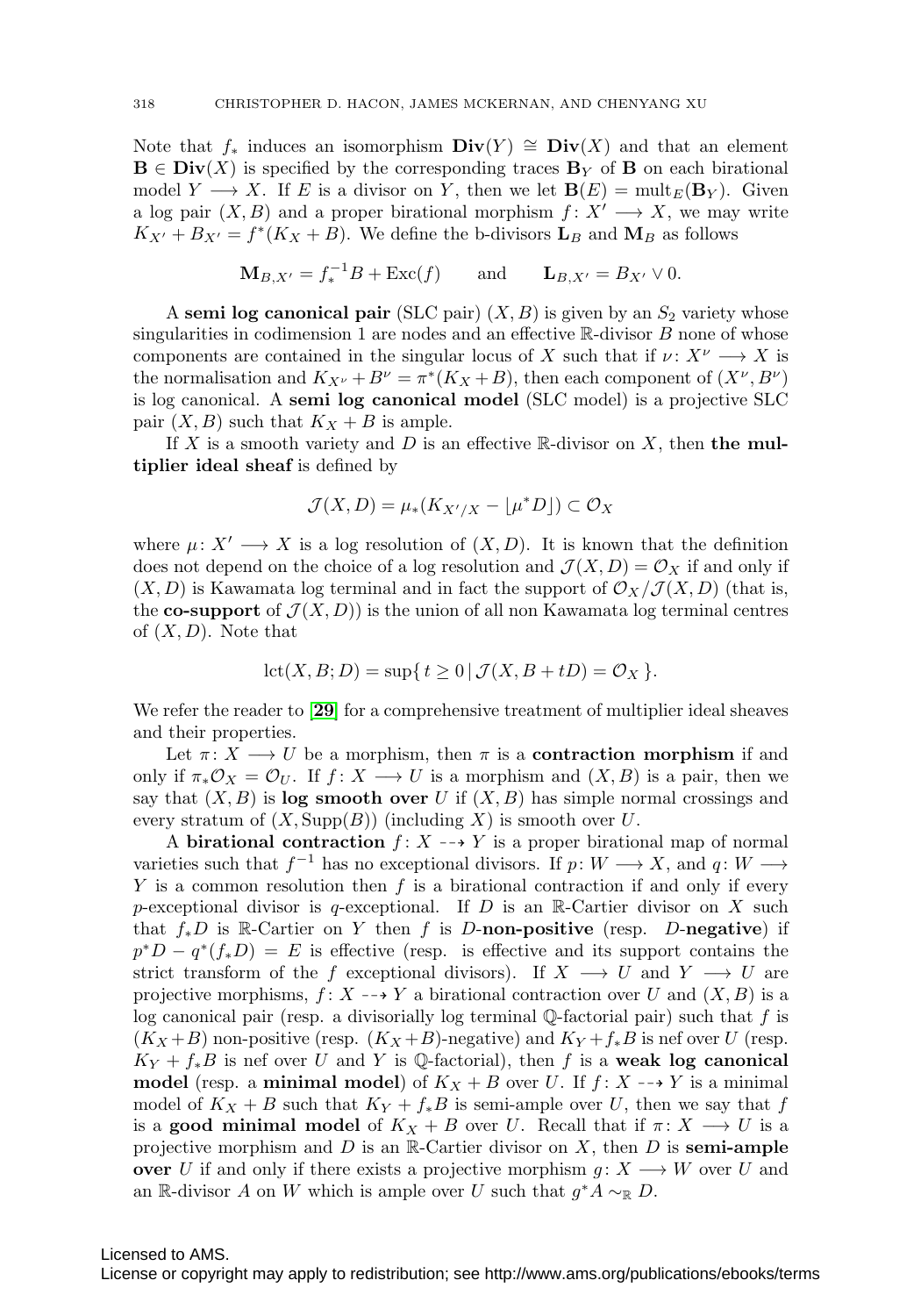If D is an R-divisor on a normal projective variety X, then  $\phi_D$  denotes the rational map induced by the linear series  $||D||$  and

$$
H^{0}(X, \mathcal{O}_{X}(D)) = H^{0}(X, \mathcal{O}_{X}(\lfloor D \rfloor)).
$$

If  $\phi_D$  induces a birational map, then we say that |D| is birational.

**2.2. Volumes.** If X is a normal projective variety,  $D$  is an R-divisor and  $n = \dim X$ , then we define the **volume** of D by

$$
vol(X, D) = \lim \frac{n! h^0(X, mD)}{m^n}.
$$

Note that if D is nef, then  $vol(X, D) = D^n$ . By definition D is **big** if  $vol(X, D) > 0$ . It is well known that if D is big then  $D \sim_R A + E$  where  $E \geq 0$  and A is ample. Note that the volume only depends on  $[D] \in N^1(X)$ , so that if  $D \equiv D'$ , then  $vol(X, D) = vol(X, D')$ . The induced function vol:  $N^1(X) \longrightarrow \mathbb{R}$  is continuous [**[28](#page-38-19)**, 2.2.45].

<span id="page-10-0"></span>LEMMA 2.2.1. Let  $f: X \longrightarrow W$  and  $g: Y \longrightarrow X$  be birational morphisms of normal projective varieties and let  $D$  be an  $\mathbb R$ -divisor on  $X$ . Then

- (1) vol $(W, f_*D) \geq \text{vol}(X, D)$ .
- (2) If D is R-Cartier and G is an R-divisor on Y such that  $G g^*D \geq 0$ is effective and g-exceptional, then  $vol(Y, G) = vol(X, D)$ . In particular if  $(X, B)$  is a projective log canonical pair and  $f: Y \longrightarrow X$  a birational morphism, then

$$
\text{vol}(X, K_X + B) = \text{vol}(Y, K_Y + \mathbf{L}_{B,Y}) = \text{vol}(Y, K_Y + \mathbf{M}_{B,Y}).
$$

(3) If  $D \geq 0$ ,  $(W, f_*D)$  has simple normal crossings, and  $L = L_{f_*D,X}$ , then

$$
vol(X, K_X + D) = vol(X, K_X + D \wedge L).
$$

(4) If  $(X, B)$  is a log canonical pair and  $X \dashrightarrow X'$  is a birational contraction of normal projective varieties, then

 $vol(X', K_{X'} + M_{B,X'}) \geq vol(X, K_X + B).$ 

If moreover  $X \longrightarrow W$  and  $X' \longrightarrow W$  are morphisms and the centre of every divisor in the support of  $B \wedge L_{f_*B,X}$  is a divisor on X', then we have equality

$$
\text{vol}(X', K_{X'} + \mathbf{M}_{B,X'}) = \text{vol}(X, K_X + B).
$$

PROOF. If  $H \sim mD$ , then  $f_*H \sim mf_*D$  and so

$$
h^0(X, \mathcal{O}_X(mD)) \le h^0(W, \mathcal{O}_W(mf_*D))
$$

and (1) follows easily.

(2) follows since  $H^0(X, \mathcal{O}_X(mD)) \cong H^0(Y, \mathcal{O}_Y(mG)).$ 

To see (3), notice that the inclusion

$$
H^{0}(X, \mathcal{O}_{X}(m(K_{X}+D))) \supset H^{0}(X, \mathcal{O}_{X}(m(K_{X}+D \wedge L)))
$$

is clear. We have

$$
K_X + L = f^*(K_W + f_*D) + E,
$$

where  $E \geq 0$  and  $L \wedge E = 0$ . Now observe that

$$
H^{0}(X, \mathcal{O}_{X}(m(K_{X}+D))) \subset f^{*}H^{0}(W, \mathcal{O}_{W}(m(K_{W}+f_{*}D)))
$$
  
=  $H^{0}(X, \mathcal{O}_{X}(m(K_{X}+L))),$ 

Licensed to AMS.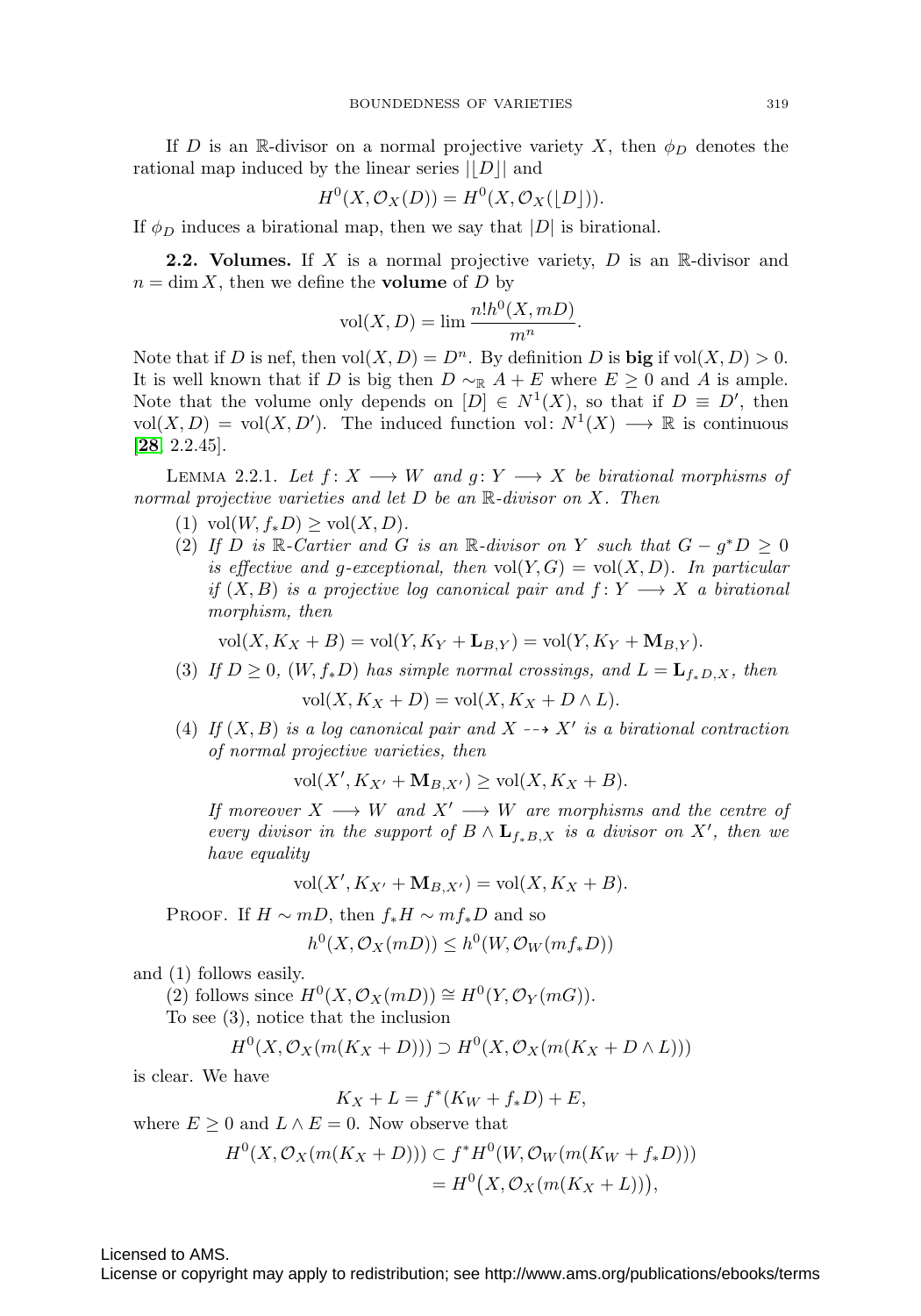where we have already demonstrated the inclusion holds and the equality follows as  $E \geq 0$  is exceptional. But then every section of  $H^0(X, \mathcal{O}_X(m(K_X + D)))$  vanishes along  $mD - mD \wedge mL$  and (3) follows.

To see (4), let  $X'' \longrightarrow X$  be a resolution of the indeterminacies of  $X \dashrightarrow X'$ so that  $X'' \longrightarrow X'$  is also a morphism of normal projective varieties. Then by (2) and (1), it follows that

$$
vol(X, K_X + B) = vol(X'', K_{X''} + M_{B,X''}) \le vol(X', K_{X'} + M_{B,X'}).
$$

Suppose now that the centre of every divisor in the support of  $B \wedge L_{f*B,X}$  is a divisor on X' and let  $B' = M_{B,X'}$ . It is easy to see that

$$
\mathbf{M}_{B',X''}\wedge \mathbf{L}_{f'_*B',X''}=\mathbf{M}_{B,X''}\wedge \mathbf{L}_{f_*B,X''}
$$

and so by  $(2)$  and  $(3)$  we have

$$
\text{vol}(X, K_X + B) = \text{vol}(X'', K_{X''} + \mathbf{M}_{B,X''} \wedge \mathbf{L}_{f_*B,X''})
$$
  
= 
$$
\text{vol}(X'', K_{X''} + \mathbf{M}_{B',X''} \wedge \mathbf{L}_{f'_*B',X''})
$$
  
= 
$$
\text{vol}(X', K_{X'} + B').
$$

**2.3. Non Kawamata log terminal centres.** Here we collect several useful facts about non Kawamata log terminal centres.

<span id="page-11-0"></span>PROPOSITION 2.3.1. Let  $(X, B)$  be a log canonical pair and  $(X, B_0)$  a Kawamata log terminal pair.

- (1) If  $W_1$  and  $W_2$  are non Kawamata log terminal centres of  $(X, B)$  and W is an irreducible component of  $W_1 \cap W_2$ , then W is a non Kawamata log terminal centre of  $(X, B)$ . In particular if  $x \in X$  is a point such that  $(X, B)$  is not Kawamata log terminal in any neighbourhood of  $x \in X$ , then there is a minimal non Kawamata log terminal centre  $W$  of  $(X, B)$ containing x.
- (2) Every minimal non Kawamata log terminal centre W of  $(X, B)$  is normal.
- (3) If W is a minimal non Kawamata log terminal centre of  $(X, B)$ , then there exists a divisor  $B' \geq 0$  such that for any  $0 < t < 1$ , W is the only non Kawamata log terminal centre of  $(X, tB + (1-t)B')$  and there is a unique non Kawamata log terminal place E of  $(X, tB + (1-t)B')$ .

Proof. For (1-2) see [**[19](#page-38-20)**]. (3) follows from [**[22](#page-38-21)**, 8.7.1].

$$
\Box
$$

<span id="page-11-1"></span>LEMMA 2.3.2. Let  $(X, B)$  be an n-dimensional projective log pair and D a big divisor on X such that  $vol(X, D) > (2n)^n$ . Then there exists a family  $V \longrightarrow T$ of subvarieties of X such that if x, y are two general points of X, then, possibly switching x and y, we may find a divisor  $0 \leq D_t \sim_{\mathbb{R}} D$  such that  $(X, B + D_t)$  is not Kawamata log terminal at both x and y,  $(X, B + D_t)$  is log canonical at x and there is a unique non Kawamata log terminal place of  $(X, B + D_t)$  with centre  $V_t$ containing x.

PROOF. Since

$$
h^{0}(X, \mathcal{O}_{X}(kD)) = \frac{\text{vol}(X, D)}{n!} \cdot k^{n} + O(k^{n-1})
$$

and vanishing at a smooth point  $x \in X$  to order l imposes

$$
\binom{n+l}{l} = \frac{l^n}{n!} + O(l^{n-1})
$$

Licensed to AMS.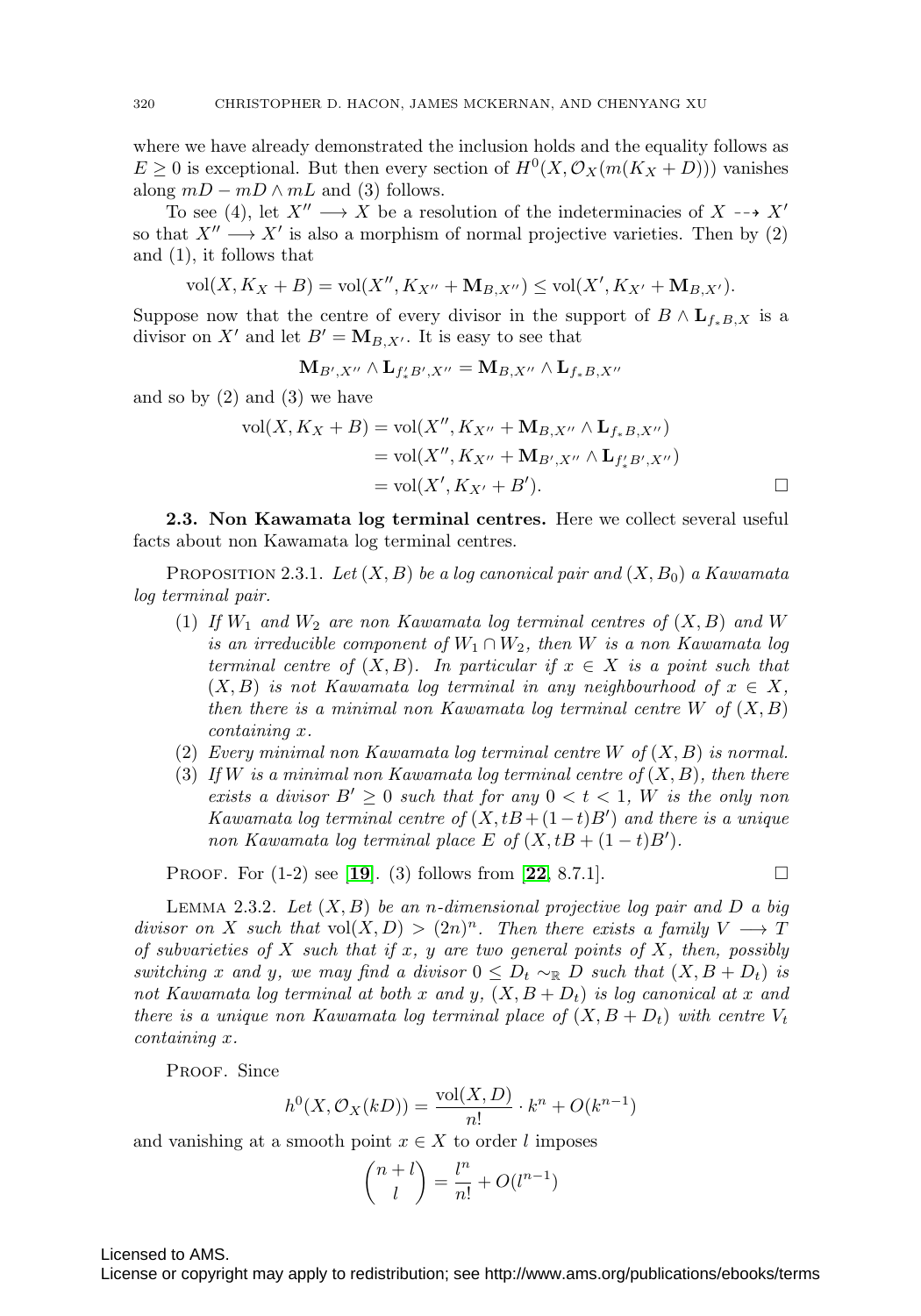conditions, one sees that for any  $s \gg 0$  there is a divisor  $0 \leq G_x \sim_R sD$  such that  $mult_x(G_x) > 2ns$ . Let

$$
\lambda = \sup\{l > 0 \mid (X, B + l(G_x + G_y)) \text{ is log canonical at one of } x \text{ or } y\} < \frac{1}{2s}.
$$

If  $D' = \lambda(G_x + G_y) + (1 - 2\lambda s)D$  then  $(X, B + D')$  is not Kawamata log terminal at x and y. Possibly switching x and y we may assume that  $(X, B + D')$  is log canonical in a neighbourhood of x. Perturbing  $D'$  we may assume that there is a unique non Kawamata log terminal place for  $(X, B + D')$  whose centre V contains x (see Proposition [2.3.1\)](#page-11-0). The result now follows using the Hilbert scheme.  $\square$ 

#### **2.4. Minimal models.**

THEOREM 2.4.1 ( $|3|$  $|3|$  $|3|$ ). Let  $(X, B)$  be a  $\mathbb{Q}$ -factorial Kawamata log terminal pair and  $\pi: X \longrightarrow U$  be a projective morphism such that either B or  $K_X + B$  is big over U (respectively  $K_X + B$  is not pseudo-effective over U). Then there is a good minimal model  $X \dashrightarrow X'$  of  $K_X + B$  over U (respectively a Mori fibre space  $X' \longrightarrow Z$ ) which is given by a finite sequence of flips and divisorial contractions for the  $K_X + B$  minimal model program with scaling of an ample divisor over U.

<span id="page-12-0"></span>THEOREM 2.4.2. Let  $(X, B)$  be a log pair. Then

(1) There is a proper birational morphism  $\nu: X' \longrightarrow X$  such that X' is Qfactorial,

$$
K_{X'} + \nu_*^{-1}B + \text{Exc}(\nu) = \nu^*(K_X + B) + E
$$

where  $E \leq 0$  and  $(X', \nu_*^{-1}B + \text{Exc}(\nu))$  is divisorially log terminal.

- (2) If (X, B) is Kawamata log terminal, then there exists a Q**-factorial modification**, that is, a small proper birational morphism  $\nu: X' \longrightarrow X$  such that  $X'$  is Q-factorial.
- (3) If  $(X, B)$  is Q-factorial and log canonical and  $W \subset \text{Supp}(B)$  is a minimal non-Kawamata log terminal centre, then there exists a proper birational morphism  $\nu: X' \longrightarrow X$  such that  $\rho(X'/X) = 1$ ,  $\text{Exc}(\nu) = E$  is an irreducible divisor and

$$
K_{X'} + \nu_*^{-1}B + E = \nu^*(K_X + B).
$$

PROOF.  $(1)$  is  $[15, 3.3.1]$  $[15, 3.3.1]$  $[15, 3.3.1]$ .  $(2)$  is an easy consequence of  $(1)$  and  $(3)$  follows from [**[3](#page-37-6)**, 1.4.3].

<span id="page-12-1"></span>PROPOSITION 2.4.3. Let  $(X, B)$  be an n-dimensional Q-factorial divisorially log terminal pair,  $0 \neq S \leq |B|$  and  $\pi: X \longrightarrow U$  a projective morphism to a smooth variety. Let  $0 \in U$  be a closed point and  $r \in \mathbb{N}$  a positive integer such that  $(X_0, B_0)$ is log canonical,  $K_{X_0} + B_0$  is nef and  $r(K_{X_0} + B_0)$  is Cartier. Fix  $\epsilon < \frac{1}{2nr+1}$ .

If  $K_X + B - \epsilon S$  is not pseudo-effective, then we may run f: X --> Y the  $(K_X + B - \epsilon S)$  minimal model program over U such that

- (1) each step is  $K_X + B$  trivial over a neighbourhood of  $0 \in U$ ,
- (2) there is a Mori fibre space  $\psi \colon Y \longrightarrow Z$  such that  $f_*S$  dominates Z and  $K_{X'} + f_*B \sim_{\mathbb{R}} \psi^*L$  for some  $\mathbb{R}$ -divisor L on Z.

**PROOF.** [[15](#page-38-9), 5.2].

Licensed to AMS.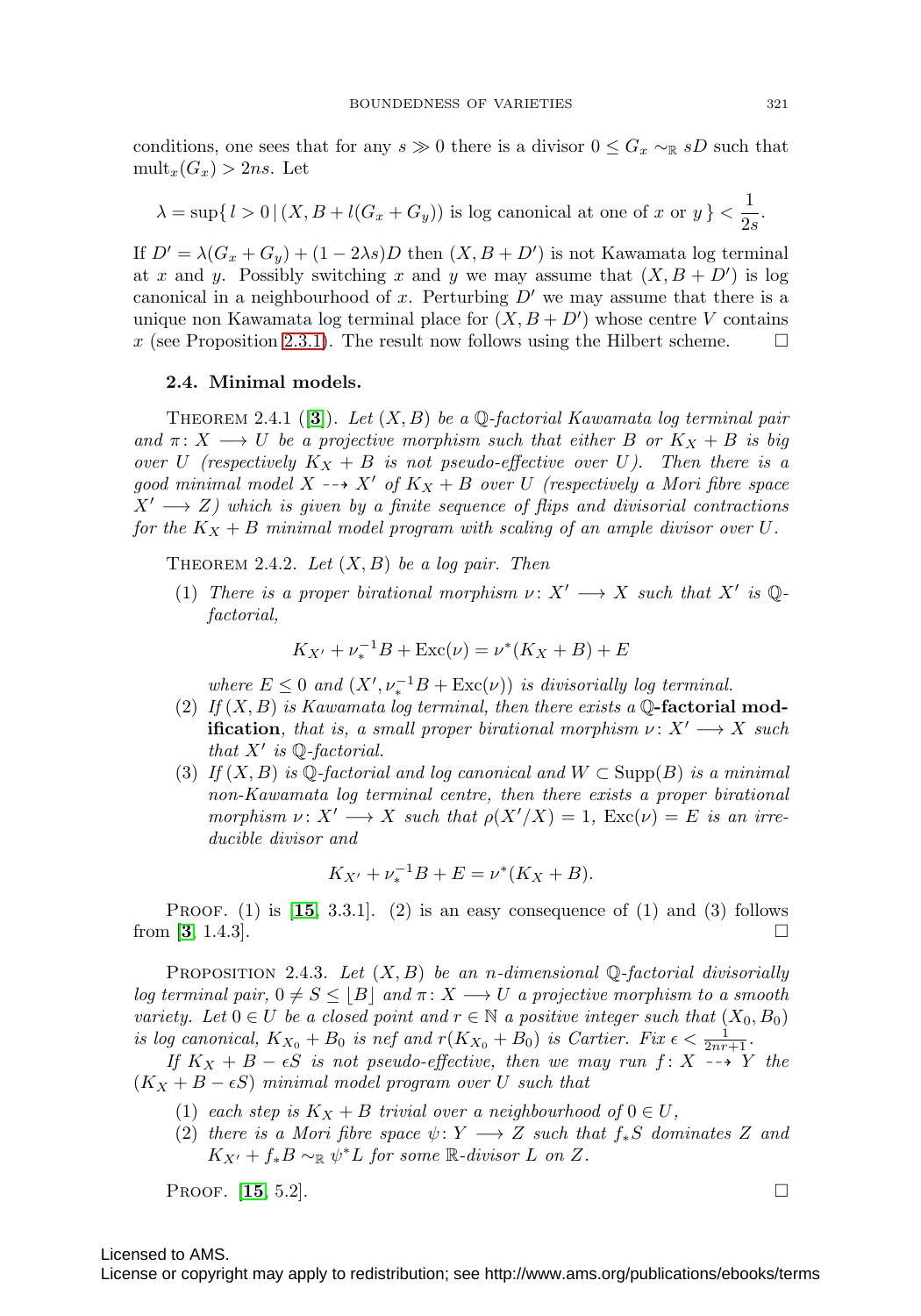**2.5. DCC sets.** A set  $I \subset \mathbb{R}$  is said to satisfy the **descending chain condition** (DCC) if any non increasing sequence in  $I$  is eventually constant. Similarly I satisfies the **ascending chain condition** (ACC) if any non decreasing sequence in I is eventually constant or equivalently  $-I = \{-i|i \in I\}$  satisfies the DCC. The **derived set** of I is defined by

$$
D(I) = \{ \frac{r-1+i_i + \ldots + i_p}{r} \mid r \in \mathbb{N}, \ i_j \in I \}.
$$

<span id="page-13-2"></span>Note that I satisfies the DCC if and only if  $D(I)$  satisfies the DCC.

LEMMA 2.5.1. Let 
$$
I \subset [0,1]
$$
 be a DCC set and  $J_0 \subset [0,1]$  a finite set, then  
\n
$$
I_1 := \{ i \in I \mid \frac{m-1+f+ki}{m} \in J_0, \text{ where } k, m \in \mathbb{N} \text{ and } f \in D(I) \}
$$

is a finite set.

**PROOF.** See [[15](#page-38-9), 5.2].

**2.6. Good minimal models.** We will need the following results from [**[15](#page-38-9)**, 1.2, 1.4].

<span id="page-13-3"></span>THEOREM 2.6.1. Let  $(X, B)$  be a log pair and  $\pi \colon X \longrightarrow U$  a projective morphism to a smooth affine variety such that  $\mathrm{coeff}(B) \subset (0,1] \cap \mathbb{Q}$  and  $(X, B)$  is log smooth over U. Suppose that there is a point  $0 \in U$  such that  $(X_0, B_0)$  has a good minimal model. Then  $(X, B)$  has a good minimal model over U and every fibre has a good minimal model.

Furthermore, the relative ample model of  $(X, B)$  over U gives the relative ample model of each fibre.

PROOF. [[15](#page-38-9), 1.2, 1.4].

<span id="page-13-0"></span>THEOREM 2.6.2. Let  $(X, B)$  be a log pair such that coeff $(B) \subset (0, 1]$  and  $\pi: X \longrightarrow U$  a projective morphism such that  $(X, B)$  is log smooth over U. Then  $h^0(X_u, \mathcal{O}_{X_u}(m(K_{X_u}+B_u)))$  is independent of  $u \in U$ . In particular

$$
f_*\mathcal{O}_X(m(K_X + B)) \longrightarrow H^0(X_u, \mathcal{O}_{X_u}(m(K_{X_u} + B_u)))
$$

is surjective for all  $u \in U$ .

PROOF. Notice that

$$
\mathcal{O}_X(m(K_X + B)) = \mathcal{O}_X(\lfloor m(K_X + B) \rfloor) = \mathcal{O}_X(m(K_X + B_{\lfloor m \rfloor}))
$$

where  $B_{\lfloor m \rfloor} = \lfloor mB \rfloor/m$ . The statement now follows from [[15](#page-38-9), 1.2].

#### **2.7. Log birational boundedness.** We begin with the following easy:

<span id="page-13-1"></span>LEMMA 2.7.1. Let  $(X, B)$  be a projective log pair and D a big R-divisor such that for general points x,  $y \in X$  there is an R-divisor  $0 \leq D' \sim_R \lambda D$  for some  $\lambda$  < 1 such that

- (1) x is an isolated non Kawamata log terminal centre of  $(X, B + D')$ ,
- (2)  $(X, B + D')$  is log canonical in a neighbourhood of  $x \in X$ , and
- (3)  $(X, B + D')$  is not Kawamata log terminal at y.

Then  $\phi_{Kx+\lceil D \rceil}$  is birational.

### Licensed to AMS.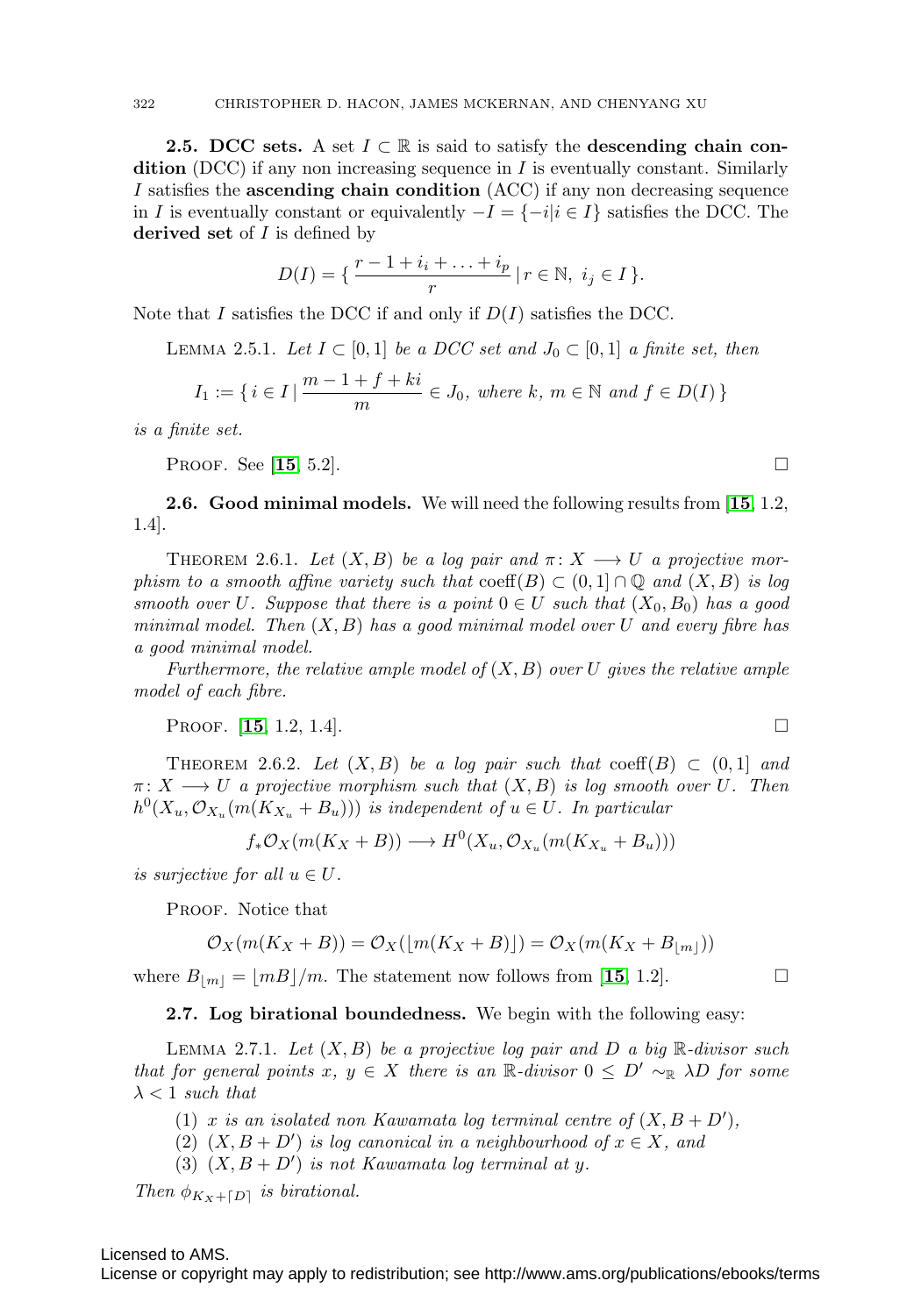PROOF. Fix a resolution  $\nu: X' \longrightarrow X$  of  $(X, B)$ . As x and y are general,  $\nu$  is an isomorphism in a neighbourhood of x and y. If  $\phi_{K_{X'} + \lceil \nu^* D \rceil}$  is birational then so is  $\phi_{K_X+[D]}$ . Therefore, replacing X by X', we may assume that X is smooth and  $B=0.$ 

As x is an isolated non Kawamata log terminal centre, we have  $\mathcal{J}(D') \cong \mathfrak{m}_x$  in a neighbourhood of  $x \in X$ . By Nadel vanishing (see [[29](#page-38-18), 9.4.8]), we have

$$
H^1(X, \mathcal{O}_X(K_X + \lceil D \rceil) \otimes \mathcal{J}(D')) = 0
$$

and so

$$
H^{0}(X, \mathcal{O}_{X}(K_{X} + \lceil D \rceil)) \longrightarrow H^{0}(X, \mathcal{O}_{X}(K_{X} + \lceil D \rceil) \otimes \mathcal{O}_{X}/\mathcal{J}(D'))
$$

is surjective.

But since  $\mathcal{O}_X/\mathcal{J}(D')$  has a summand isomorphic to  $\mathcal{O}_X/\mathfrak{m}_x$  and another summand whose support contains y, it follows that we may lift a section of  $H^0(X, \mathcal{O}_X)$  $(K_X + [D]) \otimes \mathcal{O}_X/\mathcal{J}(D'))$  not vanishing at x and vanishing at y to a section of  $H^0(X, \mathcal{O}_X(K_X + [D]))$  and the assertion is proven.

<span id="page-14-0"></span>DEFINITION 2.7.2. We say that a set of varieties  $\mathfrak{X}$  is **bounded** (resp. **birationally bounded**) if there exists a projective morphism  $Z \rightarrow T$ , where T is of finite type, such that for every  $X \in \mathfrak{X}$ , there is a closed point  $t \in T$  and an isomorphism (resp. a birational map)  $f: X \longrightarrow Z_t$ . We say that a set  $\mathfrak D$  of log pairs is **bounded** (resp. **log birationally bounded**) if there is a log pair  $(Z, D)$ , where the coefficients of D are all one, and there is a projective morphism  $Z \longrightarrow T$ , where T is of finite type, such that for every pair  $(X, B) \in \mathcal{D}$ , there is a closed point  $t \in T$  and a map  $f: Z_t \longrightarrow X$  inducing an isomorphism  $(X, B_{red}) \cong (Z_t, D_t)$ (resp. such that the support of  $D_t$  contains the support of the strict transform of B and any f-exceptional divisor).

Remark 2.7.3. Note that, by a standard Hilbert scheme argument, a set of varieties  $\mathfrak X$  (resp. of pairs) is bounded if there exists a constant  $C > 0$  such that for each  $X \in \mathfrak{X}$  there is a very ample divisor H on X such that  $H^{\dim X} \leq C$  (resp.  $H^{\dim X} \leq C$  and  $B_{\text{red}} \cdot H^{\dim X-1} \leq C$ .

<span id="page-14-1"></span>PROPOSITION 2.7.4. Fix  $n \in \mathbb{N}$ ,  $A > 0$  and  $\delta > 0$ . The set of projective log canonical pairs  $(X, B = \sum b_i B_i)$  such that

- (1) dim  $X = n$ ,
- (2)  $b_i \geq \delta$ ,
- (3)  $|m(K_X + B)|$  is birational, and
- $(4) \text{vol}(m(K_X + B)) \leq A$

is log birationally bounded.

PROOF. We first reduce to the case that the rational map

$$
\phi: = \phi_{m(K_X+B)}: X \dashrightarrow Z
$$

is a birational morphism. To see this let  $\nu: X' \longrightarrow X$  be a resolution of the indeterminacies of  $\phi$  and  $B' = \nu_*^{-1}B + \text{Exc}(\nu)$ , then  $K_{X'} + B' - \nu^*(K_X + B)$  is an effective exceptional divisor. In particular

$$
vol(X', K_{X'} + B') = vol(X, K_X + B) \le A
$$

and  $\phi_{m(K_{X'}+B')}$  is birational. Therefore it suffices to show that the pairs  $(X', B')$ are log birationally bounded. Replacing  $(X, B)$  by  $(X', B')$  we may assume that  $\phi$ is a morphism.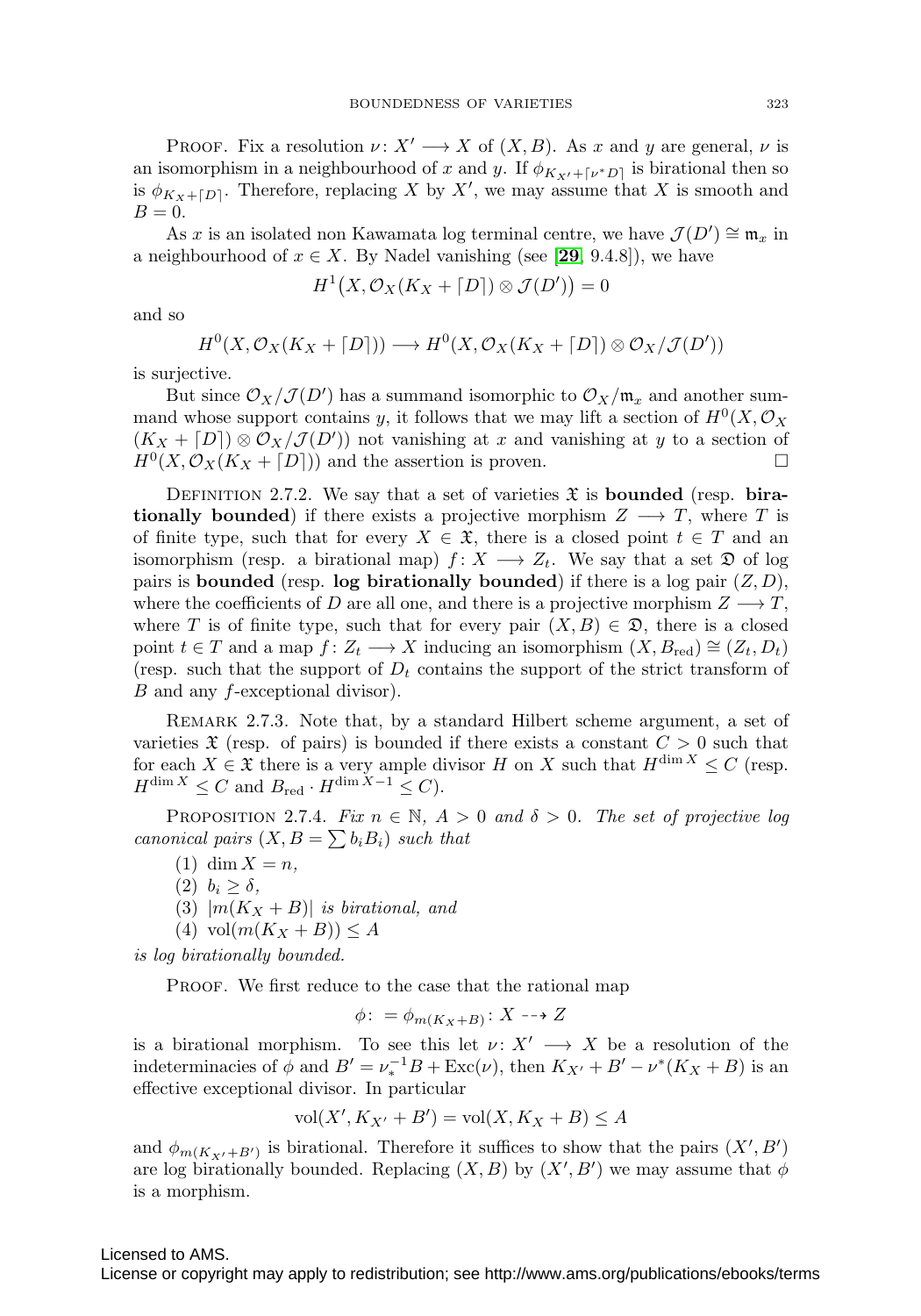Let  $||m(K_X + B)|| = |M| + E$  where E is the fixed part and  $|M|$  is base point free so that  $M = \phi^* H$  for some very ample divisor H on Z. Note that

$$
H^n = \text{vol}(Z, H) \le \text{vol}(X, m(K_X + B)) \le A
$$

and hence it suffices to show that  $\phi_*(B_{\text{red}}) \cdot H^{n-1}$  is bounded. Let  $B_0 = \phi_*^{-1} \phi_* B_{\text{red}}$ and  $L = 2(2n + 1)H$ . By Lemma [2.7.6](#page-16-0)

$$
|K_X + (n+1)|m(K_X + B)| \neq \emptyset
$$

and since  $B_0 \leq \frac{1}{\delta}B$  it follows that there is an effective R-divisor C such that

<span id="page-15-1"></span>(2.1) 
$$
B_0 + C \sim_{\mathbb{R}} \frac{m(n+1)+1}{\delta} (K_X + B).
$$

We have that

$$
\phi_* B_{\text{red}} \cdot L^{n-1} = B_0 \cdot (2(2n+1)M)^{n-1}
$$
  
\n
$$
\leq 2^n \operatorname{vol}(X, K_X + B_0 + 2(2n+1)M)
$$
  
\n
$$
\leq 2^n \operatorname{vol}(X, K_X + \frac{m(n+1)+1}{\delta}(K_X + B) + 2(2n+1)m(K_X + B))
$$
  
\n
$$
\leq 2^n (1 + (\frac{n+2}{\delta} + 4n + 2))^n \operatorname{vol}(X, m(K_X + B))
$$
  
\n
$$
\leq 2^n (1 + (\frac{n+2}{\delta} + 4n + 2))^n A,
$$

where the second inequality follows from Lemma [2.7.5](#page-15-0) and the third from equation  $(2.1).$  $(2.1).$ 

<span id="page-15-0"></span>LEMMA 2.7.5. Let  $X$  be an n-dimensional normal projective variety,  $M$  a Cartier divisor such that |M| is base point free and  $\phi_M$  is birational. If  $L =$  $2(2n+1)M$ , and D is a reduced divisor, then

$$
D \cdot L^{n-1} \le 2^n \operatorname{vol}(X, K_X + D + L).
$$

PROOF. Let  $\nu: X' \longrightarrow X$  be a proper birational morphism. Since

$$
\text{vol}(X', K_{X'} + \nu_*^{-1}D + \nu^*L) \le \text{vol}(X, K_X + D + L),
$$

we may assume that  $X$  and  $D$  are smooth (in particular the components of  $D$  are disjoint). Let  $\phi = \phi_M : X \longrightarrow Z$  be the induced birational morphism. Since

$$
D \cdot L^{n-1} = \phi_*^{-1} \phi_* D \cdot L^{n-1},
$$

we may assume that no component of D is contracted by  $\phi$  and we may replace D by  $\phi_*^{-1} \phi_* D$ . Thus we can write  $M \sim_{\mathbb{Q}} A + B$  where A is ample,  $B \geq 0$  and B and D have no common components. In particular  $K_X + D + \delta B$  is divisorially log terminal for some  $\delta > 0$  and so, by Kawamata-Viehweg vanishing,

$$
H^i(X, \mathcal{O}_X(K_X + E + pM)) = 0
$$

for all  $i > 0$ ,  $p > 0$  and reduced divisors E such that  $0 \le E \le D$ . In particular  $H^{i}(X, \mathcal{O}_D(K_D + pM|_D)) = 0$  for all  $i > 0$ ,  $p > 0$ . Therefore there are surjective homomorphisms

$$
H^{0}(X, \mathcal{O}_{X}(K_{X}+D+(2n+1)M)) \longrightarrow H^{0}(D, \mathcal{O}_{D}(K_{D}+(2n+1)M|_{D})).
$$

By Lemma [2.7.6,](#page-16-0)  $|K_D + (2n + 1)M_D|$  is non-empty and so the general section of  $H^0(X, \mathcal{O}_X(K_X + D + (2n+1)M))$  does not vanish along any component of D. It

Licensed to AMS.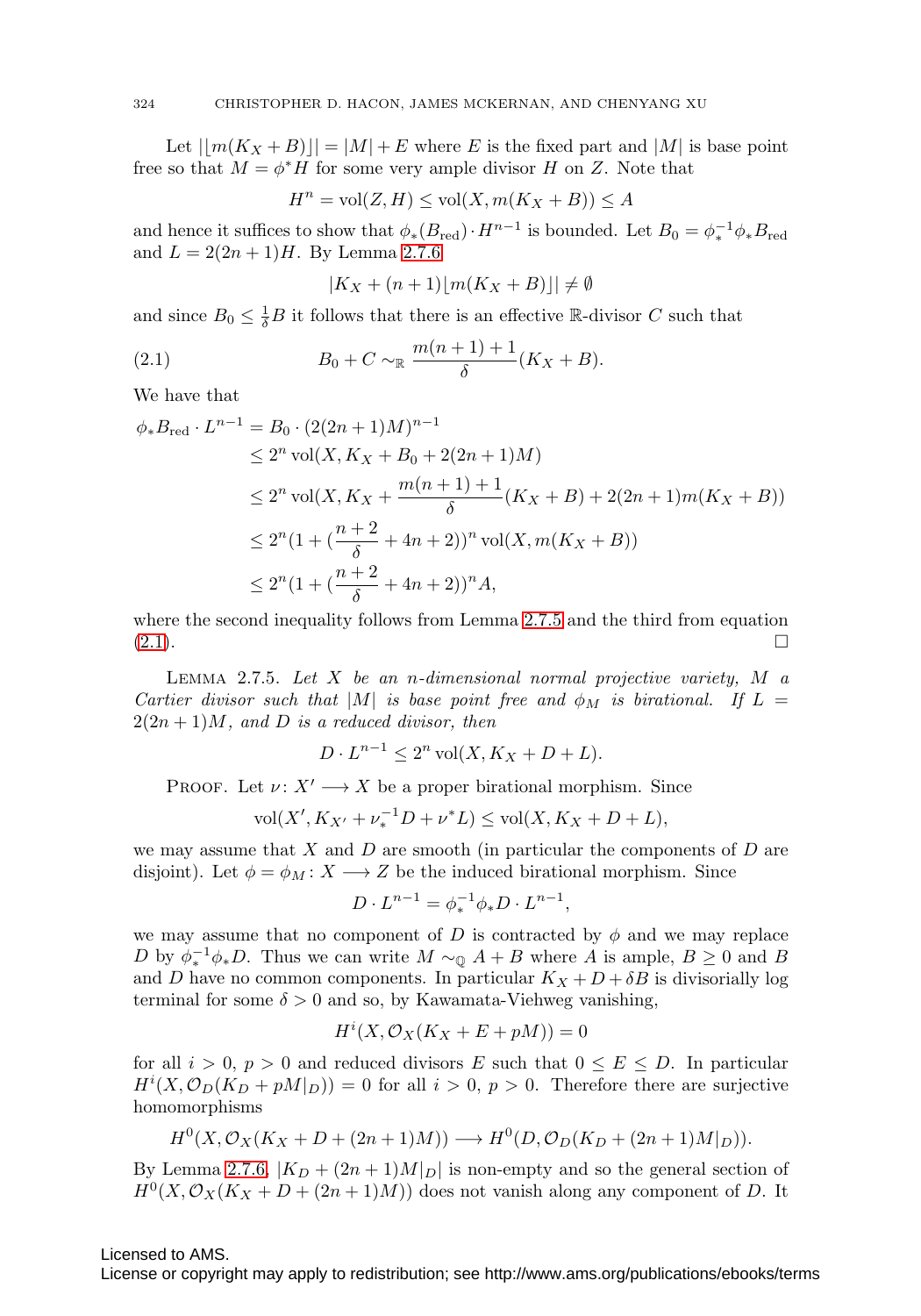is also easy to see that  $|2K_X + D + 2L|$  is non empty. Consider the commutative diagram

$$
\mathcal{O}_X(K_X + mL + D) \longrightarrow \mathcal{O}_D(K_D + mL|_D)
$$
\n
$$
\downarrow \qquad \qquad \downarrow
$$
\n
$$
\mathcal{O}_X((2m-1)(K_X + L + D)) \longrightarrow \mathcal{O}_D((2m-1)(K_D + L|_D))
$$

whose vertical maps are induced by a general section of

$$
(m-1)(2K_X + L + 2D) = 2(m-1)(K_X + (2n+1)M + D).
$$

Since

$$
|2K_X + 2D + L| = |2(K_X + D + (2n + 1)M)|
$$

is non empty and  $H^1(X, \mathcal{O}_X(K_X + mL)) = 0$ , it follows that

$$
h^{0}(X, \mathcal{O}_{X}((2m-1)(K_{X}+L+D))) - h^{0}(X, \mathcal{O}_{X}((2m-3)(K_{X}+L+D)))
$$
  
\n
$$
\geq h^{0}(X, \mathcal{O}_{X}((2m-1)(K_{X}+L+D)))
$$
  
\n
$$
-h^{0}(X, \mathcal{O}_{X}((2m-2)(K_{X}+L+D)+K_{X}+L))
$$
  
\n
$$
= \dim \text{Im} (H^{0}(X, \mathcal{O}_{X}((2m-1)(K_{X}+L+D)))
$$
  
\n
$$
\longrightarrow H^{0}(D, \mathcal{O}_{D}((2m-1)(K_{D}+L|_{D}))))
$$
  
\n
$$
\geq h^{0}(D, \mathcal{O}_{D}((K_{D}+mL|_{D}))).
$$

The leading coefficient of  $m^n$  in

$$
h^0(X, \mathcal{O}_X((2m-1)(K_X+L+D)))
$$

is  $2^n \text{vol}(K_X + L + D)/n!$  and, by the vanishing observed above,

$$
h^0(D, \mathcal{O}_D(K_D + mL|_D)) = \chi(D, \mathcal{O}_D(K_D + mL|_D))
$$

is a polynomial of degree  $n-1$  whose leading coefficient is  $D \cdot L^{n-1}/(n-1)!$ . Comparing these coefficients, one sees that

$$
\text{vol}(X, K_X + L + D) \cdot \frac{2^n}{n!} \ge \frac{D \cdot L^{n-1}}{n!}.
$$

<span id="page-16-0"></span>LEMMA 2.7.6. Let  $X$  be an n-dimensional smooth projective variety and  $M$  a Cartier divisor such that  $|M|$  is base point free and  $\phi_{|M|}$  is generically finite (resp. birational). Then there is an open subset  $U \subset X$  such that for any  $x \in U$  (resp. x,  $y \in U$ ) and any  $t \geq n+1$  (resp.  $t \geq 2n+1$ ) there is a section  $H^0(X, \mathcal{O}_X(K_X + tM))$ not vanishing at x (resp. vanishing at y and not vanishing at x).

PROOF. Let  $\phi = \phi_M : X \longrightarrow Z$  be the induced morphism so that  $M = \phi^* H$ where H is very ample. Let  $U \subset X$  be the open subset on which  $\phi$  is finite (resp. an isomorphism). We may pick a divisor  $G \sim_{\mathbb{Q}} \lambda H$  such that  $\lambda < n + 1$  (resp.  $\lambda < 2n + 1$ ) and  $\phi(x)$  (resp.  $\phi(x)$  and  $\phi(y)$ ) are isolated points in the cosupport of  $\mathcal{J}(G)$  (this can be achieved by letting  $G = \frac{n}{n+1} \sum_{i=1}^{n+1} H_i$  where  $H_i \in |H|$  are general hyperplanes containing  $\phi(x)$  (resp. letting  $G = \frac{n}{n+1}(H_0 + \sum_{i=1}^n (H_i + H'_i))$ where  $H_i \in |H|$  are general hyperplanes containing  $\phi(x)$ ,  $H'_i \in |H|$  are general hyperplanes containing  $\phi(y)$  and  $H_0$  is a general hyperplane containing  $\phi(x)$  and  $\phi(y))$ ).

By Nadel vanishing,  $H^1(X, \mathcal{O}_X(K_X + tM) \otimes \mathcal{J}(\phi^*G)) = 0$  and so there is a surjection

$$
H^0(X, \mathcal{O}_X(K_X + tM)) \longrightarrow H^0(X, \mathcal{O}_X(K_X + tM) \otimes \mathcal{O}_X/\mathcal{J}(\phi^*G)).
$$

Licensed to AMS.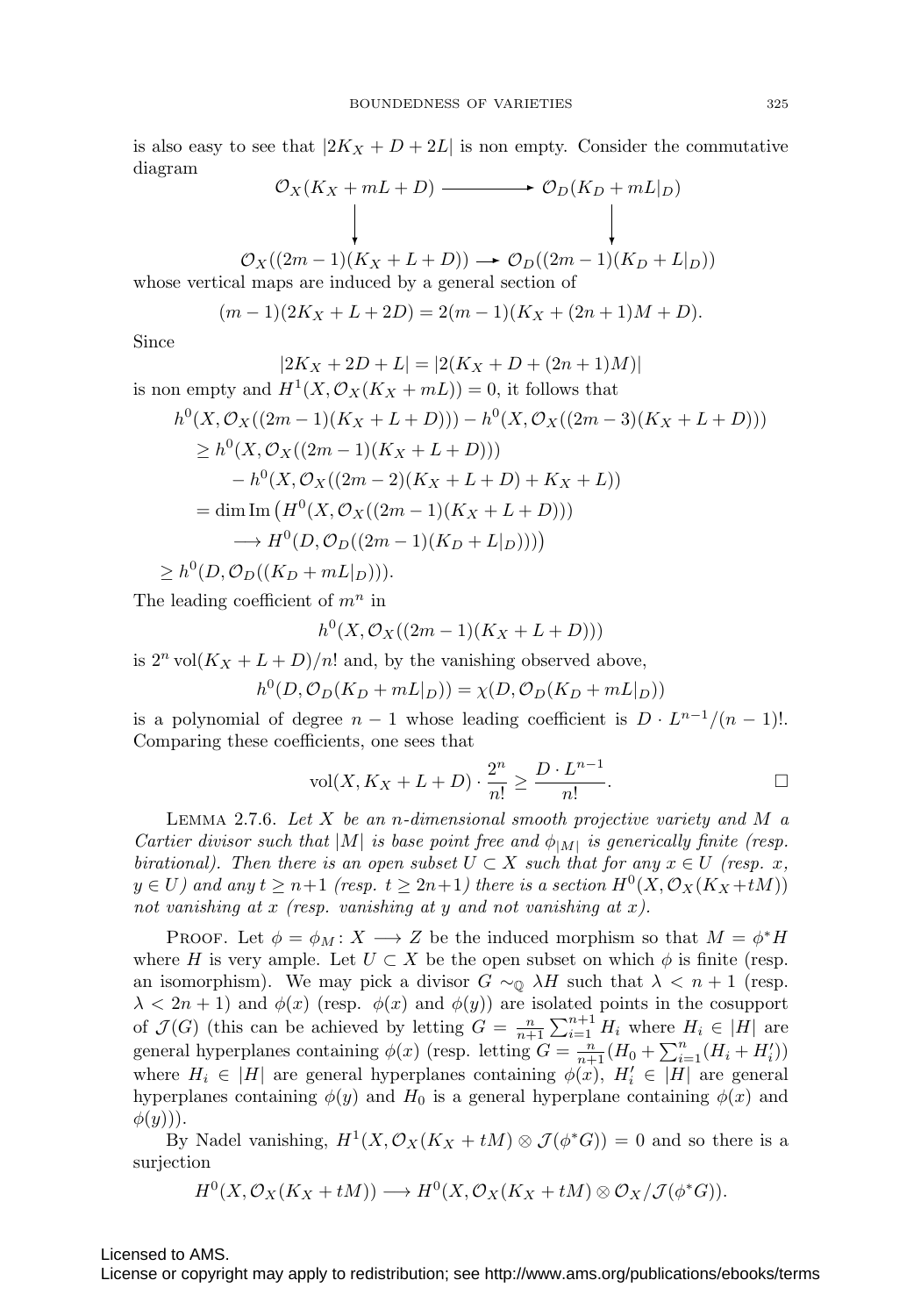Since x (resp. x, y) is an isolated component of the support of  $\mathcal{O}_X/\mathcal{J}(\phi^*G)$ , it follows that there is a section  $H^0(X, \mathcal{O}_X(K_X + tM))$  not vanishining at x (resp. vanishing at y and not vanishing at x).  $\square$ 

#### **3. Pairs with hyperstandard coefficients**

**3.1. The DCC for volumes of log birationally bounded pairs.** In this section, we will show that for pairs which are log birationally bounded, if the coefficients satisfy the DCC, then the volumes satisfy the DCC.

Let  $(Z, D)$  be a simple normal crossings pair with the obvious toroidal structure. Let **B** be an effective b-divisor. If  $Y_1, Y_2, \ldots, Y_m$  are finitely many toroidal models over Z, and  $Z' \longrightarrow Z$  is a proper birational morphism factoring through each  $Y_i$ , then we define the corresponding **cut**  $(Z', \mathbf{B}')$  of  $(Z, \mathbf{B})$  to be

$$
\mathbf{B}' = \mathbf{B} \wedge \mathbf{M}_{\Theta} \qquad \text{where} \qquad B_i = \mathbf{L}_{\mathbf{B}_{Y_i}, Z'} \quad \text{and} \quad \Theta = \wedge_{i=1}^m B_i.
$$

Notice that the coefficients of **B**' belong to the set  $I' = I \cup \text{coeff}(\mathbf{B}_{Z'}')$ , which also satisfies the DCC. If Z is projective then it follows easily from Lemma [2.2.1](#page-10-0) that  $vol(Z', K_{Z'} + \mathbf{B}_{Z'}') = vol(Z', K_{Z'} + \mathbf{B}_{Z'})$ . We say that  $(Z', \mathbf{B}')$  is a **reduction** of  $(Z, \mathbf{B})$  if it is obtained by a finite sequence  $(Z_i, \mathbf{B}_i)$ ,  $i = 0, 1, \ldots, k$ , where  $(Z_0, \mathbf{B}_0)$  =  $(Z, \mathbf{B})$ ,  $(Z_i, \mathbf{B}_i)$  is a cut of  $(Z_{i-1}, \mathbf{B}_{i-1})$  for  $i = 1, ..., k$  and  $(Z_k, \mathbf{B}_k) = (Z', \mathbf{B}')$ .

<span id="page-17-0"></span>LEMMA 3.1.1. Let  $(Z, D)$  be a simple normal crossings pair and **B** a b-divisor whose coefficients are in a DCC set contained in [0,1] such that  $\text{Supp}(\mathbf{B}_Z) \subset$  $\text{Supp}(D)$ , then there exists a reduction  $(Z', \mathbf{B}')$  of  $(Z, \mathbf{B})$  that

$$
\mathbf{B}' \geq \mathbf{L}_{\mathbf{B}'_{Z'}}.
$$

**PROOF.** If  $\mathbf{B} \geq \mathbf{L}_{\mathbf{B}_z}$ , then there is nothing to prove. Suppose now that for any divisorial valuation  $\nu$  such that  $\mathbf{B}(\nu) < \mathbf{L}_{\mathbf{B}_Z}(\nu)$ , the centre of  $\nu$  is not contained in any strata of  $[\mathbf{B}_Z]$ . Let  $Z' \longrightarrow Z$  be a finite sequence of blow ups along strata of  ${\bf \{B_Z\}}$  such that  $(Z', {\bf \{L_{B_Z, Z'}\})$  is terminal and let  $B' = B \wedge M_{L_{B_Z, Z'}},$  that is, **B'** is the cut of **B** with respect to  $Z' \longrightarrow Z$ . Let  $\nu$  be a valuation such that  $\mathbf{B}'(\nu) < \mathbf{L}_{\mathbf{B}'_{Z'}}(\nu)$ . Since  $\mathbf{B}'_{Z'} = \mathbf{L}_{\mathbf{B}'_{Z'}}, Z'$ , the centre of  $\nu$  is not a divisor on  $Z'$ . But then

$$
\mathbf{B}(\nu)=\mathbf{B}'(\nu)<\mathbf{L}_{\mathbf{B}'_{Z'}}(\nu)\leq\mathbf{L}_{\mathbf{B}_Z}(\nu)
$$

and so the centre of  $\nu$  is not contained in any strata of  $[\mathbf{B}'_{Z'}]$  (as the strata of  $[\mathbf{B}_{Z'}']$  map to strata of  $[\mathbf{B}_Z]$ ). But then, since  $(Z', {\mathbf{B}_{Z'}'})$  is terminal  $\mathbf{L}_{\mathbf{B}_{Z'}'}(\nu) = 0$ which is impossible as  $\mathbf{B} \geq 0$ .

We may therefore assume that there is a divisorial valuation  $\nu$  with centre contained in a stratum of  $|\mathbf{B}_Z|$ . Let  $k = k(Z, \mathbf{B})$  be the maximal codimension of such a stratum. We will prove the statement by induction on  $k \geq 1$ . It suffices to show that there is a cut  $(Z', \mathbf{B}')$  of  $(Z, \mathbf{B})$  such that  $k(Z', \mathbf{B}') < k(Z, \mathbf{B})$ . Since  $|\mathbf{B}_Z|$  has finitely many strata, we may work locally around each stratum. We may therefore assume that  $Z = \mathbb{C}^n$  and

$$
\mathbf{B}_Z = E_1 + \ldots + E_k + \sum_{i=k+1}^n a_i E_i
$$

where  $0 \leq a_i < 1$  and the  $E_i$  are the coordinate hyperplanes. The divisors  $E_1, E_2, \ldots, E_n$  correspond to vectors  $e_1, e_2, \ldots, e_n$  and the valuations we consider correspond to the non zero integral prime vectors with non negative coefficients.

#### Licensed to AMS.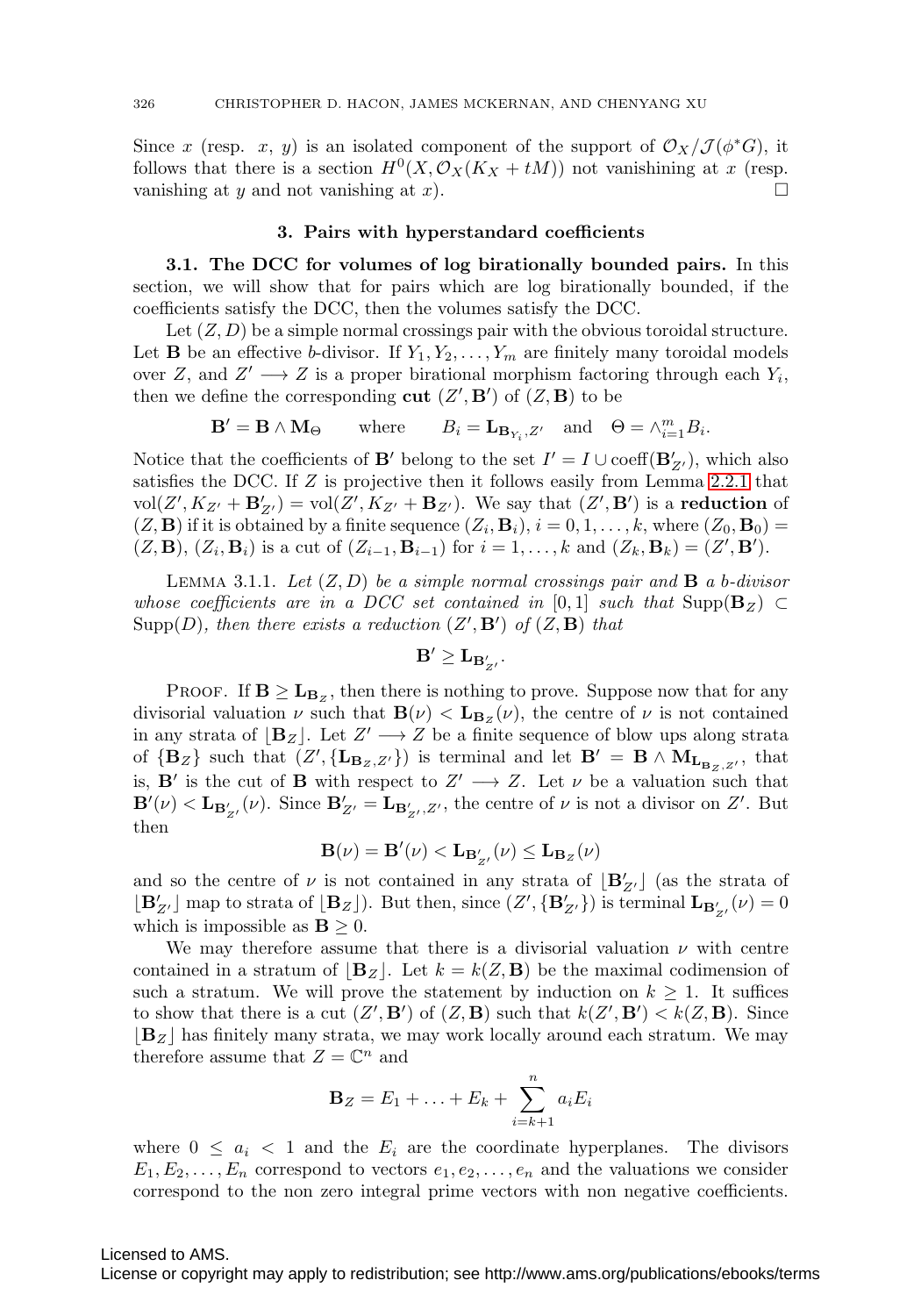Let E be a toric valuation corresponding to a vector  $\sum_{j=1}^{n} b_j e_j$  for  $b_j \in \mathbb{N}$ . By standard toric geometry the coefficient of  $E$  in  $\mathbf{L}_{\mathbf{B}_Z}$  is

(3.1) 
$$
\left(1 - \sum_{j=k+1}^{n} (1 - a_j) b_j\right) \vee 0.
$$

By equation [3.1,](#page-18-0) there is a finite set  $V_0 \subset \mathbb{N}^{n-k}$ , such that if  $(b_{k+1}, \ldots, b_n) \notin V_0$ , then any divisor  $E$  corresponding to a vector

<span id="page-18-0"></span>
$$
(*, ..., *, b_{k+1}, \ldots, b_n)
$$

where the first k entries are arbitrary, satisfies  $\mathbf{L}_{\mathbf{B}_{z}}(E) = 0$ .

In what follows below, by abuse of notation, we will use  $\sigma$  to denote both an integral prime vector in  $\mathbb{N}^n$  and the corresponding toric valuation. Fix  $v \in V_0$ , among all valuations of the form  $\sigma = (*, ..., *, v)$ , we consider  $\sigma = \sigma(v)$  such that  $\mathbf{B}(\sigma)$  is minimal (this is possible since the coefficients of **B** belong to a DCC set). We pick a toroidal log resolution  $Z' \longrightarrow Z$  such that for any  $v \in V_0$ , and any  $\sigma = \sigma(v)$ as above, the induced rational map  $Z' \longrightarrow Y_{\sigma}$  is a morphism (where  $Y_{\sigma} \longrightarrow Z$  is the toroidal morphism with exceptional divisor  $E_{\sigma}$  such that  $\rho(Y_{\sigma}/Z) = 1$ ). Let  $(Z', \mathbf{B}')$  be the cut corresponding to  $\{Y_{\sigma}\}_{v \in V_0}$ .

We claim that  $k(Z', \mathbf{B}') < k(Z, \mathbf{B}) = k$ . Suppose to the contrary that there exists a stratum of  $\mathbf{B}_{Z'}'$  of codimension k containing the centre of a valuation  $\nu$  such that  $\mathbf{B}'(\nu) < \mathbf{L}_{\mathbf{B}'_{Z'}}(\nu)$ . Clearly  $\nu$  is exceptional over Z' and  $\nu$  is a toric valuation corresponding to a vector  $\tau = (*,\ldots,*,b_{k+1},\ldots,b_n)$  for some  $v = (b_{k+1},\ldots,b_n)$ V<sub>0</sub>. Let  $\sigma = \sigma(v)$  be the valuation defined above. Then  $Z' \longrightarrow Z$  factors through  $Y_{\sigma}$ . The toric morphism  $Y_{\sigma} \longrightarrow Z$  corresponds to subdividing the cone given by the basis vectors  $e_1, e_2, \ldots, e_n$  in to  $m \leq n$  cones spanned by  $\sigma$  and  $e_1, \ldots, e_{l-1}, e_{l+1}, \ldots, e_n$ . Since  $\tau$  belongs to one of these cones, we may write

$$
\tau = \lambda \sigma + \sum_{i \neq l} \lambda_i e_i, \qquad \lambda, \lambda_i \in \mathbb{Q}_{\geq 0}.
$$

Since  $[\mathbf{B}'_{Z'}]$  has a codimension k stratum containing the centre of  $\tau$ , the same is true for  $(\mathbf{L}_{\mathbf{B}})_{Y_{\sigma}}$ . Since  $\mathbf{L}_{\mathbf{B}_{Z}}(\sigma) < 1$ , it follows that  $b_{l} \neq 0$  for some  $k + 1 \leq l \leq n$ . Therefore  $\tau$  belongs to a cone spanned by  $\sigma$  and  $\{e_i\}_{i\neq l}$  where  $k+1 \leq l \leq n$ . Since the last  $n - k$  coordinates of  $\sigma$  and  $\tau$  are identical, it follows that  $\lambda = 1$  and hence  $\tau \geq \sigma$  (in the sense that  $\tau - \sigma = \sum_{i \neq l} \lambda_i e_i$  where  $\lambda_i \geq 0$ ).

It then follows that

$$
\begin{aligned} \mathbf{L}_{\mathbf{B}_{Z'}'}(\tau) &\leq \mathbf{L}_{\mathbf{B}_{Y_\sigma}}(\tau) \\ &\leq \mathbf{L}_{\mathbf{B}_{Y_\sigma}}(\sigma) \\ &\leq \mathbf{B}(\sigma) \\ &\leq \mathbf{B}(\tau) \\ &= \mathbf{B}'(\tau), \end{aligned}
$$

where the first inequality follows from the definition of **B**', the second as  $\tau \leq \sigma$ , the third as  $\sigma$  is a divisor on  $\mathbf{B}_{Y_{\sigma}}$ , the fourth by our choice of  $\sigma$ , and the fifth by the definition of **B'** and the fact that  $\tau$  is exceptional over  $Z'$ . . — Первый профессиональный профессиональный профессиональный профессиональный профессиональный профессио<br>В профессиональный профессиональный профессиональный профессиональный профессиональный профессиональный профес

The following theorem is [**[13](#page-38-15)**, 5.1].

Licensed to AMS.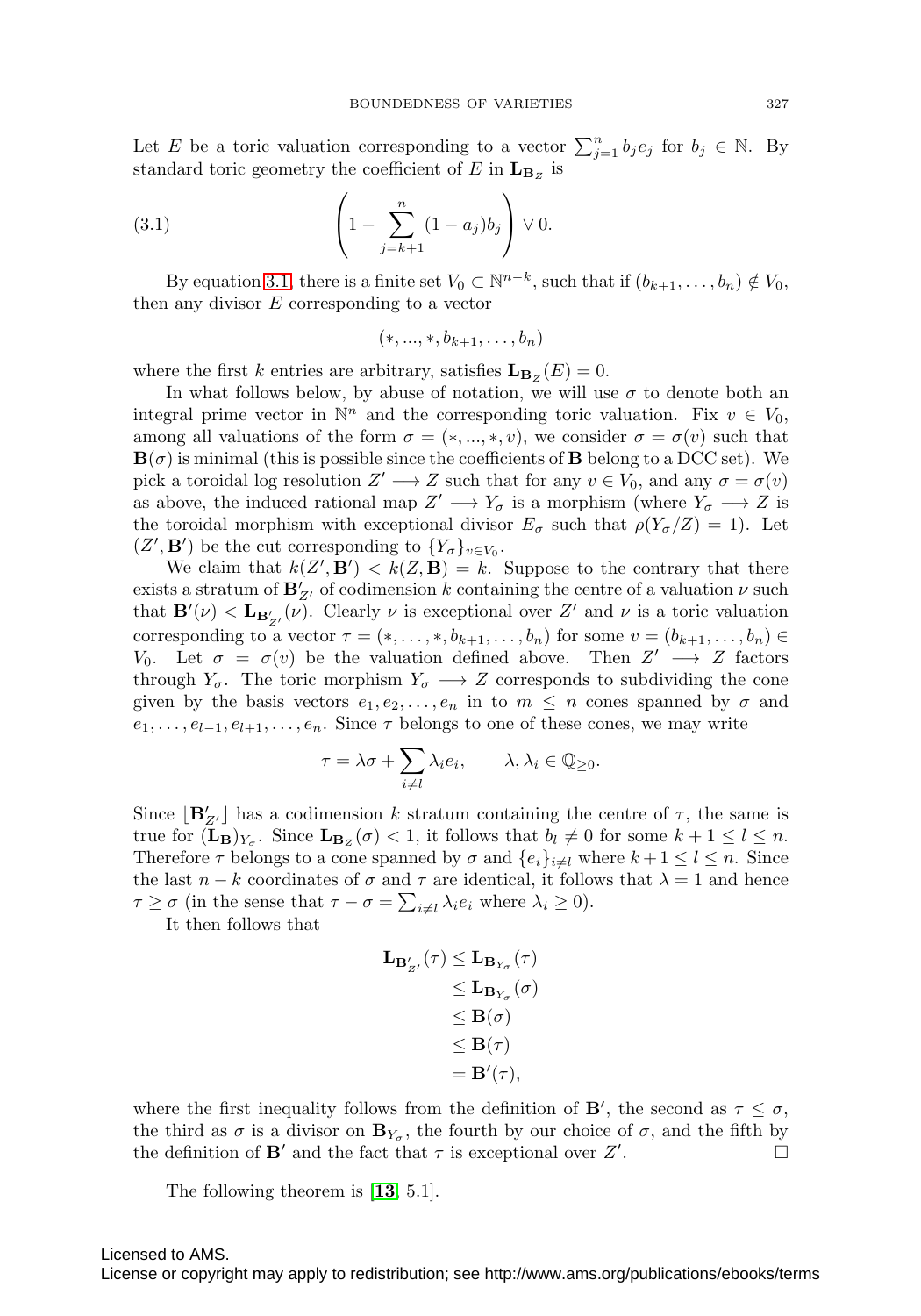<span id="page-19-0"></span>THEOREM 3.1.2. Fix a set  $I \subset [0,1]$  which satisfies the DCC and  $(Z, D)$  a simple normal crossing pair where  $D$  is reduced. Consider the set  $\mathfrak D$  of all projective simple normal crossings pairs  $(X, B)$  such that coeff $(B) \subset I$ ,  $f: X \longrightarrow Z$  is a birational morphism and  $f_*B \leq D$ . Then the set

$$
\{ vol(X, K_X + B) | (X, B) \in \mathfrak{D} \}
$$

satisfies the DCC.

**PROOF.** Suppose that  $(X_i, B_i)$  is an infinite sequence of pairs in  $\mathfrak{D}$  such that vol $(X_i, K_{X_i} + B_i)$  is a strictly decreasing sequence. Let  $f_i : X_i \longrightarrow Z$  be the induced morphisms such that  $\text{Supp}(f_{i*}B_i) \subset D$ . By Lemma [2.2.1,](#page-10-0) we know that

$$
\text{vol}(X_i, K_{X_i} + B_i) \le \text{vol}(Z, K_Z + f_{i*}B_i)
$$

and if this inequality is strict then

$$
\operatorname{mult}_E(K_{X_i} + B_i) < \operatorname{mult}_E f_i^*(K_Z + f_{i*}B_i)
$$

for some divisor E contained in  $\text{Exc}(f_i)$ . In this case E must define a toroidal valuation with respect to the toroidal structure associated to  $(Z, D)$ . Let  $f_i' : X_i' \longrightarrow$ Z be a toroidal morphism such that if E is a divisor on  $X_i$  corresponding to a toroidal valuation for  $(Z, D)$ , then E is a divisor on  $X_i'$ . Let  $B_i'$  be the strict transform of  $B_i$  plus the  $X'_i \dashrightarrow X_i$  exceptional divisors. By Lemma [2.2.1,](#page-10-0) we have

$$
\mathrm{vol}(X_i,K_{X_i}+B_i)=\mathrm{vol}(X'_i,K_{X'_i}+B'_i)
$$

and the coefficients of  $B_i'$  are contained in  $I \cup \{1\}$ . Replacing  $(X_i, B_i)$  by  $(X_i', B_i')$ , we may assume that  $f_i : (X_i, B_i) \longrightarrow (Z, D)$  are toroidal morphisms.

For each pair  $(X_i, B_i)$ , consider the b-divisors  $\mathbf{M}_{B_i}$ . Since there are only countably many toroidal valuations over  $(X, D)$ , by a standard diagonalisation argument, after passing to a subsequence, we may assume that for any toroidal divisor E over X, the sequence  $\mathbf{M}_{B_i}(E)$  is eventually non decreasing. Note that for any non-toroidal divisor E exceptional over Z, we have  $\mathbf{M}_{B_i}(E) = 1$ . Therefore the limit  $\lim_{B_i}(E)$  exists for any divisor E over Z. We let  $\mathbf{B} = \lim_{B_i} \mathbf{M}_{B_i}$  so that  $\mathbf{B}(E) = \lim \mathbf{M}_{B_i}(E)$  for any divisor E over Z.

By Lemma [3.1.1](#page-17-0) there is a reduction  $(\mathbf{B}', Z')$  of  $(\mathbf{B}, Z)$  such that  $\mathbf{B}' \ge \mathbf{L}_{\mathbf{B}'_{Z'}}$ and

$$
\text{vol}(Z', K_{Z'} + \mathbf{B}_{Z'}') = \text{vol}(Z', K_{Z'} + \mathbf{B}_{Z'}).
$$

Since for any divisor E over Z, the sequence  $\mathbf{B}_i(E)$ ,  $i = 1, \ldots$  is eventually non decreasing, we may assume that  $M_{B_i, Z'} \leq B_{Z'}$ . Therefore, we have

$$
\text{vol}(X_i, K_{X_i} + B_i) \le \text{vol}(Z', K_{Z'} + \mathbf{M}_{B_i, Z'})
$$
  
\n
$$
\le \text{vol}(Z', K_{Z'} + \mathbf{B}_{Z'})
$$
  
\n
$$
= \text{vol}(Z', K_{Z'} + \mathbf{B}_{Z'}').
$$

If vol $(X_i, K_{X_i} + B_i), i = 1, \ldots$  is strictly decreasing then there exists a constant  $\epsilon > 0$ , such that for any  $j > i + 1$ ,

$$
\text{vol}(X_j, K_{X_j} + B_j) < \text{vol}(X_{i+1}, K_{X_{i+1}} + B_{i+1}) \\
 \leq \text{vol}(Z', K_{Z'} + (1 - \epsilon) \mathbf{B}'_{Z'}).
$$

Let  $Z'' \longrightarrow Z'$  be a toroidal morphism which extracts all divisors E with  $a(E, Z', (1 - \epsilon) \mathbf{B}'_{Z'}) < 0$ . Then

$$
\mathbf{M}_{B_j,Z''}\geq \mathbf{L}_{(1-\epsilon)\mathbf{B}'_{Z'},Z''}
$$

Licensed to AMS.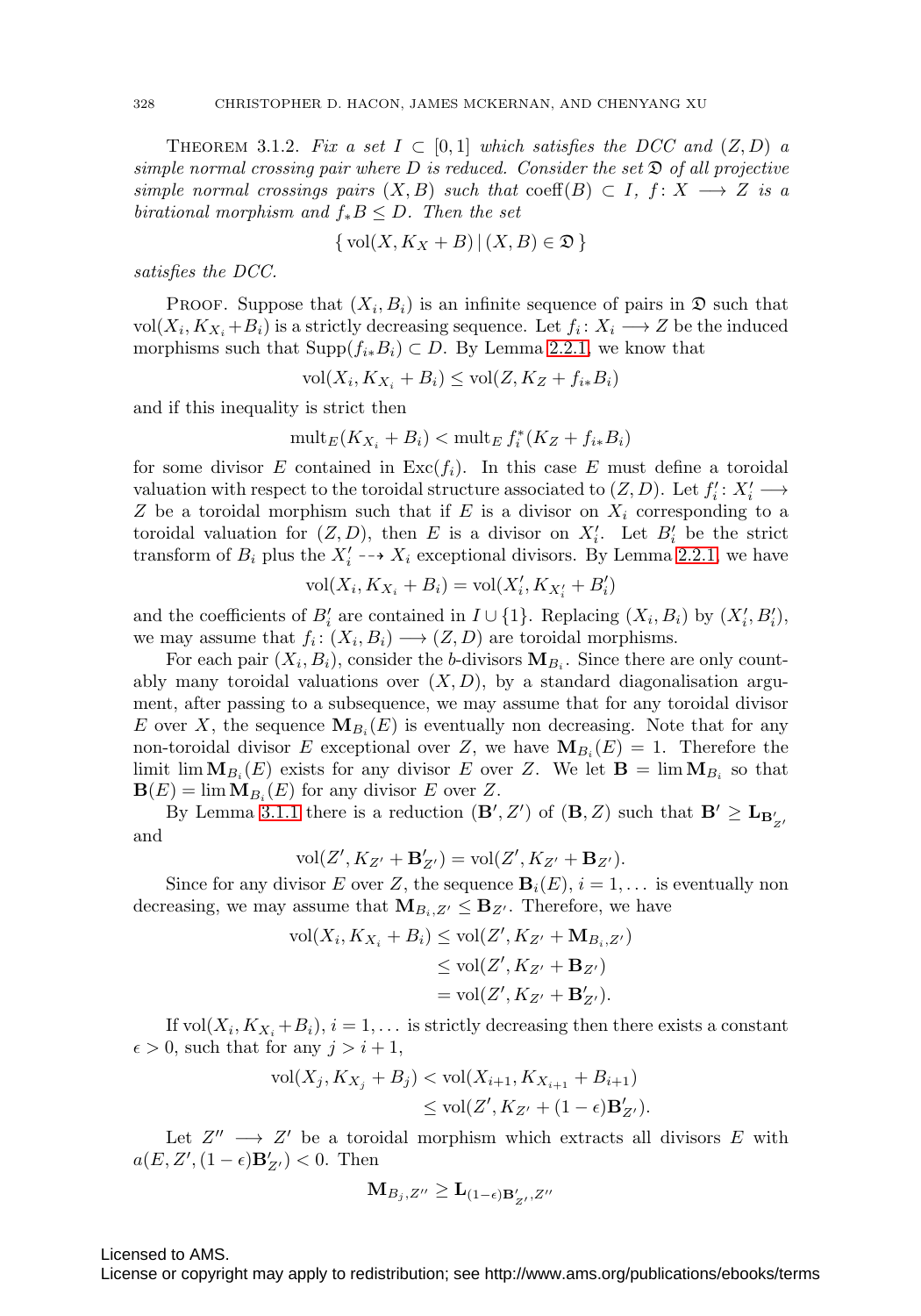for all  $j \gg 0$ , which then implies

$$
\mathbf{M}_{B_j,X_j} \geq \mathbf{L}_{(1-\epsilon)\mathbf{B}_{Z'}',X_j}
$$

as for any exceptional divisor E of  $X_j/Z''$ , we know that  $\mathbf{L}_{(1-\epsilon)\mathbf{B}'_{Z'}}(E) = 0$ . But then

$$
\text{vol}(X_j, K_{X_j} + B_j) \ge \text{vol}(X_j, K_{X_j} + \mathbf{L}_{(1-\epsilon)\mathbf{B}'_{Z'}, X_j})
$$

$$
= \text{vol}(Z'', K_{Z''} + \mathbf{L}_{(1-\epsilon)\mathbf{B}'_{Z'}, Z''})
$$

which is the required contradiction.

<span id="page-20-0"></span>COROLLARY 3.1.3 ([[13](#page-38-15)], 1.9). Fix a set  $I \subset [0,1]$  which satisfies the DCC and a log birationally bounded set  $\mathfrak{B}_0$  of log canonical pairs  $(X, B)$  such that  $\mathrm{coeff}(B) \subset I$ . Then the set

$$
\{\text{vol}(X, K_X + B) \,|\, (X, B) \in \mathfrak{B}_0\}
$$

satisfies the DCC.

**PROOF.** We may assume that  $1 \in I$ . Since  $\mathfrak{B}_0$  is log birationally bounded, there exists a projective morphism  $Z \longrightarrow T$  where T is of finite type and a log pair  $(Z, D)$ such that for any  $(X, B) \in \mathfrak{B}_0$ , there is a birational morphism  $f: X \dashrightarrow Z_t$  such that the support of  $D_t$  contains the support of  $f_*B$  and the  $Z_t \dashrightarrow X$  exceptional divisors. Let  $\nu: X' \longrightarrow X$  be a resolution such that  $X' \longrightarrow Z_t$  is a morphism. If  $B' = M_{B,X'}$ , then  $vol(X', K_{X'} + B') = vol(X, K_X + B)$  (cf. Lemma [2.2.1\)](#page-10-0). Replacing  $(X, B)$  by  $(X', B')$  we may assume that f is a morphism. By a standard argument, after replacing  $T$  by a finite cover and  $X$  by the corresponding fibre product, we may assume that T is smooth (and possibly reducible),  $(Z, D)$  is log smooth over T, the strata of  $(Z, D)$  are geometrically irreducible over T.

For any birational morphism  $f: X \longrightarrow Z_t$  as above, consider the finite set  $\mathcal E$ of divisors E on X such that  $a_E(Z_t, f_*B) < 0$ . Since  $(Z_t, D_t)$  is log smooth, there exists a finite sequence of blow ups along strata of  $M_{D_t}$  say  $X' \longrightarrow Z_t$  such that the divisors in  $\mathcal E$  are not  $X \dashrightarrow X'$  exceptional. Let  $p: W \longrightarrow X$  and  $q: W \longrightarrow X'$ be a common resolution, then by Lemma [2.2.1](#page-10-0)

$$
vol(X, K_X + B) = vol(W, K_W + M_{B,W}) = vol(X', K_{X'} + B')
$$

where  $B' = M_{B,X'}$ . Hence, replacing  $(X, B)$  by  $(X', B')$  we may assume that each  $f: X \longrightarrow Z_t$  is induced by a finite sequence of blow ups along strata of  $(Z_t, D_t)$ . Notice that since  $(Z, D)$  is log smooth over T, there is a sequence of blow ups along strata of  $(Z, D)$  say  $Z' \longrightarrow Z$  such that  $Z'_t \cong X'$ . Let  $\Phi$  be the divisor supported on the strict transform of D and the  $Z' \longrightarrow Z$  exceptional divisors such that  $\Phi_t = B'$ . Fix a closed point  $0 \in T$ , then by Theorem [2.6.2,](#page-13-0)

$$
vol(X, K_X + B) = vol(Z'_0, K_{Z'_0} + \Phi_0).
$$

By Theorem [3.1.2,](#page-19-0) the set of these volumes satisfies the DCC.  $\Box$ 

<span id="page-20-1"></span>THEOREM 3.1.4 ([**[15](#page-38-9)**], 3.5.2). Fix  $n \in \mathbb{N}$ ,  $M > 0$ , and a set  $I \subset [0,1]$  which satisfies the DCC. Suppose that  $\mathfrak{B}_0$  is a set of log canonical pairs  $(X, B)$  such that

- (1) X is projective of dimension  $n$ ,
- $(2) \ \mathrm{coeff}(B) \subset I$ , and
- (3) there exists an integer  $k > 0$  such that  $\phi_{k(K_X+B)}$  is birational and vol $(X, k(K_X+B))$  $B)) \leq M$ .

Licensed to AMS.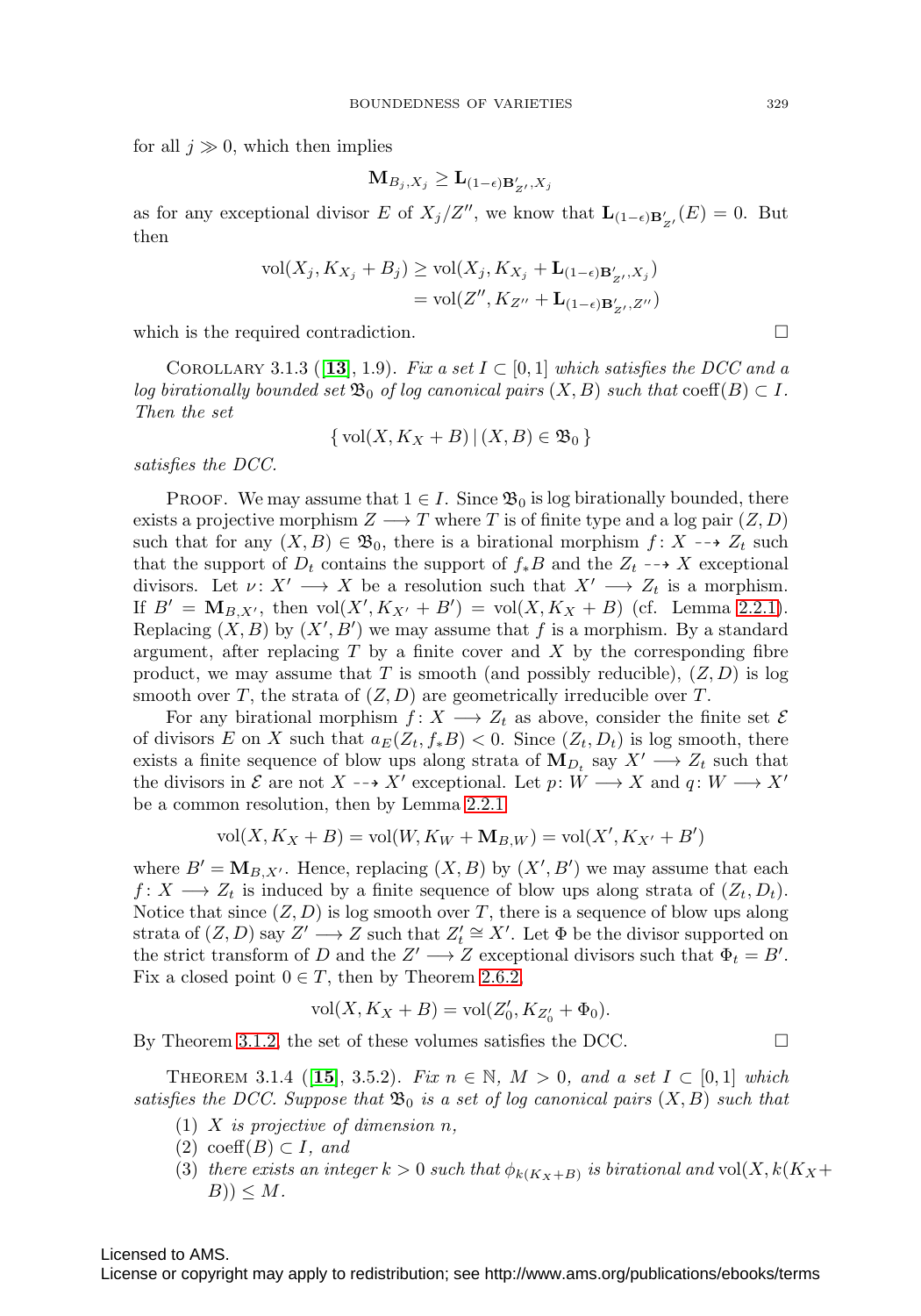Then the set

$$
\{\text{vol}(X, K_X + B) \,|\, (X, B) \in \mathfrak{B}_0\}
$$

satisfies the DCC.

**PROOF.** Proposition [2.7.4](#page-14-1) implies that  $\mathfrak{B}_0$  is log birationally bounded and so the result follows from Corollary [3.1.3.](#page-20-0)

**3.2. Adjunction.** In this section, we discuss various versions of adjunction. The main new result is Theorem [3.2.5,](#page-22-0) which is an adjunction for pairs with hyperstandard coefficients. This is a key result for doing induction on the dimension. We remark that the proof of Theorem [3.2.5](#page-22-0) is different from the one in [**[15](#page-38-9)**, 4.2], as the argument presented here does not need the ACC for log canonical thresholds. On the other hand the argument only works for hyperstandard coefficients.

<span id="page-21-0"></span>THEOREM 3.2.1 (Shokurov log adjunction). Let  $(X, S + B)$  be a log canonical pair,  $B = \sum b_i B_i$  and S a prime divisor with normalisation  $\nu : S^{\nu} \longrightarrow S$ . Then

$$
(K_X + S + B)|_{S^{\nu}} = K_{S^{\nu}} + \text{Diff}_{S^{\nu}}(B) = K_{S^{\nu}} + \text{Diff}_{S^{\nu}}(0) + B|_{S^{\nu}},
$$

where the coefficients of  $\text{Diff}_{S^{\nu}}(B)$  are of the form

$$
\frac{r-1+\sum n_i b_i}{r} \qquad \text{for some} \qquad n_i \in \mathbb{N}
$$

and r is the index of the corresponding codimension 2 point  $P \in X$ . In particular if coeff(B)  $\subset I$ , then coeff(Diff<sub>S<sup>v</sub>(B)</sup>)  $\subset D(I)$ .</sub>

We have the following easy consequence.

<span id="page-21-1"></span>LEMMA 3.2.2. Let  $(X, S + B)$  be a log canonical pair,  $B = \sum b_i B_i$  an effective R-Cartier divisor and S a prime divisor with normalisation  $\nu: S^{\nu} \longrightarrow S$ . Then for any  $0 \leq \lambda \leq 1$  we have

$$
\text{Diff}_{S^{\nu}}(\lambda B) \geq \lambda \text{Diff}_{S^{\nu}}(B).
$$

PROOF. The coefficients of  $\text{Diff}_{S^{\nu}}(\lambda B)$  are of the form

$$
\frac{r-1+\lambda\sum n_ib_i}{r} \ge \lambda\left(\frac{r-1+\sum n_ib_i}{r}\right).
$$

THEOREM 3.2.3 (Kawamata Subadjunction). Let  $(X, \Delta)$  be a pair such that X is quasi-projective and normal and  $K_X + \Delta$  is Q-Cartier. Assume V is a subvariety such that  $(X, \Delta)$  is log canonical at the generic point  $\eta$  of V and V is the only nonklt centre of  $(X, \Delta)$  at  $\eta$ . Then there is a Q-divisor  $B \geq 0$  and a Q-divisor class J on the normalisation  $V^n$  of V, such that

$$
(K_X+\Delta)|_{V^n}\sim_{\mathbb{Q}} K_{V^n}+B+J.
$$

If  $X$  is projective, then  $J$  is pseudo-effective.

Furthermore, if there is a generically finite morphism  $\pi: Y \longrightarrow X$  such that if we write  $f^*(K_X + \Delta) = K_Y + \Delta_Y$ ,  $\Delta_Y$  is effective and  $W \longrightarrow \pi^{-1}(V)$  is a finite morphism on to a non-klt centre of  $(X, \Delta)$  and we denote by p:  $W^n \longrightarrow V^n$  the natural map between the normalisations, then if we apply Kawamata subadjunction to  $W^n$  and  $(Y, \Delta_Y)$  and write  $(K_Y + \Delta_Y)|_{W^n} \sim_{\mathbb{Q}} K_{W^n} + B_W + J_W$ , then we have  $J_W = p^*J$ .

### Licensed to AMS.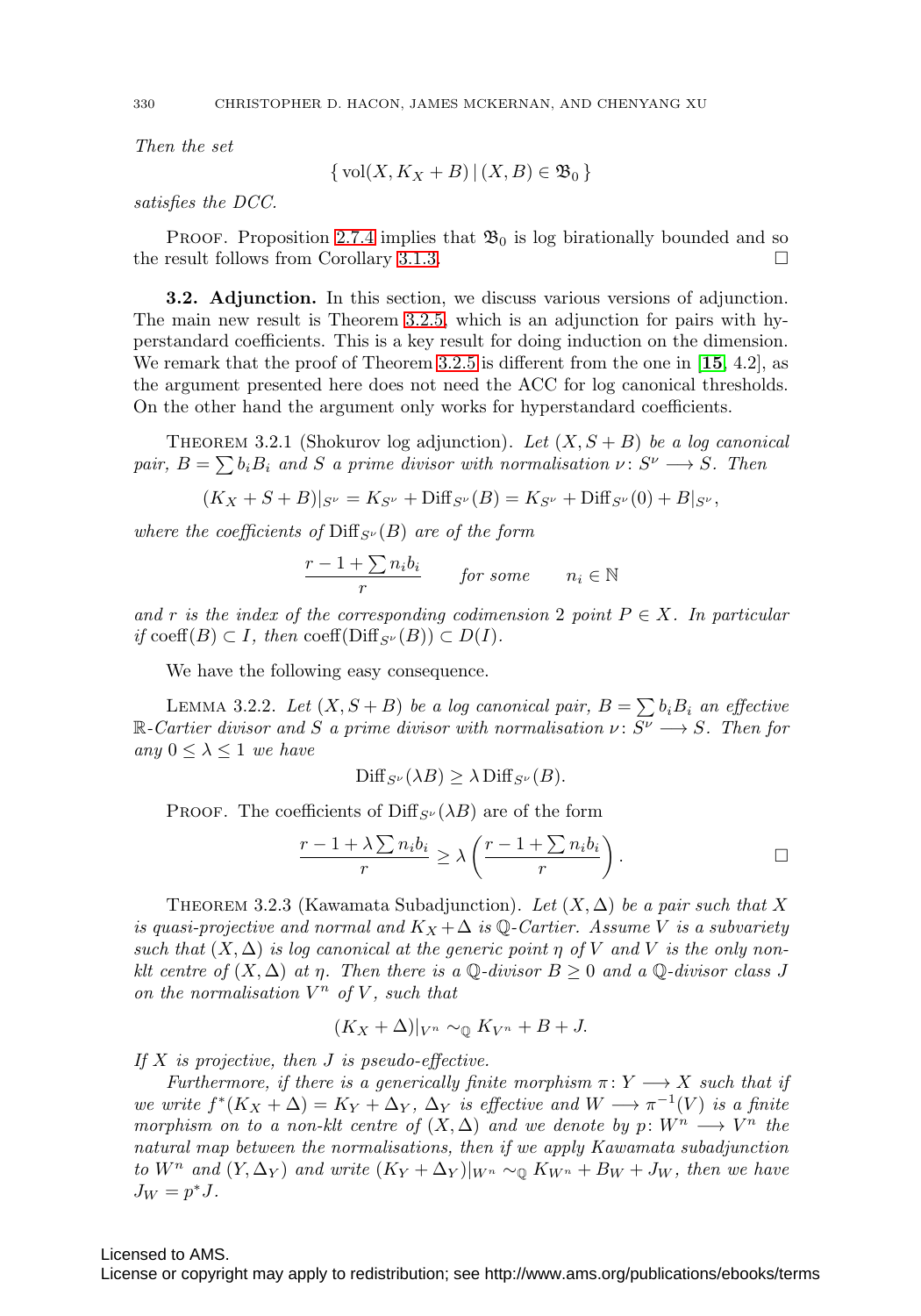Proof. These statements follow from [**[22](#page-38-21)**, 8.4-8.6], especially [8.4.9] for the properties of J. In particular, the last statement is an immediate consequence of the results there: if we choose sufficiently high models  $\alpha: V' \longrightarrow V^n$  and  $\beta: W' \longrightarrow$ W<sup>n</sup>, we also assume there is a (generically finite) morphism  $q: W' \longrightarrow V'$ , we know that there is a divisor class J' on V' such that we have  $J = \alpha_* J'$  and  $J_W = \beta_* q^* J'$ . But since  $p: W^n \longrightarrow V^n$  is a finite morphism, this immediately implies that  $p^*J = J_W$ .

<span id="page-22-1"></span>LEMMA 3.2.4. Fix  $q \in \mathbb{N}$  and let  $I_0 = \{\frac{1}{q}, ..., \frac{q-1}{q}\}$ . Let  $(X, \Delta)$  be  $\mathbb{Q}$ -factorial pair such that  $\mathrm{coeff}(\Delta) \subset I = D(I_0)$ . Then, for any point  $x \in X$ , there is a finite morphism  $\pi: Y \longrightarrow U$  for some neighbourhood  $x \in U \subset X$  with Galois group G, such that  $\pi^*(K_U + \Delta|_U) = K_Y + \Delta_Y$ , and Y is Gorenstein canonical, the coefficients of  $\Delta_Y$  are in  $I_0$  and the components of  $\Delta_Y$  are Cartier.

PROOF. We begin by constructing a finite cover  $p_1: Y_1 \longrightarrow U$  of normal varieties, which is étale in codimension 1, such that  $p_1^*K_X$  and  $p_1^*\Delta_i$  are Cartier for all components  $\Delta_i$  of  $\Delta$ . To this end, take D to be either  $K_X$  or a component of  $\Delta$ . Then D is a Weil divisor. Let n be the smallest integer such that nD is Cartier in a neighbourhood U of  $x \in X$ . Pick an isomorphism  $\mathcal{O}_U(nD|_U) \cong \mathcal{O}_U$ and let  $\pi: U' \longrightarrow U$  be the normalisation of the corresponding cyclic cover. Then  $D' = \pi^{-1}(D|_U)$  is Cartier. Since D is Cartier in codimension 1 (as X is normal and hence  $R_1$ ), it follows that  $U' \longrightarrow U$  is étale in codimension 1. We let  $p_1: Y_1 \longrightarrow U$ be the normalisation of the fibre product of these cyclic covers. Note that as  $p_1$  is étale in codimension 1, writing  $K_{Y_1} + \Delta_1 = (K_X + \Delta)|_{Y_1}$ , we have coeff $(\Delta_1) \subset I$ .

If  $\Delta^i$  is a component of the support of  $\Delta_1$  then the coefficient of  $\Delta^i$  in  $\Delta_1$ is of the form  $\frac{m_i-1+a_i}{m_i}$  where  $a_i = r_i/q$  from some positive integers  $m_i, r_i$ . By Kawamata's trick, we may take a branched cover  $\mu: Y \longrightarrow Y_1$ , which is branched of degree  $m_i$  along each  $\Delta_i$ . Let  $P_1$  be the generic point of  $\Delta^i$  and P be the generic point of an irreducible component of  $\mu^{-1}(P)$ . If  $K_Y + \Delta_Y = \mu^*(K_{Y_1} + \Delta_1)$  then by an easy local computation one sees that  $\text{mult}_P(\Delta_Y) = r_i/q$  as required.  $\square$ 

<span id="page-22-0"></span>THEOREM 3.2.5. Fix n and  $q \in \mathbb{N}$ . Let  $I = D(I_0)$  where  $I_0 = \{\frac{1}{q}, ..., \frac{q-1}{q}\}$  for some  $q \in \mathbb{N}$ . Let  $(X, B)$  be an n-dimensional projective Kawamata log terminal log pair with coeff $(B) \subset I$ .

Assume that there is a flat projective family  $h: V \longrightarrow S$  over a smooth base S with a generically finite morphism  $\beta: \mathcal{V} \longrightarrow X$  such that for a general point  $v \in \mathcal{V}$ , there exists a Q-Cartier divisor  $B' \geq 0$ , such that  $(X, B + B')$  is log canonical in a neighbourhood of  $\beta(v)$  and if  $s = h(v)$  then the fibre  $\mathcal{V}_s = \mathcal{V} \times \{s\}$  is mapped isomorphically to the unique non-klt centre V of  $(X, B + B')$  containing  $\beta(v)$ .

If  $\nu: W \longrightarrow V$  is the normalisation then there is a divisor  $\Theta$  on W such that  $\mathrm{coeff}(\Theta) \in I$  and

$$
(K_X + B + B')|_W - (K_W + \Theta)
$$

is pseudo-effective. Moreover, there is a log resolution  $\psi: W' \longrightarrow W$  of  $(W, \Theta)$  such that

$$
K_{W'} + \Omega \ge (K_X + B)|_{W'}
$$

where  $\Omega = \psi_*^{-1} \Theta + \text{Exc}(\psi)$ .

Licensed to AMS.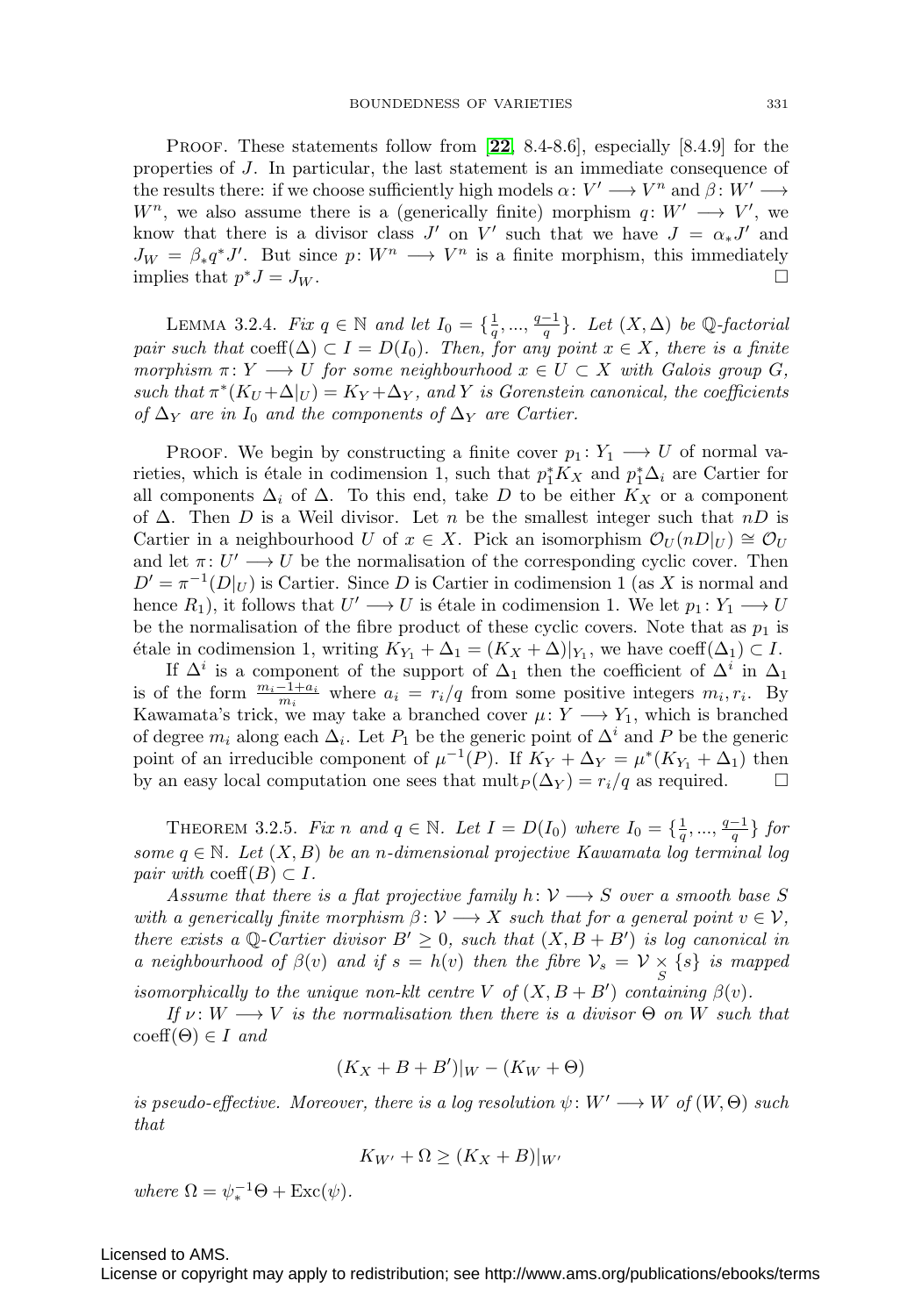**PROOF.** Let W be the normalisation of V. Replacing S by a dense open subset we may assume that for any  $s \in S$ , the fibre  $\mathcal{W}_s := \mathcal{W} \times \{s\}$  is the normalisation of  $\mathcal{V}_s = V$ . We denote  $\mathcal{W}_s$  by W.

For any point P on W, if we consider  $\nu(P) \in V$  as a point in X then there exists a Zariski open subset  $U_i \subset X$  containing  $\nu(P)$  with a finite morphism  $\pi_i : Y_i \longrightarrow U_i$ as in Lemma [3.2.4.](#page-22-1) Let  $G = G_i$  be the corresponding Galois group and we denote by

$$
\pi_i^*(K_{U_i} + B|_{U_i}) = K_{Y_i} + \Delta_{Y_i}.
$$

Consider  $\mathcal{V}_i := \mathcal{V} \times_X Y_i$  and its normalisation  $\mathcal{W}_i \longrightarrow \mathcal{V}_i$ . Let

$$
K_{\mathcal{W}_i} + \Psi'_i = (K_X + B)|_{\mathcal{W}_i} = (K_{Y_i} + \Delta_{Y_i})|_{\mathcal{W}_i} \quad \text{and} \quad \Psi_i = \Psi'_i \vee 0.
$$

Let  $F = (\mathcal{W}_i)_s$  and  $E = (\mathcal{V}_i)_s$  be the fibres of  $\mathcal{W}_i$  and  $\mathcal{V}_i$  over a general point  $s \in S$ . Then  $E \longrightarrow \pi_i^{-1}(V \cap U_i)$  is an isomorphism and  $\pi_i^{-1}(V \cap U_i)$  is a union of non-klt centres of  $(Y_i, \Delta_{Y_i} + \pi_i^* B'|_{U_i})$  with an induced G-action and F is the normalisation of E.

We denote  $\Psi_i|_F = \Phi_i$ . We note that since F is a general fibre of  $W_i$  over S, we have  $K_{\mathcal{W}_i}|_F = K_F$ . There is a natural isomorphism

$$
W_{U_i} := W \times_X U_i \cong F/G,
$$

so we have a morphism  $p_i : F \longrightarrow W$ . We define  $\Theta_i$  on  $W_{U_i}$  via the equality

$$
p_i^*(K_{W_{U_i}} + \Theta_i) = K_F + \Phi_i.
$$

Note in fact that  $K_F + \Psi_i'|_F = (K_X + B)|_F$  is pulled back from  $W_{U_i}$ , each component of the support of  $\Psi - \Psi'$  is Cartier (by Lemma [3.2.4\)](#page-22-1),  $(\Psi - \Psi')|_F$  is G-invariant and so it is a pull back of a Q-Cartier divisor on  $F/G$ . Since  $\Phi_i \geq 0$ , it follows that  $\Theta_i \geq 0$ .

We choose finitely many open subsets  $\{U_i\}_{i\in I}$  covering X, and we define the divisor Θ on W by defining the coefficient of any prime divisor P in Θ to be

$$
\operatorname{mult}_P(\Theta) = \max\{\operatorname{mult}_P(\Theta_i) \,|\, P \in W_{U_i}\}
$$

We now check that  $(W, \Theta)$  is the pair we are looking for.

We first check that the coefficients of  $\Theta$  are in  $I = D(I_0)$ . It suffices to show that the coefficients of  $\Psi_i$  are in  $I_0$ , as this implies that the coefficients of  $\Phi_i$  are in  $I_0$ , and we can then conclude from the usual Hurwitz formula that the coefficients of  $\Theta$  are in  $I = D(I_0)$ . By our construction  $W_i \longrightarrow Y_i$  is generically finite, and

$$
K_{\mathcal{W}_i} + \Psi'_i = (K_{Y_i} + \Delta_{Y_i})|_{\mathcal{W}_i}.
$$

Since  $Y_i$  is Gorenstein, the components of  $\Delta_{Y_i}$  are Cartier and all their coefficients are in  $I_0$ , it follows that all coefficients of  $\Psi'_i$  are of the form  $m + \sum m_j i_j$  where  $m, m_j \in \mathbb{N}$  and  $i_j \in I_0$  and so they belong to  $\frac{1}{q}\mathbb{N}$ . Since  $K_X + B$  is Kawamata log terminal,  $K_{\mathcal{W}_i} + \Psi'_i$  is sub Kawamata log terminal and so  $\mathrm{coeff}(\Psi_i) \subset \frac{1}{q} \mathbb{N} \cap [0, 1) =$  $I_0$ .

Next we check that

$$
(K_X + B + B')|_W - (K_W + \Theta)
$$

is pseudo-effective. By Kawamata subadjunction, we may write

$$
(K_X + B + B')|_W = K_W + (B + B')_W + J_W
$$

where  $(B+B')_W \geq 0$  is an R-divisor and  $J_W$  is a pseudo-effective R-divisor defined up to R-linear equivalence. Define  $(B')_W$  by the equation  $(B + B')_W = B|_W +$ 

#### Licensed to AMS.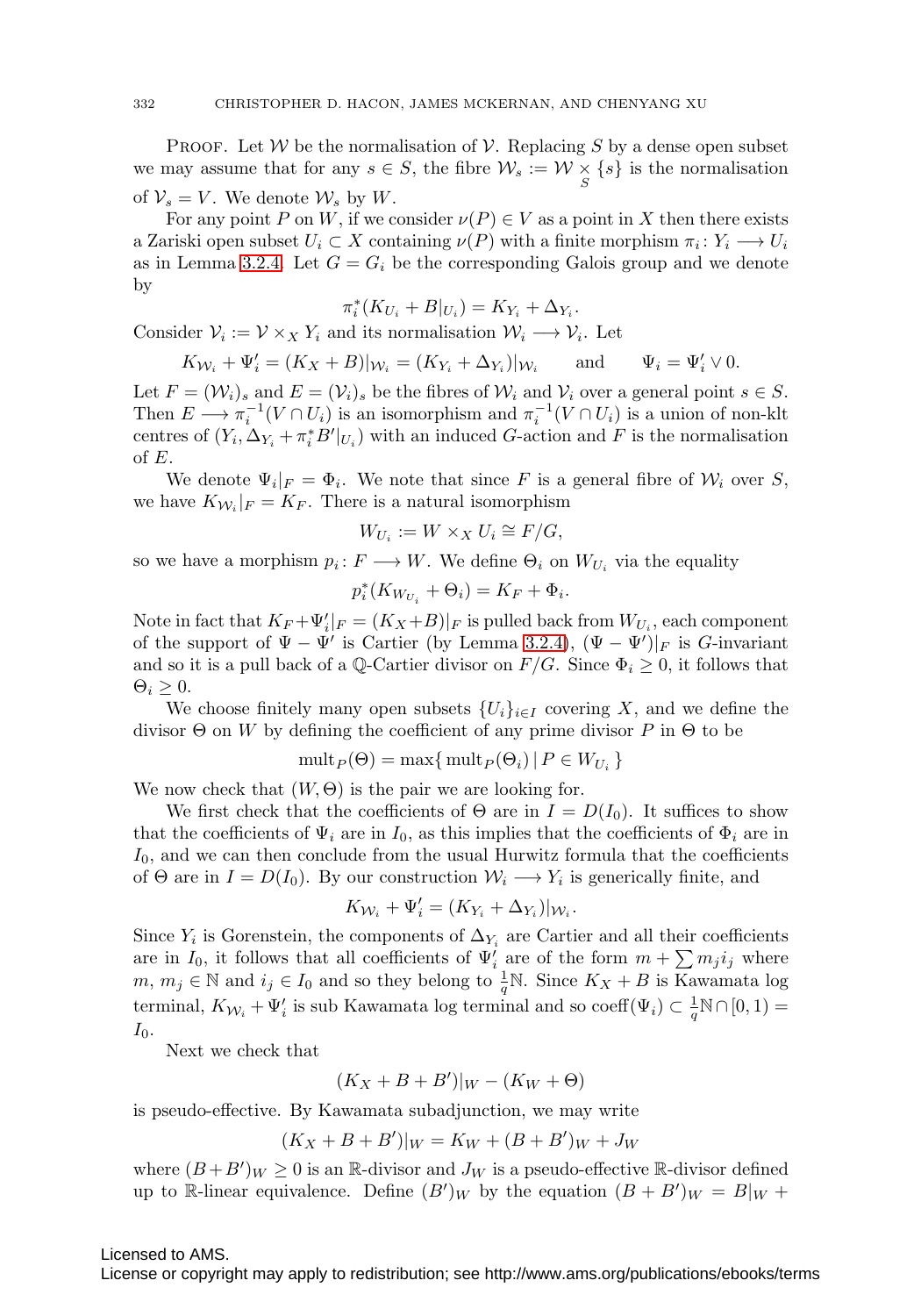$(B')_W \geq 0$ . Since s is general, we may assume that E does not belong to  $\text{Supp}(\Delta_{Y_i})$ . Then F is a union of log canonical centres of  $K_{\mathcal{W}_i} + B' |_{\mathcal{W}_i}$ . Applying Kawamata subadjunction, we may write

$$
(K_{Y_i} + \pi_i^*(B'|_{U_i}))|_F = K_F + B'_F + J_F,
$$

where  $B'_F \geq 0$  and since  $F \longrightarrow W_{U_i}$  is finite, we have  $J_F = p_i^*(J_W)$ .

If we let  $K_{\mathcal{W}_i} + \Gamma_i = (K_{Y_i})|_{\mathcal{W}_i}$  then we know that the discrepancy of any divisor with respect to  $(\mathcal{W}_i, \Gamma_i)$  is positive as  $K_{Y_i}$  is canonical. In particular,  $\Gamma_i \leq 0$ . Thus

$$
\Phi_i = \left( (K_{Y_i} + \Delta_{Y_i})|_{\mathcal{W}_i} - K_{\mathcal{W}_i} \right)|_F = \left( \Gamma_i + \Delta_{Y_i}|_{\mathcal{W}_i} \right)|_F \vee 0 \le \Delta_{Y_i}|_F.
$$

By Kawamata subadjunction, we know that

$$
(K_X + B + B')|_W - (K_W + \Theta + J_W) = (B + B')_W - \Theta
$$

is a well defined  $\mathbb Q$ -divisor on  $W$ , which we claim to be effective. For this purpose, we only need to check the multiplicities at each codimension 1 point  $P$  on  $W$ . It suffices to verify this after pulling back via  $Y_i \longrightarrow X$ , where  $U_i$  contains P and  $\text{mult}_P(\Theta) = \text{mult}_P(\Theta_i).$ 

We have

$$
p_i^*\big((K_X + B + B')|_W - (K_W + \Theta + J_W)\big) \\
= (K_{Y_i} + \Delta_{Y_i} + \pi_i^*(B'|_{U_i}))|_F - (K_F + \Phi_i + J_F) \\
= B'_F + (\Delta_{Y_i}|_F - \Phi_i) \ge 0.
$$

where we used the fact that  $p_i^* J_W = J_F$  in the first equality.

Finally we check the last statement. Let

$$
W'_{U_i} := W_{U_i} \underset{W}{\times} W' \quad \psi_i \colon W'_{U_i} \longrightarrow W_{U_i} \quad \text{and} \quad \Omega_i = \psi_{i,*}^{-1} \Theta_i + \text{Exc}(\psi_i).
$$

Note that  $\Omega|_{W'_{U_i}} \geq \Omega_i$ . After possibly shrinking S, we can assume that there is a resolution  $W' \longrightarrow W$  which induces a log resolution of each fibre and in particular,  $W'_s \longrightarrow W_s$  induces the log resolution  $W' \longrightarrow W$  of  $(W, \Theta)$ . We may also assume that there is a G-equivariant resolution  $\mathcal{W}'_i \longrightarrow \mathcal{W}_i$  over S which gives a G-invariant log resolution  $\psi_F \colon F' \longrightarrow F$ , such that there is a proper morphism  $F'/G \longrightarrow W'_{U_i}$ . Let

$$
\Omega_{F'} = \psi_{F*}^{-1}(\Theta_i) + \text{Exc}(\psi_F).
$$

It follows that

$$
K_{F'} + \Omega_{F'} - (K_{\mathcal{W}_i} + \Psi'_i)|_{F'} \ge 0,
$$

as  $(K_{\mathcal{W}_i} + \Psi')|_F$  is Kawamata log terminal. Let  $\Omega_{F'/G}$  be the Q-divisor defined by  $(K_{F'/G} + \Omega_{F'/G})|_{F'} = K_{F'} + \Omega_{F'}$ . Then

$$
K_{F'/G} + \Omega_{F'/G} - (K_X + B)|_{F'/G} \ge 0.
$$

The claim follows by pushing forward to  $W^\prime_{U_i}$ .

**3.3. DCC of volumes and birational boundedness.** In this section we prove a result on the ACC for volumes and on log birational boundedness of pairs  $(X, B)$  with hyperstandard coefficients. The general case, Theorem [4.0.1](#page-26-0) is covered in the next section.

<span id="page-24-0"></span>THEOREM 3.3.1. Fix  $n \in \mathbb{N}$  and a finite set  $I_0 \subset [0,1] \cap \mathbb{Q}$ . Let  $J = D(I_0) \subset$  $[0,1]$  and  $\mathfrak{D}$  be the set of projective log canonical pairs  $(X, B)$  such that dim  $X = n$ and coeff $(B) \subset J$ .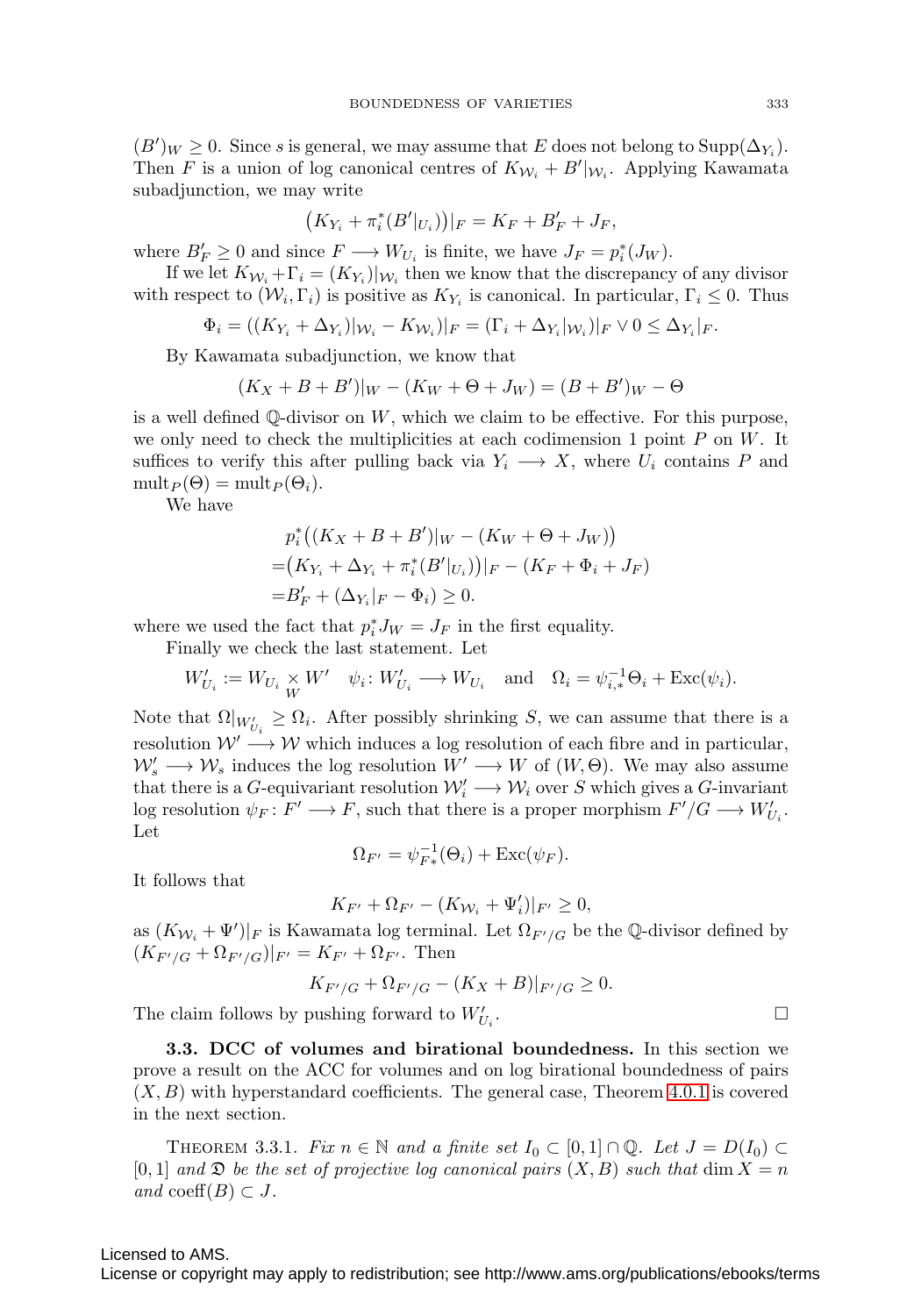Then there is a constant  $\delta > 0$  and a positive integer m such that

(1) the set

$$
\{ vol(X, K_X + B) | (X, B) \in \mathfrak{D} \}
$$

also satisfies the DCC,

- (2) if  $vol(X, K_X + B) > 0$  then  $vol(X, K_X + B) \ge \delta$ , and
- (3) if  $K_X + B$  is big then  $\phi_{m(K_X + B)}$  is birational.

PROOF. We may assume that  $I_0 = \{\frac{j}{q} | 1 \leq j \leq q\}$  for some  $q \in \mathbb{N}$ . We proceed by induction on the dimension. Replacing  $X$  by a log resolution and  $B$  by its strict transform plus the exceptional divisor, we may assume that  $(X, B)$  is log smooth. Replacing B by  ${B + (1 - \frac{1}{r})[B]}$  for some  $r \gg 0$ , we may assume that  $(X, B)$  is Kawamata log terminal. Replacing  $(X, B)$  by the log canonical model [[3](#page-37-6)], we may assume that  $K_X + B$  is ample.

By induction, there is a positive integer  $l \in \mathbb{N}$  such that if  $(U, \Psi)$  is a projective log canonical pair of dimension  $\leq n-1$ , coeff $(\Psi) \subset J$ , and  $K_U + \Psi$  is big then  $\phi_{l(K_U + \Psi)}$  is birational. Fix  $k \in \mathbb{N}$  such that

$$
vol(X, k(K_X + B)) > (2n)^n.
$$

CLAIM 3.3.2. There is an integer  $m_0 > 0$  such that  $\phi_{m_0k(K_X+B)}$  is birational.

<span id="page-25-0"></span>PROOF. By Lemma [2.3.2,](#page-11-1) there is a family  $V \longrightarrow T$  of subvarieties of X such that for any two general points x,  $y \in X$  there exists  $t \in T$  and  $0 \leq D_t \sim \mathbb{R}$  $k(K_X + B)$  such that  $(X, B + D_t)$  is not Kawamata log terminal at both x and y and there is a unique non Kawamata log terminal place whose centre  $V_t$  contains x (so that in particular  $(X, B + D_t)$  is log canonical at x). Let  $\nu: V^{\nu} \longrightarrow V = V_t$  be the normalisation. By Theorem [3.2.5](#page-22-0) there exists a  $\mathbb{Q}\text{-divisor}\Theta$  on  $V^{\nu}$  such that

- (1)  $(K_X + B + D_t)|_{V^{\nu}} (K_{V^{\nu}} + \Theta)$  is pseudo-effective,
- $(2) \ \mathrm{coeff}(\Theta) \subset D(I_0),$  and
- (3) there exists  $\psi: U \longrightarrow V^{\nu}$  a log resolution of  $(V^{\nu}, \Theta)$  such that if  $\Psi =$  $\psi_*^{-1} \Theta + \text{Exc}(\psi)$  then  $(K_U + \Psi) \ge (K_X + B)|_U$ . In particular  $(K_U + \Psi)$  is big.

By induction,  $\phi_{l(K_U + \Psi)}$  is birational and so  $\phi_{l(K_V \nu + \Theta)}$  is birational as well.

Let  $x, y \in X$  be general points. We may assume that  $x \in V$  is a general point. If  $v = \dim V$  and  $H_i \in |l(K_{V^{\nu}} + \Theta)|$  are general divisors passing through x and we set

$$
H = \frac{v}{v+1}(H_1 + \ldots + H_{v+1}),
$$

then x is an isolated component of the non Kawamata log terminal locus of  $(V^{\nu}, \Theta +$ H). If in addition  $y \in V$ , then, arguing as above, and at the expense of replacing H by something  $\mathbb{Q}$ -linearly equivalent to 3H (or indeed any multiple of H greater than 2), we may arrange that  $(V^{\nu}, \Theta + H)$  is not log canonical at y. Since

$$
(K_X+B+D_t)|_{V^{\nu}}-(K_{V^{\nu}}+\Theta)
$$

is pseudo-effective, we may pick

$$
\tilde{H} \sim_{\mathbb{R}} (k+1)v l(K_X + B)
$$

such that  $\tilde{H}|_V = H$  in a neighbourhood of  $x \in V$ . Let  $\lambda = \text{lct}_x(V^\nu, \Theta; H)$ , then  $\lambda \leq 1$ .

By inversion of adjunction

(1)  $x \in X$  is a non Kawamata log terminal centre of  $(X, B + D_t + \lambda \tilde{H})$ ,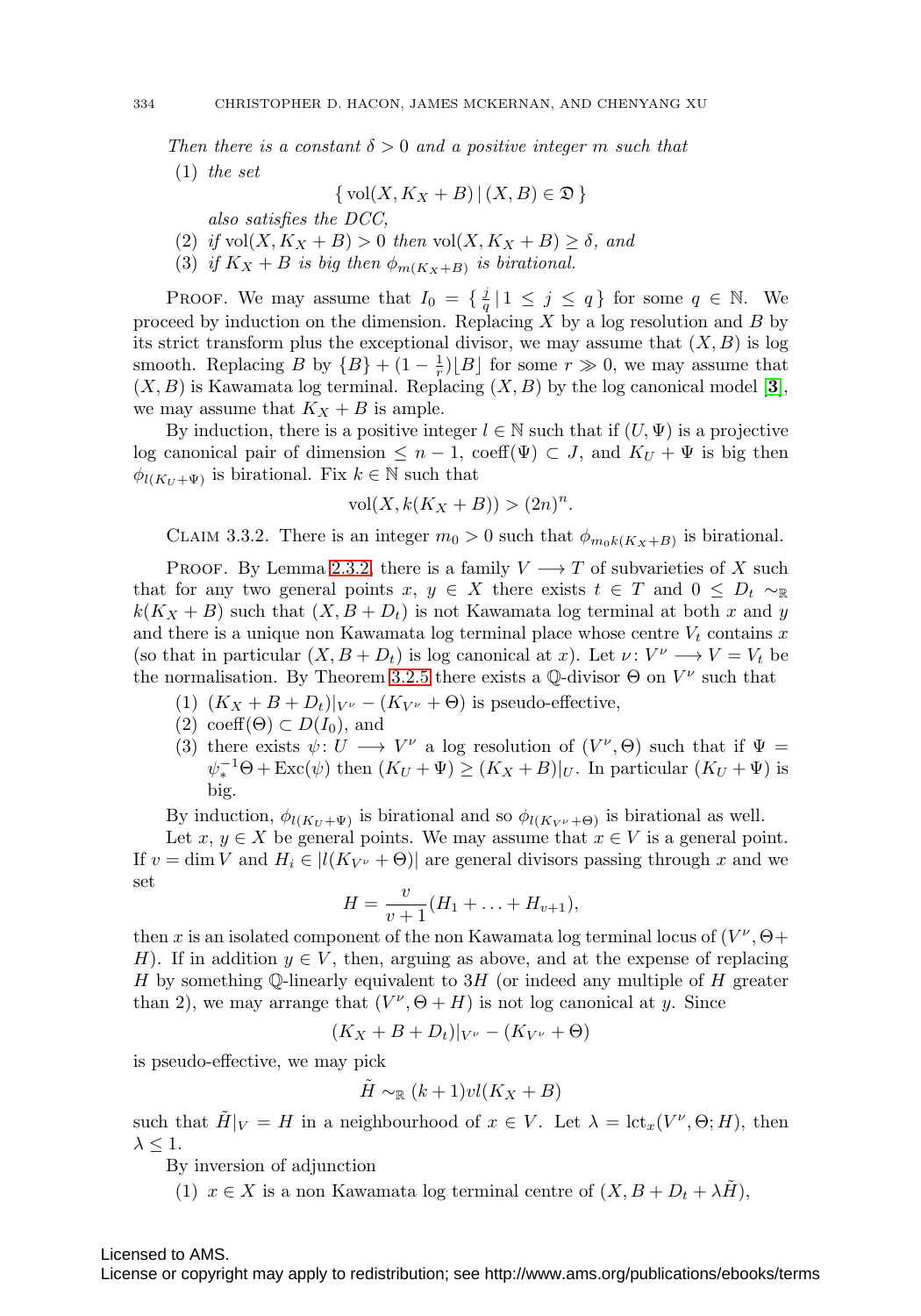- (2)  $(X, B + D_t + \lambda \tilde{H})$  is log canonical at  $x \in X$ , and
- (3)  $(X, B + D_t + \lambda \tilde{H})$  is not Kawamata log terminal at  $y \in X$  and it is not log canonical at y if  $y \in V$ .

Since  $K_X + B$  is big, we may write  $K_X + B \sim_{\mathbb{R}} A + E$  where  $E \geq 0$  and A is ample. As x and y are general we may assume that x and y don't belong to  $E$ . If y does not belong to V then x and y belong to different connected components of the non kawamata log terminal locus. In this case we can increase  $\lambda$  a little bit and use A to make  $(X, B + D_t + \lambda H)$  not log canonical at y. Using A to tie-break (cf. Proposition [2.3.1\)](#page-11-0) we may assume that x is an isolated non kawamata log terminal centre.

By Lemma [2.7.1,](#page-13-1)  $\phi_{K_X + [t(K_X + B)]}$  is birational for any  $t \ge (k+1)v$ . We claim there is an inequality

$$
(m+1)(K_X+B)\geq K_X+\lceil m(K_X+B)\rceil
$$

for any integer  $m > 0$  which is divisible by q. Grant this for the time being. It follows that that  $\phi_{(m+1)(K_X+B)}$  is birational for any integer m divisible by q such that  $m > (k+1)v$ . Claim [3.3.2](#page-25-0) now follows.

To see the inequality note that if  $k \in \mathbb{N}$ , then  $\lceil k/r \rceil \leq k/r + (r-1)/r$  and so since  $m/q \in \mathbb{N}$ , we have

$$
\lceil m(\frac{r-1+\frac{a}{q}}{r}) \rceil \le m(\frac{r-1+\frac{a}{q}}{r}) + \frac{r-1}{r}
$$
  

$$
\le (m+1)(\frac{r-1+\frac{a}{q}}{r}).
$$

Since the coefficients of B are of the form  $\frac{r-1+\frac{a}{q}}{r}$ , we have shown that  $(m+1)B \geq$  $\lceil mB \rceil$ .

If vol $(X, K_X + B) \ge 1$  then let  $k = 2(n + 1)$ . The result follows in this case. Therefore, we may assume that  $vol(X, K_X + B) < 1$  and we pick  $k \in \mathbb{N}$  such that

$$
(2n)^n \le \text{vol}(X, k(K_X + B)) < (4n)^n.
$$

But then  $vol(X, m_0k(K_X + B)) \leq (4m_0n)^n$ . By Theorem [3.1.4](#page-20-1) the set of these volumes satisfies the DCC and so there exists a constant  $\delta > 0$  such that vol $(K_X +$  $B$ )  $\geq \delta$ . In particular

$$
k = \max\left(\left\lfloor \frac{2n}{\delta} \right\rfloor + 1, 2(n+1)\right).
$$

#### **4. Birational boundedness: the general case**

The purpose of this section is to prove [**[15](#page-38-9)**, 1.4]:

<span id="page-26-0"></span>THEOREM 4.0.1. Fix  $n \in \mathbb{N}$  and a set  $I \subset [0,1]$  which satisfies the DCC. Let  $\mathfrak D$  be the set of projective log canonical pairs  $(X, B)$  such that dim  $X = n$  and  $\mathrm{coeff}(B) \subset I$ .

Then there is a constant  $\delta > 0$  and a positive integer m such that

 $(1)$  the set

$$
\{ vol(X, K_X + B) \mid (X, B) \in \mathfrak{D} \}
$$

also satisfies the DCC,

- (2) if  $vol(X, K_X + B) > 0$  then  $vol(X, K_X + B) \ge \delta$ , and
- (3) if  $K_X + B$  is big then  $\phi_{m(K_X + B)}$  is birational.

Licensed to AMS.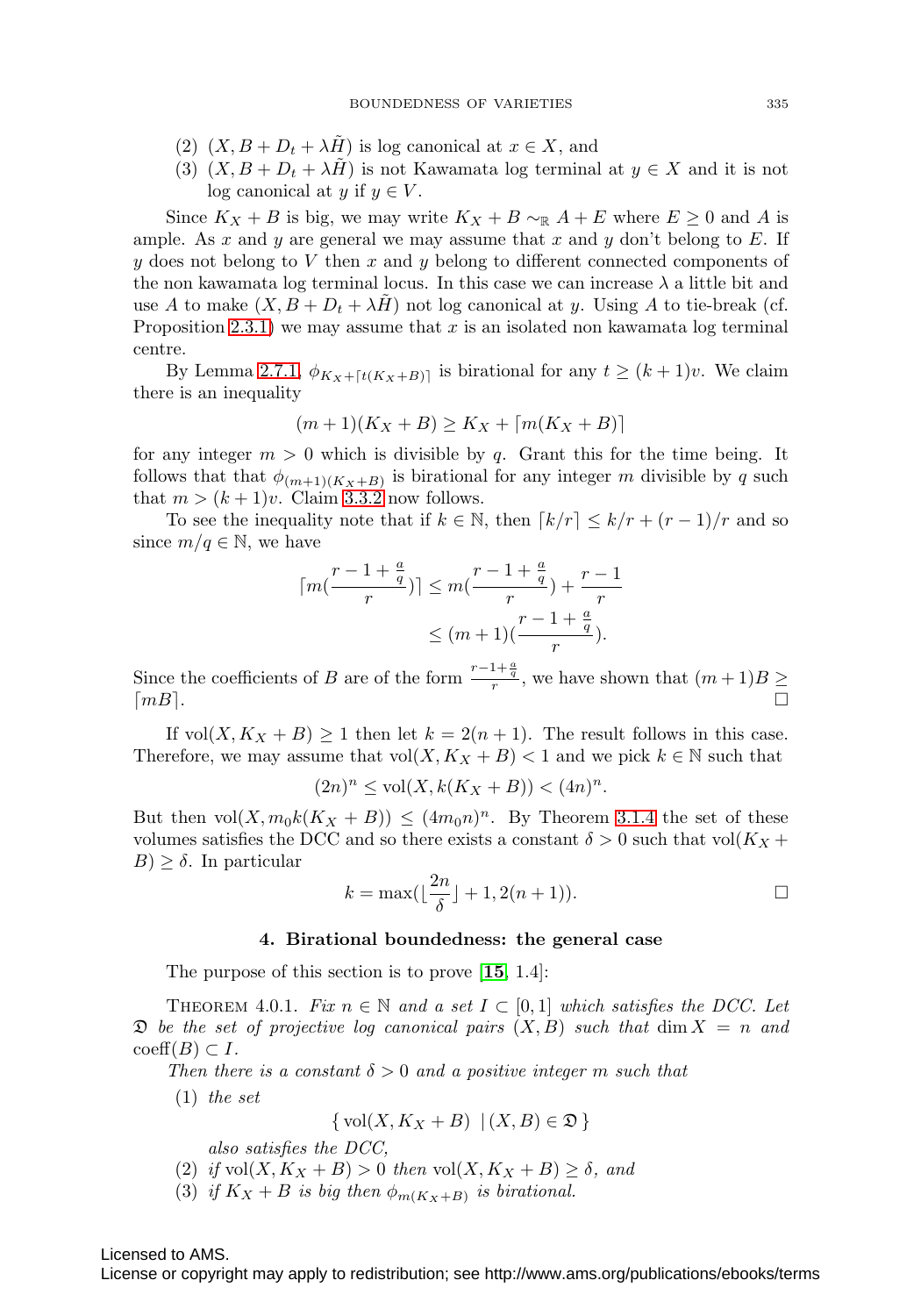The proof is by induction on the dimension. We will prove the following four statements ([**[15](#page-38-9)**]).

<span id="page-27-0"></span>THEOREM 4.0.2 (Boundedness of the anticanonical volume). Fix  $n \in \mathbb{N}$  and a set  $I \subset [0,1)$  which satisfies the DCC. Let  $\mathfrak{D}$  be the set of Kawamata log terminal pairs  $(X, B)$  such that X is projective, dim  $X = n$ ,  $K_X + B \equiv 0$ , and coeff $(B) \subset I$ .

Then there exists a constant  $M > 0$  depending only on n and I such that vol $(X, -K_X)$  < M for any pair  $(X, B) \in \mathfrak{D}$ .

<span id="page-27-1"></span>THEOREM 4.0.3 (Effectively birational). Fix  $n \in \mathbb{N}$  and a set  $I \subset [0,1]$  which satisfies the DCC. Let  $\mathfrak{B}$  be the set of log canonical pairs  $(X, B)$  such that X is projective, dim  $X = n$ ,  $K_X + B$  is big, and coeff(B)  $\subset I$ .

Then there exists a positive integer  $m = m(n, I)$  such that  $\phi_{m(K_X+B)}$  is birational for any  $(X, B) \in \mathfrak{B}$ .

<span id="page-27-2"></span>THEOREM 4.0.4 (The ACC for numerically trivial pairs). Fix  $n \in \mathbb{N}$  and a  $DCC$  set  $I \subset [0,1].$ 

Then there is a finite subset  $I_0 \subset I$  such that if

- $(1)$   $(X, B)$  is an n-dimensional projective log canonical pair,
- $(2) \ \mathrm{coeff}(B) \subset I$ , and
- (3)  $K_X + B \equiv 0$ ,

then the coefficients of B belong to  $I_0$ .

<span id="page-27-3"></span>THEOREM 4.0.5 (The ACC for the LCT). Fix  $n \in \mathbb{N}$  and a set  $I \subset [0,1]$  which satisfies the DCC. Then there exists a constant  $\delta > 0$  such that if

- (1)  $(X, B)$  is an n-dimensional log pair with coeff $(B) \subset I$ ,
- (2)  $(X, \Phi)$  is Kawamata log terminal for some  $\Phi \geq 0$  and
- (3)  $B' \geq (1 \delta)B$  where  $(X, B')$  is a log canonical pair,

then  $(X, B)$  is log canonical.

PROOF OF THEOREMS  $4.0.2$ ,  $4.0.3$ ,  $4.0.4$ , AND  $4.0.5$ . The proof is by induction on the dimension. The case  $n = 1$  is obvious. The proof is subdivided into the following 4 steps.

- (1) Theorems [4.0.4](#page-27-2) and [4.0.5](#page-27-3) in dimension  $n-1$  imply Theorem [4.0.2](#page-27-0) in dimension  $n$  (cf. Theorem [4.1.1\)](#page-27-4),
- (2) Theorem [4.0.3](#page-27-1) in dimension  $n-1$  and Theorem [4.0.2](#page-27-0) in dimension n imply Theorem [4.0.3](#page-27-1) in dimension  $n$  (cf. Theorem [4.2.4\)](#page-31-0),
- (3) Theorem [4.0.4](#page-27-2) in dimension  $n-1$  and Theorem [4.0.3](#page-27-1) in dimension n imply Theorem [4.0.4](#page-27-2) in dimension  $n$  (cf. Theorem [4.3.1\)](#page-31-1), and
- (4) Theorems [4.0.2,](#page-27-0) [4.0.3,](#page-27-1) [4.0.4](#page-27-2) and [4.0.5](#page-27-3) in dimension  $n-1$  imply Theorem [4.0.5](#page-27-3) in dimension *n* (cf. Theorem [4.4.1\)](#page-32-0).

PROOF OF THEOREM [4.0.1](#page-26-0). (3) follows from Theorem [4.0.3.](#page-27-1) To prove  $(1)$ , we may fix  $M > 0$  and consider pairs  $(X, B)$  such that  $0 < \text{vol}(X, K_X + B) \leq M$ . By Proposition [2.7.4](#page-14-1) the pairs  $(X, B)$  are log birationally bounded. (1) now follows from Corollary [3.1.3](#page-20-0) and (2) is an easy consequence of (1).  $\Box$ 

# **4.1. Boundedness of the anticanonical volume.**

<span id="page-27-4"></span>THEOREM 4.1.1. Theorems [4.0.4](#page-27-2) and [4.0.5](#page-27-3) in dimension  $n-1$  imply Theorem [4.0.2](#page-27-0) in dimension n.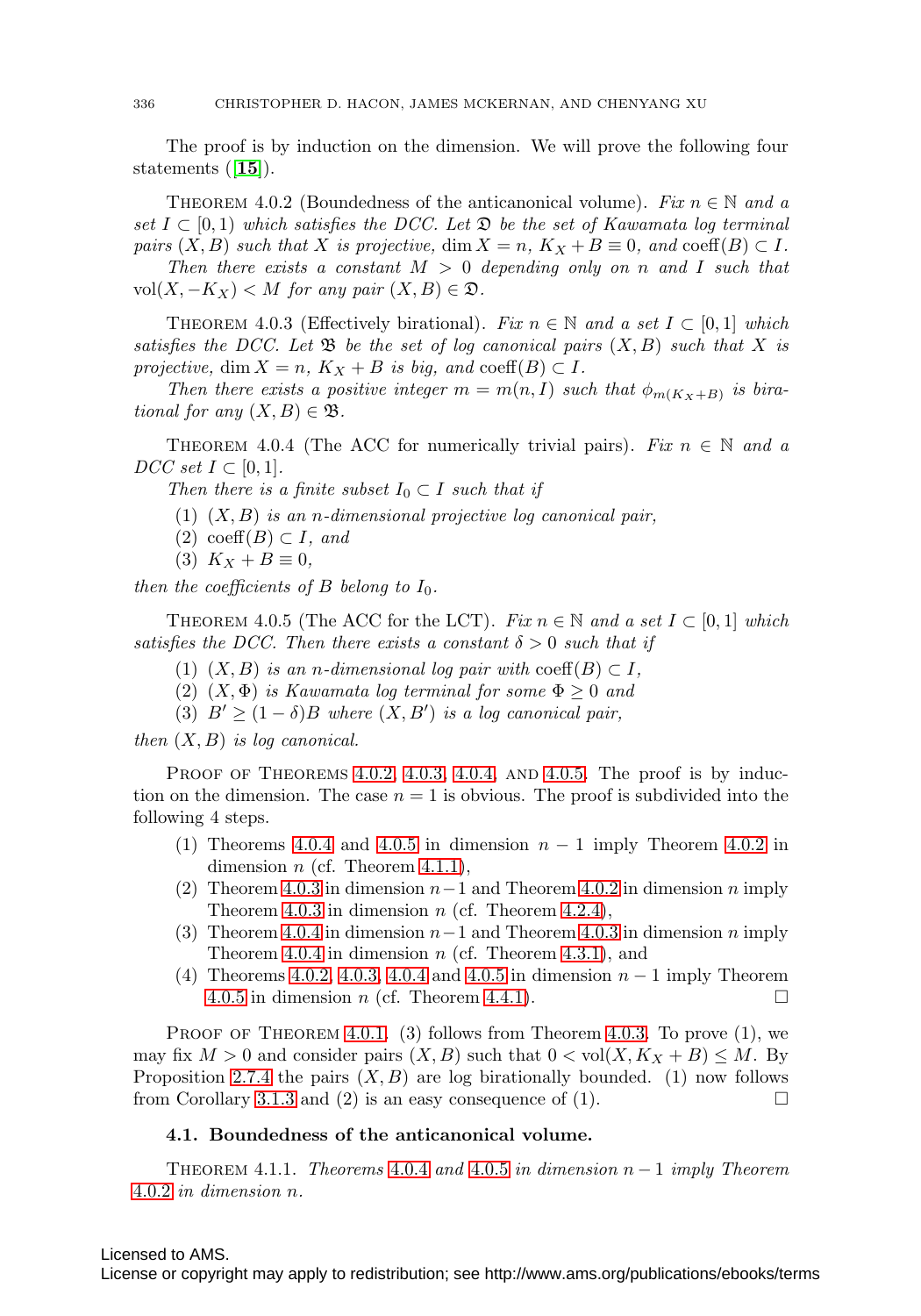PROOF. Suppose that  $(X, B)$  is a pair in  $\mathfrak{D}$  with vol $(X, -K_X) > 0$ . By Theo-rem [2.4.2,](#page-12-0) there exists a small proper birational morphism  $\nu: X' \longrightarrow X$  such that  $X'$  is  $\mathbb{Q}$ -factorial. Let

$$
K_{X'} + B' = \nu^*(K_X + B) \equiv 0.
$$

Then  $(X', B') \in \mathfrak{D}$  and vol $(X', -K_{X'})$  = vol $(X, -K_X)$ . Replacing X by X', we may therefore assume that X is  $\mathbb Q$ -factorial. If  $x \in X$  is a general point, then by a standard argument (cf. [[29](#page-38-18), 10.4.12]), there exists  $G \sim_{\mathbb{R}} -K_X$  with

$$
\text{mult}_x(G) > \frac{1}{2} \big( \text{vol}(X, -K_X) \big)^{1/n}.
$$

It follows that

$$
\sup\{\,t\geq 0\,|\,(X,tG)\text{ is log canonical}\,\}<\frac{2n}{\big(\operatorname{vol}(X,-K_X)\big)^{1/n}}
$$

(cf. [**[29](#page-38-18)**, 9.3.2]). Therefore, we may assume that

$$
(X, \Phi := (1 - \delta)B + \delta G)
$$

is log canonical but not Kawamata log terminal for some

$$
\delta < 2n/(\text{vol}(X, -K_X))^{1/n}.
$$

Note that

$$
K_X + \Phi \sim_{\mathbb{R}} (1 - \delta)(K_X + B) \equiv 0.
$$

By tie breaking (cf. Proposition [2.3.1\)](#page-11-0), we may assume that  $(X, \Phi)$  has a unique non Kawamata log terminal centre say Z with a unique non Kawamata log terminal place say E. Let  $\nu: X' \longrightarrow X$  be the corresponding divisorial extraction so that  $\rho(X'/X) = 1$  (cf. Theorem [2.4.2\(](#page-12-0)3)) and the exceptional locus is given by the prime divisor  $E \subset X'$ . Let  $\Phi' = \nu_*^{-1} \Phi$  and  $B' = \nu_*^{-1} B$  and write

$$
K_{X'} + B' + aE = \nu^* (K_X + B), \qquad K_{X'} + \Phi' + E = \nu^* (K_X + \Phi)
$$

where  $a < 1$ . In particular  $K_{X'} + \Phi' + E$  is purely log terminal. We now run the  $K_{X'} + \Phi' \equiv -E$  minimal model program  $\psi: X' \dashrightarrow X''$  (cf. Proposition [2.4.3\)](#page-12-1) until we obtain a Mori fibre space  $\pi: X'' \longrightarrow W$ . Let  $E'' = \psi_* E$ ,  $\Phi'' = \psi_* \Phi$ , and  $B'' = \psi_* B'$ , so that E'' is  $\pi$ -ample. Note that since  $K_{X'} + \Phi' + E \equiv 0$ , it follows that  $K_{X''} + \Phi'' + E''$  is purely log terminal. After restricting to a general fibre, we may assume that  $E''$  is ample and we write

$$
(K_{X''} + B'' + E'')|_{E''} = K_{E''} + B_{E''}, \qquad (K_{X''} + \Phi'' + E'')|_{E''} = K_{E''} + \Phi_{E''}.
$$

Note that

- (1) coeff $(B_{E''}) \subset D(I)$  (by Theorem [3.2.1,](#page-21-0) since coeff $(B'') \subset I$ ),
- (2)  $K_{E''} + \Phi_{E''}$  is Kawamata log terminal (since  $K_{X''} + \Phi'' + E''$  is purely log terminal), and
- (3)  $\Phi_{E''} \ge (1 \delta) B_{E''}$  (by Lemma [3.2.2,](#page-21-1) since  $\Phi'' \ge (1 \delta) B''$ ).

If vol $(X, -K_X) \gg 0$ , then  $\delta \ll 1$ , and so by Theorem [4.0.5](#page-27-3) in dimension  $\leq n-1$ , we have that  $K_{E''} + B_{E''}$  is log canonical.

Since  $\Phi'' \ge (1 - \delta)B''$  and  $K_{X''} + \Phi'' + E'' \equiv 0$ , we have

$$
K_{X''} + (1 - \eta)B'' + E'' \equiv_W 0 \qquad \text{for some} \qquad 0 < \eta < \delta,
$$

and so

$$
K_{E''} + \mathrm{Diff}_{E''}\left((1-\eta)B''\right) \equiv 0.
$$

Licensed to AMS.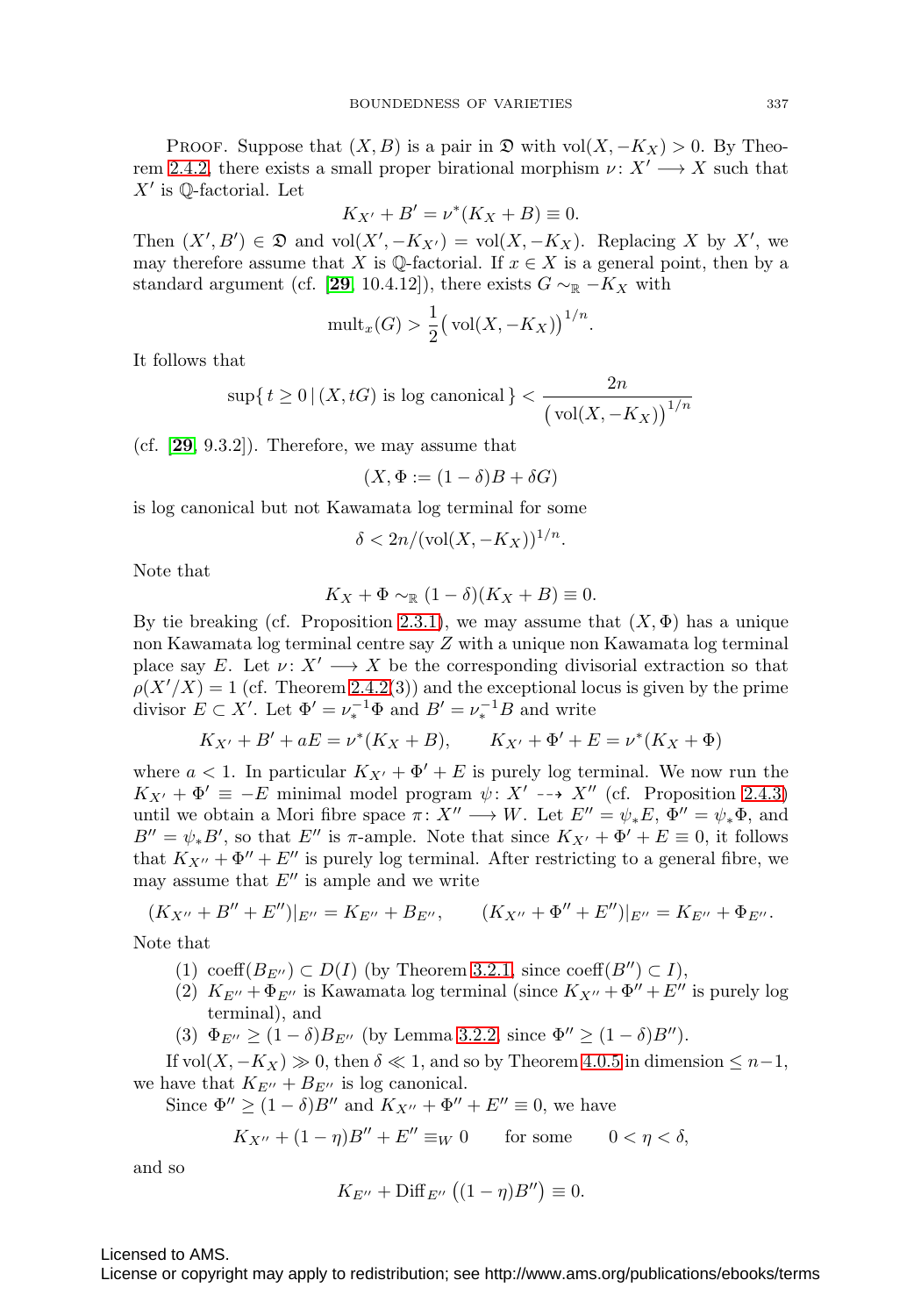By Lemma [3.2.2,](#page-21-1)

$$
\mathrm{Diff}_{E''}\left((1-\eta)B''\right) \geq (1-\eta)B_{E''}.
$$

We claim that 0 is not an accumulation point for the possible values of  $\eta$ . If this where not the case then there would be a decreasing sequence  $\eta_k > 0$  with  $\lim \eta_k = 0$ . But then, it is easy to see that the coefficients of  $\text{Diff}_{E''}((1 - \eta_k)B'')$ belong to a DCC set and so we obtain a contradiction by Theorem [4.0.4](#page-27-2) in dimension  $n-1$ . Since

$$
\eta < \delta \le 2n/\operatorname{vol}(X, -K_X),
$$

it follows that vol( $X, -K_X$ ) is bounded from above.  $□$ 

### **4.2. Birational boundedness.**

<span id="page-29-0"></span>THEOREM 4.2.1. Assume that Theorem [4.0.3](#page-27-1) holds in dimension  $n-1$  and Theorem [4.0.2](#page-27-0) holds in dimension n. Then there is a constant  $\beta < 1$  such that if  $(X, B)$  is an n-dimensional projective log canonical pair where  $K_X + B$  is big and  $\mathrm{coeff}(B) \subset I$ , then the pseudo-effective threshold satisfies

$$
\lambda := \inf \{ t \in \mathbb{R} \, | \, K_X + tB \text{ is big} \} \le \beta.
$$

PROOF. Suppose that we have a sequence of pairs  $(X_i, B_i)$  with increasing pseudo-effective thresholds  $\lambda_i < \lambda_{i+1}$  such that  $\lim \lambda_i = 1$ . In particular we may assume that  $1 > \lambda_i \geq 1/2$ .

CLAIM 4.2.2. We may assume that there is a sequence of  $\mathbb Q$ -factorial projective Kawamata log terminal pairs  $(Y_i, \Gamma_i)$  such that coeff( $\Gamma_i$ )  $\subset I$ ,  $-K_{Y_i}$  is ample,  $K_{Y_i} + \lambda_i \Gamma_i \equiv 0$  and dim  $Y_i \leq n$ .

PROOF. We may assume that  $1 \in I$ . As a first step, we will show that we may assume that  $(X, B) = (X_i, B_i)$  is log smooth. Let  $\nu : X' \longrightarrow X$  be a log resolution of  $(X, B)$  and write

$$
K_{X'} + B' = \nu^*(K_X + B) + E
$$

where  $B' = \nu_*^{-1}B + \text{Exc}(\nu)$ . Note that  $K_{X'} + B'$  is big and if  $K_{X'} + tB'$  is big, then so is  $K_X + tB = \nu_*(K_{X'} + tB')$ . Thus

 $1 > \lambda' := \inf\{t \in \mathbb{R} \mid K_{X'} + tB' \text{ is big}\} \ge \lambda$ 

and we may replace  $(X, B)$  by  $(X', B')$ . Therefore we may assume that  $(X, B)$  is log smooth.

Since  $K_X + B$  is big, we may pick an effective Q-divisor  $D \sim_{\mathbb{Q}} K_X + B$  and so for  $0 < \epsilon \ll 1$  we have

$$
(1+\epsilon)(K_X + \lambda B) \sim_{\mathbb{Q}} K_X + \mu B + \epsilon D
$$

where  $0 < \mu := \lambda(1 + \epsilon) - \epsilon < \lambda$  and  $K_X + \mu B + \epsilon D$  is Kawamata log terminal. Since  $\mu B + \epsilon D$  is big, by [[3](#page-37-6)] we may run the  $K_X + \mu B + \epsilon D$  minimal model program say  $f: X \dashrightarrow X'$ . Since this is also a  $K_X + \lambda B$  minimal model program, we may assume that  $K_{X'} + \lambda B'$  is nef and Kawamata log terminal where  $B' = f_*B$  and  $D' = f_*D.$ 

We may now run a  $K_{X'} + \mu B'$  minimal model program. By Proposition [2.4.3](#page-12-1) after finitely many  $K_{X'} + \mu B' + \epsilon D'$  flops  $g: X' \dashrightarrow X''$  we obtain a  $K_{X''}$  +  $\mu B'' + \epsilon D''$ -trivial contraction of fibre type  $X'' \longrightarrow Z$  (where  $B'' = g_* B'$  and  $D'' = g_* D'$  such that  $\epsilon D''$  is ample over Z. Therefore  $-K_{X''}$  is ample over Z (since  $B'' \geq 0$  and  $\rho(X''/Z) = 1$ ). It follows that  $K_{X''} + \lambda B''$  is Kawamata log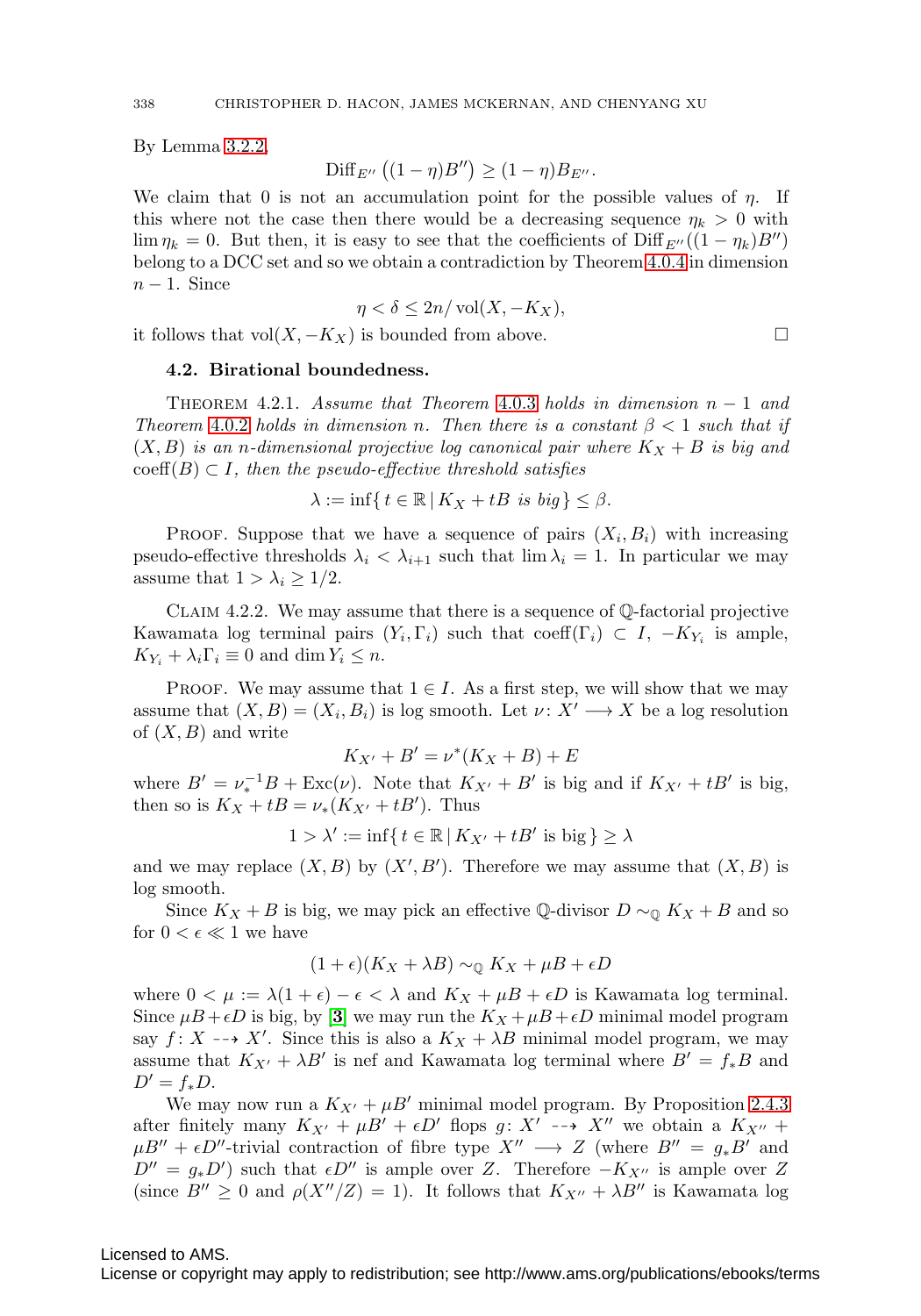terminal and  $K_{X''} + \lambda B'' \equiv_Z 0$ . Letting  $(Y, \Gamma) = (F, B''|_F)$  where F is a general fibre of  $X'' \longrightarrow Z$ , the claim follows.

Let  $\nu_i: Y'_i \longrightarrow Y_i$  be a log resolution of  $(Y_i, \Gamma_i)$ ,  $D_i = (\Gamma_i)_{\text{red}}$  and  $\Gamma'_i$  (resp.  $D'_{i}$ ) be the strict transform of  $\Gamma_{i}$  (resp.  $D_{i}$ ) plus the  $\nu_{i}$ -exceptional divisors. Since  $(Y_i, \lambda_i \Gamma_i)$  is klt, then for any  $0 < \delta \ll 1$ ,

$$
K_{Y'_i} + \Gamma'_i \ge \nu_i^*(K_{Y_i} + (\lambda_i + \delta)\Gamma_i) \equiv \delta\nu_i^*\Gamma_i
$$

and so both  $K_{Y_i'} + \Gamma_i'$  and  $K_{Y_i'} + D_i'$  are big. By Theorem [4.0.2](#page-27-0) in dimension n there exists a constant C such that  $\text{vol}(Y_i, \lambda_i \Gamma_i) < C$ . Since I satisfies the DCC, there exists a smallest non-zero element  $\alpha \in I$ .

CLAIM 4.2.3. The pairs  $(Y'_i, D'_i)$  are log birationally bounded.

PROOF. Since  $K_{Y_i'} + D_i'$  is big, then so is  $K_{Y_i'} + \frac{r-1}{r}D_i'$  for any  $r \gg 0$ . If  $\Theta_i := \frac{r-1}{r} D'_i$  then

$$
\text{vol}(Y'_i, K_{Y'_i} + \Theta_i) \le \text{vol}(Y'_i, K_{Y'_i} + D'_i)
$$
  
\n
$$
\le \text{vol}(Y_i, K_{Y_i} + D_i)
$$
  
\n
$$
= \text{vol}(Y_i, D_i - \lambda_i \Gamma_i)
$$
  
\n
$$
\le \text{vol}(Y_i, D_i)
$$
  
\n
$$
\le \text{vol}(Y_i, \frac{1}{\alpha} \Gamma_i)
$$
  
\n
$$
\le \frac{C}{(\lambda_i \alpha)^{n'}}
$$
  
\n
$$
\le C\left(\frac{2}{\alpha}\right)^{n'}
$$

where  $n' = \dim Y_i$ . Since

$$
\mathrm{coeff}(\Theta_i) \subset \{ 1 - \frac{1}{r} \, | \, r \in \mathbb{N} \, \}
$$

then by Theorem [3.3.1,](#page-24-0) it follows that there exists a constant  $m > 0$  such that  $\phi_{m(K_{Y'_i} + \Theta_i)}$  is birational. By Proposition [2.7.4,](#page-14-1) the pairs  $(Y'_i, \Theta_i)$  are log birationally bounded and hence so are the pairs  $(Y'_i, D'_i)$  $\binom{7}{i}$ .

By Corollary [3.1.3,](#page-20-0) it follows that there exists a constant  $\delta > 0$  such that

$$
\text{vol}(Y'_i,K_{Y'_i}+\Gamma'_i)\geq \delta.
$$

But then we have

$$
\delta \leq \text{vol}(Y'_i, K_{Y'_i} + \Gamma'_i)
$$
  
\n
$$
\leq \text{vol}(Y_i, K_{Y_i} + \Gamma_i)
$$
  
\n
$$
= \text{vol}(Y_i, \frac{1 - \lambda_i}{\lambda_i} \lambda_i \Gamma_i)
$$
  
\n
$$
= (\frac{1 - \lambda_i}{\lambda_i})^{n'} \text{vol}(Y_i, \lambda_i \Gamma_i)
$$
  
\n
$$
\leq (\frac{1 - \lambda_i}{\lambda_i})^{n'} C.
$$

Licensed to AMS.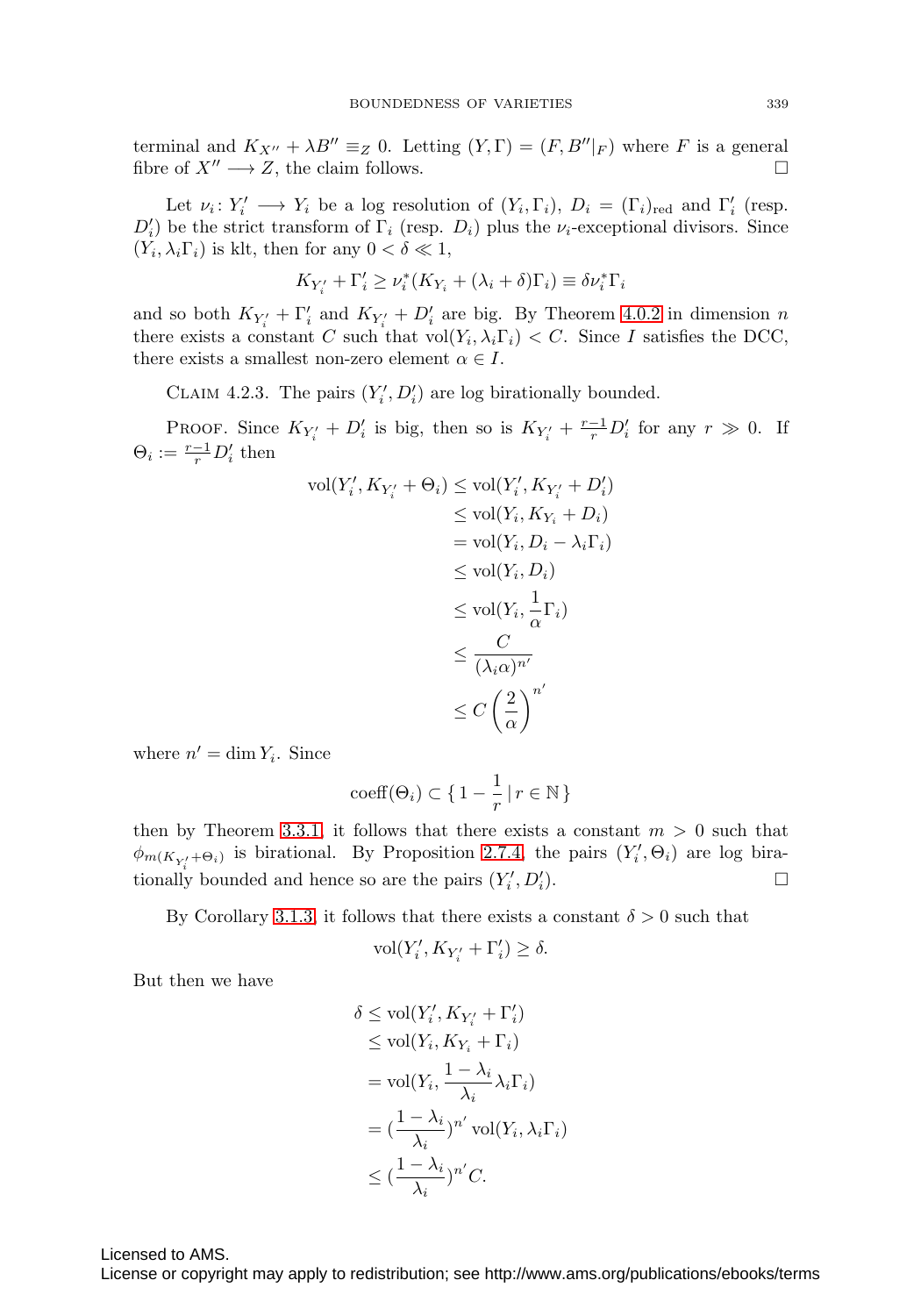Thus, if

$$
\beta = \frac{1}{1 + (\frac{\delta}{C})^{1/n'}} < 1,
$$

then  $\lambda_i \leq \beta$ .

<span id="page-31-0"></span>THEOREM 4.2.4. Theorem [4.0.3](#page-27-1) in dimension  $n-1$  and Theorem [4.0.2](#page-27-0) in dimension n imply Theorem [4.0.3](#page-27-1) in dimension n.

PROOF. By Theorem [4.2.1](#page-29-0) there exists a constant  $\gamma < 1$ , such that  $K_X + \gamma \Delta$ is big. Fix a positive integer q, such that  $(1 - \gamma)\delta > \frac{1}{q}$ , where  $\delta = \min(I \cap (0, 1])$ and let  $I_0 = \{\frac{1}{q}, \frac{2}{q}, \ldots, \frac{q-1}{q}, 1\}$ . It is easy to see that there exists a Q-divisor  $\Delta_0$ such that

$$
\gamma \Delta \leq \Delta_0 \leq \Delta \quad \text{and} \quad \text{coeff}(\Delta_0) \subset I_0.
$$

By Theorem [3.3.1,](#page-24-0) there exists a constant  $m \in \mathbb{N}$  such that  $\phi_{m(K_X+\Delta_0)}$  is birational. Since  $\Delta_0 \leq \Delta$ ,  $\phi_{m(K_X+\Delta)}$  is also birational.

# **4.3. ACC for numerically trivial pairs.**

<span id="page-31-1"></span>THEOREM 4.3.1. Theorem [4.0.4](#page-27-2) in dimension  $n-1$  and Theorem [4.0.3](#page-27-1) in dimension n implies Theorem [4.0.4](#page-27-2) in dimension n.

**PROOF.** Let  $J_0$  be the finite subset given by applying Theorem [4.0.4](#page-27-2) in dimension  $\leq n-1$  for  $J := D(I)$  and  $I_1 \subset I$  the finite subset defined in Lemma [2.5.1.](#page-13-2)

Let  $(X, B)$  be an *n*-dimensional projective log canonical pair such that  $K_X +$  $B \equiv 0$  and coeff $(B) \subset I$ . By Theorem [2.4.2](#page-12-0) we may assume that  $(X, B)$  is dlt and in particular  $(X, B)$  is klt if and only if  $[B] = 0$ . Let  $B = \sum b_i B_i$  where  $b_i \in I$ . If  $B_i$  intersects a component S of  $[B]$ , then let  $K_S + \Theta = (K_X + B)|_S$ . Note that the coefficients of  $\Theta$  belong to the DCC set  $J = D(I)$  (cf. Theorem [3.2.1\)](#page-21-0). Since  $(S, \Theta)$  is log canonical and  $K_S + \Theta \equiv 0$ , by Theorem [4.0.4](#page-27-2) in dimension  $\leq n-1$ , it follows that coeff( $\Theta$ )  $\subset J_0$ . If P is an irreducible component of  $\text{Supp}(B_i)|_S$ , then

$$
\text{mult}_P(\Theta) = \frac{m-1+f+kb_i}{m} \quad \text{for some } f \in J \text{ and } m, k \in \mathbb{N}.
$$

By Lemma [2.5.1,](#page-13-2)  $b_i$  belongs to the finite subset  $I_1 \subset I$ .

We may therefore assume that if  $b_i \notin I_1$ , then  $B_i \cap [B] = 0$ . Pick one such component  $B_i$  and run the  $K_X + B - b_i B_i$  minimal model program with scaling of an ample divisor. Since

$$
K_X + B - b_i B_i \equiv -b_i B_i,
$$

every step of this minimal model program is  $B_i$  positive and hence does not contract  $B_i$ . Since  $K_X + B - b_i B_i \equiv -b_i B_i$  is not pseudo effective, after finitely many steps we obtain a Mori fibre space

$$
X \dashrightarrow X' \longrightarrow Z.
$$

If at any point we contract a component S of  $|B|$ , then the strict transforms of  $B_i$ and S must intersect and so  $b_i \in I_1$  contradicting our assumptions. In particular no components of  $\lfloor B \rfloor$  are contracted. If  $\dim Z > 0$ , then replacing X by a general fibre of  $X' \longrightarrow Z$ , we see that  $b_i$  belongs to  $J_0$  (by Theorem [4.0.4](#page-27-2) in dimension  $\leq n-1$ ). Therefore, we may assume that dim  $Z = 0$  and so  $\rho(X') = 1$  so that every component of the strict transform of  $|B|$  intersects the strict transform of  $B_i$ . Arguing as above, if  $|B| \neq 0$ , it follows that  $b_i \in I_1$  which is a contradiction.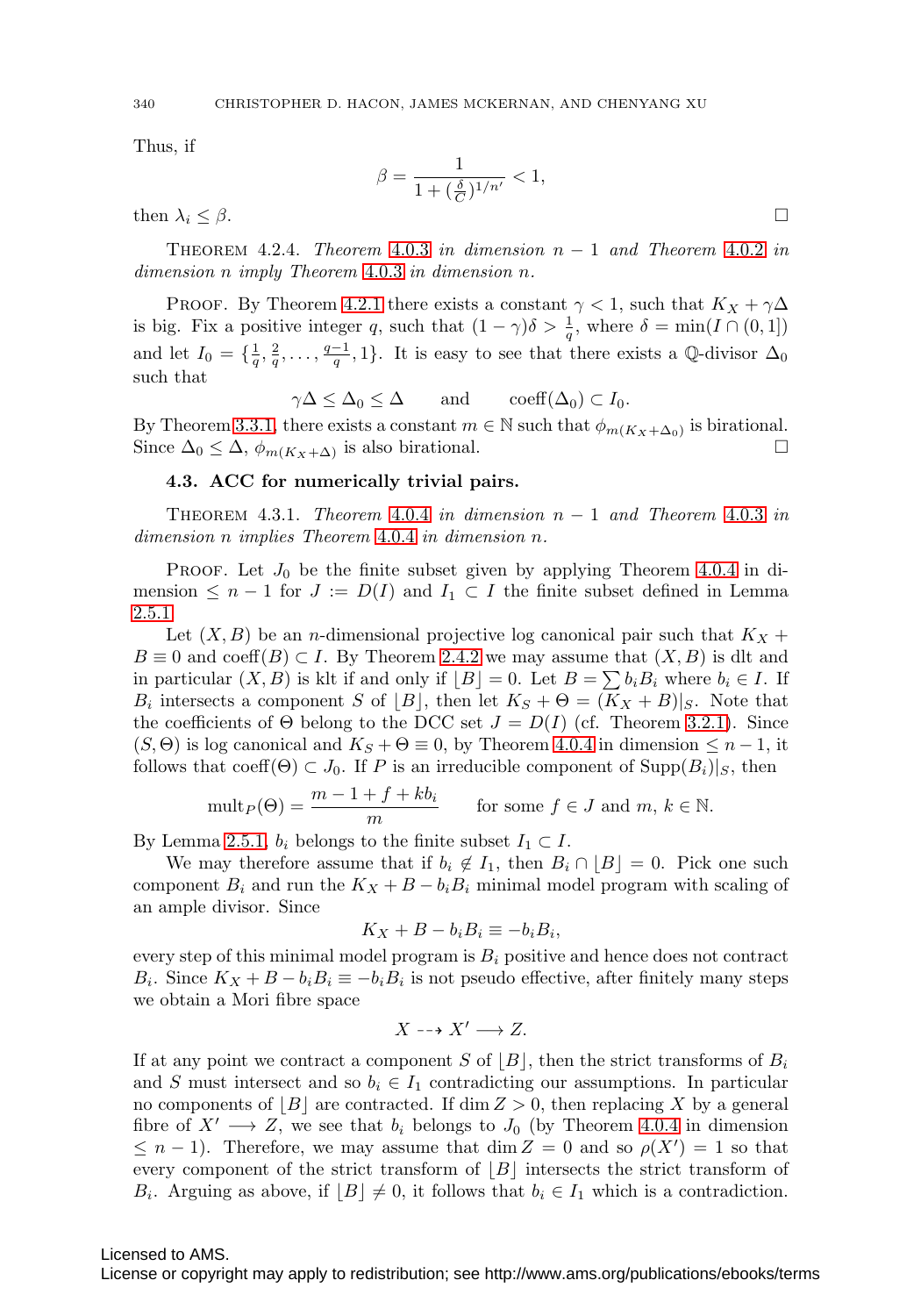Therefore we may assume that  $|B| = 0$ , that is,  $(X, B)$  is Kawamata log terminal. Replacing  $(X, B)$  by  $(X', B')$  we may also assume that that  $\rho(X) = 1$ .

Let  $m = m(n, I) > 0$  be the constant whose existence is guaranteed by Theorem [4.0.3](#page-27-1) in dimension n, so that if  $(X, C)$  is a projective n-dimensional log canonical pair such that  $K_X + C$  is big and coeff $(C) \subset I$ , then  $\phi_{m(K_X+C)}$  is birational. It suffices to show that  $I \cap [(l-1)/m, l/m)$  contains at most one element (for any integer  $1 \leq l \leq m$ ). Suppose to the contrary that  $I \cap [(l-1)/m, l/m)$  contains two elements say  $i_1 < i_2$ . We may assume that there is a Kawamata log terminal pair  $(X, B)$  as above such that  $B = \sum b_j B_j$  where  $b_1 = i_1$ . Let  $\nu: X' \longrightarrow X$  be a log resolution and consider the pair  $(X', B' := \nu_*^{-1}(B + (i_2 - i_1)B_1) + \text{Exc}(\nu)$ . Since

$$
K_{X'} + B' = \nu^*(K_X + B) + (i_2 - i_1)\nu_*^{-1}B_1 + F
$$

where  $F \geq 0$  and its support contains  $\text{Exc}(v)$ , it follows that  $K_{X'} + B'$  is big and the coefficients of B' are in I. So by Theorem [4.0.3,](#page-27-1)  $\phi_{m(K_{X'}+B')}$  is birational. In particular

$$
\lfloor m(K_X + \nu_* B') \rfloor = m(K_X + \lfloor m\nu_* B' \rfloor/m)
$$

is big. Since

$$
(l-1)/m \le i_1 < i_2 < l/m,
$$

it follows that  $\lfloor mi_2 \rfloor = l - 1$  and so  $B \geq \lfloor mv_*B' \rfloor/m$ . But since  $K_X + B \equiv 0$  this contradicts the bigness of  $K_X + \lfloor m\nu_* B'\rfloor/m$ .

#### **4.4. ACC for the log canonical threshold.**

<span id="page-32-0"></span>THEOREM 4.4.1. Theorems [4.0.2](#page-27-0), [4.0.3](#page-27-1), and [4.0.5](#page-27-3) in dimension  $n-1$  imply Theorem [4.0.5](#page-27-3) in dimension n.

PROOF. Since  $(X, \Phi)$  is klt, Theorem [2.4.2](#page-12-0) implies that there exists a small birational morphism  $\nu: X' \longrightarrow X$  such that X' is Q-factorial. Since  $K_{X'} + \nu_*^{-1}B =$  $\nu^*(K_X + B)$ , it follows that  $(X', \nu_*^{-1}B)$  is log canonical if and only if  $(X, B)$  is log canonical. Replacing X,  $\Phi$ , and B by  $X'$ ,  $\nu_*^{-1}\Phi$  and  $\nu_*^{-1}B$ , we may assume that X is Q-factorial.

Let  $\lambda$  be the log canonical threshold of  $(X, B)$  so that  $(X, \lambda B)$  is log canonical but not Kawamata log terminal. As we are assuming Theorem [4.0.2](#page-27-0) and Theorem [4.0.3](#page-27-1) in dimension  $n-1$ , we know that Theorem [4.2.1](#page-29-0) holds in dimension  $n-1$ . Let  $\beta$  < 1 be the constant defined by Theorem [4.2.1](#page-29-0) in dimension  $n-1$  (where we take  $D(I)$  to be the coefficient set). Let  $\mu < 1$  be the constant defined by Theorem [4.0.5](#page-27-3) in dimension  $n-1$ . It suffices to show that if  $\mu < \lambda < 1$ , then  $\lambda \leq \beta$ .

If  $\lambda B$  has a component of coefficient 1, then as coeff $(B) \subset I \subset [0,1]$ , it follows that  $\lambda = 1$  and hence  $(X, B)$  is log canonical. We may therefore assume that all non Kawamata log terminal centres of  $(X, \lambda B)$  have codimension  $\geq 2$ . Since  $(X, \Phi)$ is klt, by tie breaking (cf. Proposition [2.3.1\)](#page-11-0), there exists a non Kawamata log terminal place E of  $(X, \lambda B)$  and a log canonical pair  $(X, \Psi)$  such that E is the unique non-Kawamata log terminal place of  $(X, \Psi)$ . By Theorem [2.4.2,](#page-12-0) there exists a projective birational morphism  $\nu: X' \longrightarrow X$  such that  $\rho(X'/X) = 1$ ,  $\text{Exc}(\nu) = E$ is an irreducible divisor and

$$
K_{X'} + \lambda \nu_*^{-1} B + E = \nu^* (K_X + \lambda B)
$$

is log canonical so that

$$
K_E + \text{Diff}_E(\lambda \nu_*^{-1}B) = (K_{X'} + \lambda \nu_*^{-1}B + E)|_E
$$

Licensed to AMS.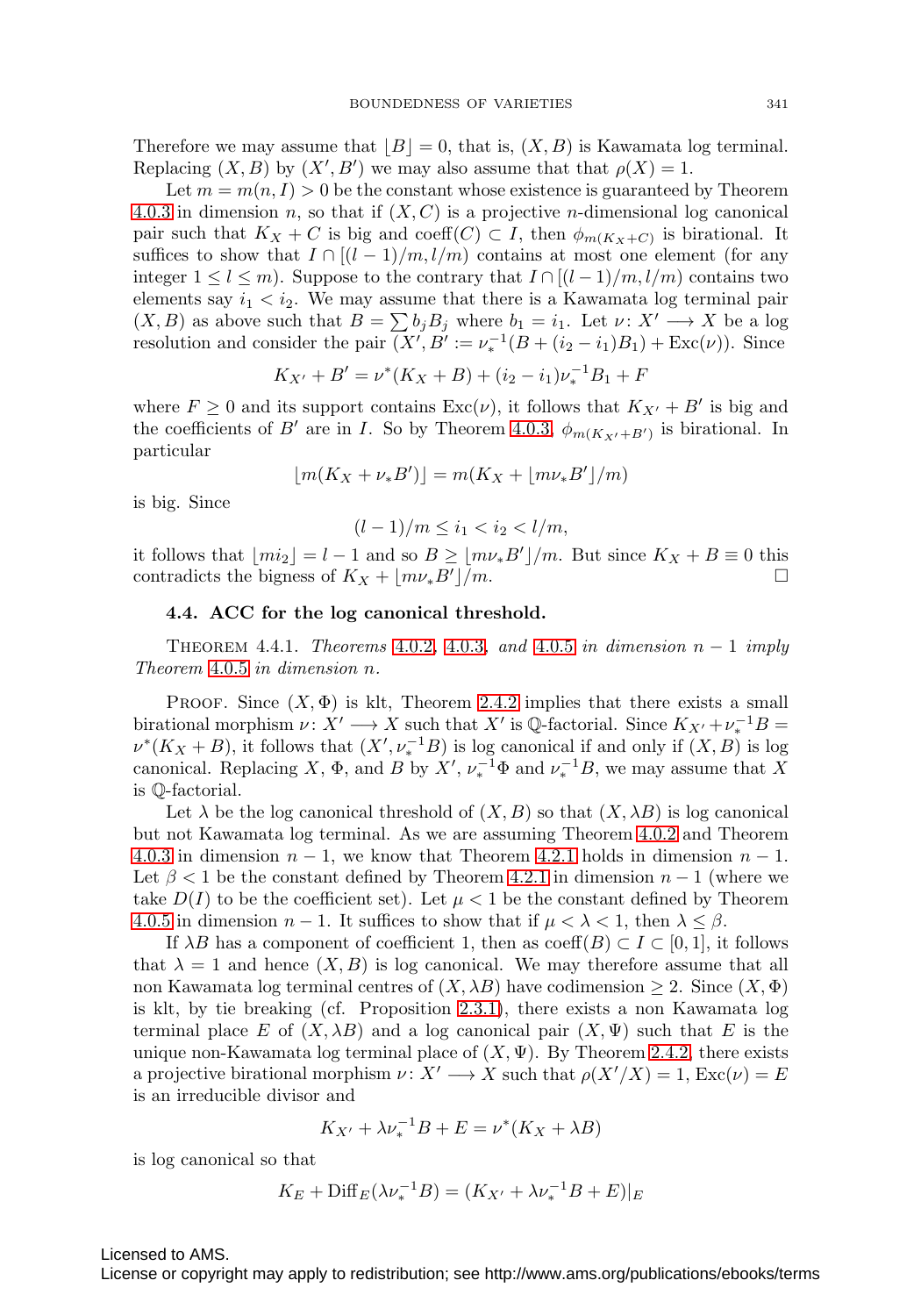is log canonical. Note that

$$
K_{X'} + \nu_*^{-1} \Psi + E = \nu^* (K_X + \Psi)
$$

is plt and hence  $K_E + \Psi_E = (K_{X'} + \nu_*^{-1} \Psi + E)|_E$  is klt. Since  $\lambda \leq 1$ , then by Lemma [3.2.2,](#page-21-1)

$$
\mathrm{Diff}_E(\lambda \nu_*^{-1}B) \ge \lambda \, \mathrm{Diff}_E(\nu_*^{-1}B).
$$

As  $\lambda > \mu$ , Theorem [4.0.5](#page-27-3) in dimension  $n - 1$  implies that  $K_E + \text{Diff}_E(\nu_*^{-1}B)$  is log canonical. Let  $H$  be a general sufficiently ample divisor on  $X$ , since

$$
K_E
$$
 + Diff<sub>E</sub> $(\nu_*^{-1}B) \sim_{\mathbb{Q},X} \text{Diff}_E(\nu_*^{-1}B) - \text{Diff}_E(\lambda \nu_*^{-1}B)$ 

is ample over  $X$ , then

$$
K_E + \mathrm{Diff}_E(\nu_*^{-1}B) + \nu^*H|_E
$$

is ample and so by Theorem [4.2.1](#page-29-0) in dimension  $\leq n-1$ ,  $K_E + t \text{Diff}_E(B) + v^*H|_E$ is big for any  $t > \beta$ . In particular since

$$
K_E + \lambda \operatorname{Diff}_E(\nu_*^{-1}B) \le K_E + \operatorname{Diff}_E(\lambda \nu_*^{-1}B) \equiv_X 0
$$

it follows that  $\lambda \leq \beta$ .

We have the following corollary.

THEOREM 4.4.2 (The ACC for the log canonical threshold). Fix  $n \in \mathbb{N}$  and sets  $I \subset [0,1], J \subset (0,+\infty)$  which satisfy the DCC. Let  $\mathcal L$  be the set of log canonical thresholds of pairs  $(X, B)$  with respect to an  $\mathbb{R}$ -Cartier divisor D such that

- (1)  $(X, B)$  is an n-dimensional log canonical pair,
- $(2) \ \mathrm{coeff}(B) \subset I$ , and
- (3) coeff $(D) \subset J$ .

Then  $\mathcal L$  satisfies the ACC.

PROOF. Replacing X by a Q-factorial modification (cf. Theorem [2.4.2\)](#page-12-0), we may assume that  $X$  is Q-factorial. Suppose that there is a sequence of triples  $(X_i, B_i, D_i)$  as above such that  $\lambda_i = \text{lct}(X_i, B_i; D_i)$  is non-decreasing. If  $\lambda = \lim \lambda_i$ and  $K = I + \lambda J$  then K satisfies the DCC and  $(X_i, B_i + \lambda_i D_i)$  is log canonical but not Kawamata log terminal for all  $i = 1, 2, \ldots$  We claim that all but finitely many of the coefficients of  $B_i + \lambda D_i$  belong to [0, 1]. If this were not the case, then consider a subsequence such that  $\text{mult}_{P_i} (B_i + \lambda D_i) > 1$ . We may assume that  $\lambda_i \geq \lambda/2 > 0$ . Since mult $P_i(\lambda_i D_i) \leq 1$ , it follows that mult $P_i(D_i) \leq 1/\lambda_i \leq 2/\lambda$ . But then

$$
1 \le \text{mult}_{P_i}(B_i + \lambda D_i)
$$
  
=  $\text{mult}_{P_i}(B_i + \lambda_i D_i) + (\lambda - \lambda_i) \text{ mult}_{P_i}(D_i)$   
 $\le 1 + \frac{2(\lambda - \lambda_i)}{\lambda}.$ 

Since mult<sub>Pi</sub>  $(B_i + \lambda D_i)$  belongs to the DCC set K and since  $\lim \frac{2(\lambda - \lambda_i)}{\lambda} = 0$ , this is a contradiction. Therefore we may assume that the coefficients of  $B_i + \lambda D_i$ belong to the DCC set  $K \cap [0,1]$ .

Note that for any  $\delta > 0$ ,

$$
(1 - \delta)(B_i + \lambda D_i) \le (B_i + \lambda_i D_i)
$$

Licensed to AMS.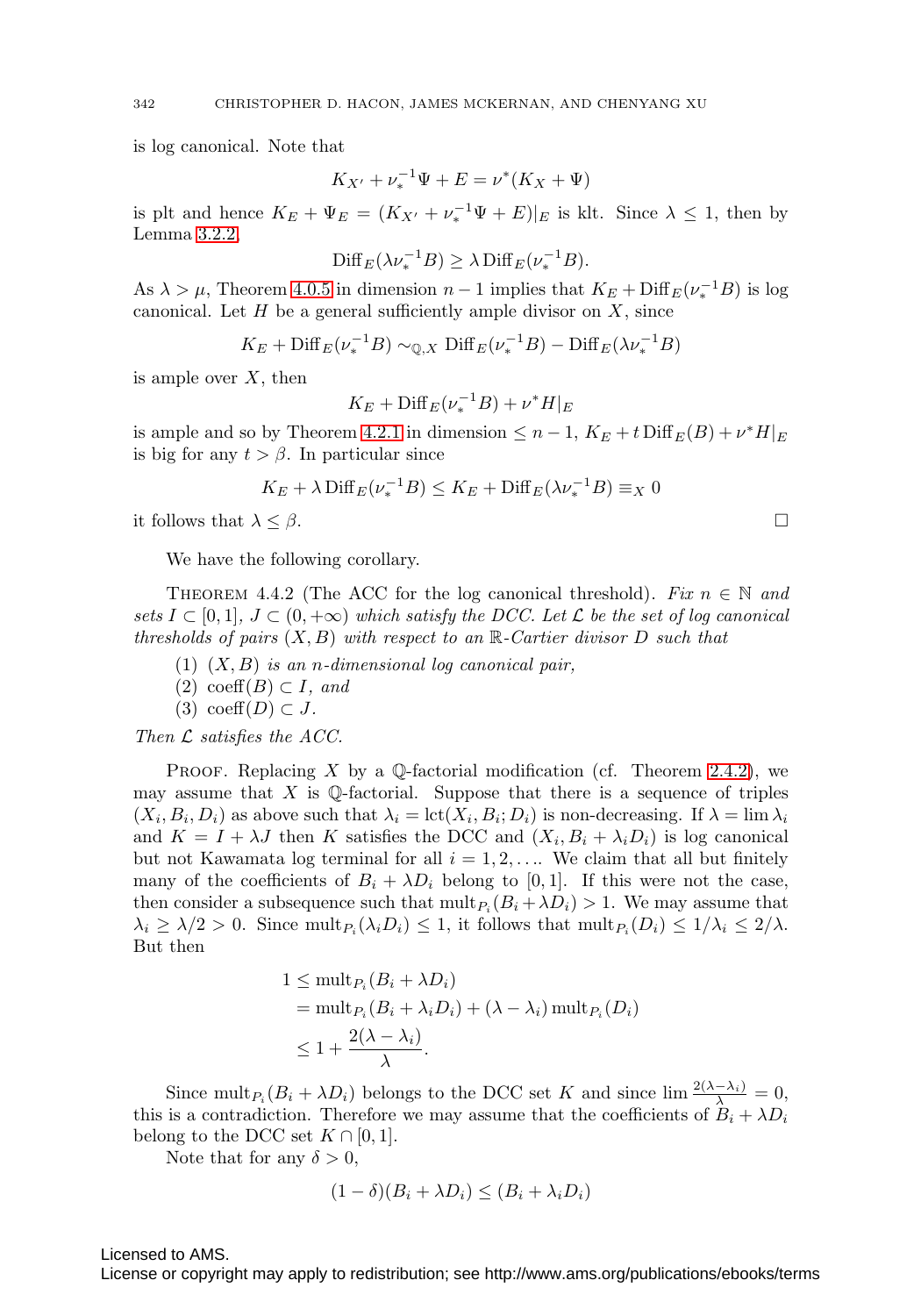for all  $i \gg 0$  and hence  $(X_i,(1-\delta)(B_i+\lambda D_i))$  is log canonical. By Theorem [4.0.5,](#page-27-3)  $(X_i, B_i + \lambda D_i)$  is also log canonical. But then  $\lambda = \lambda_i$  and hence the sequence  $\lambda_i$  is eventually constant as required.

### **5. Boundedness**

<span id="page-34-0"></span>PROPOSITION 5.1. Fix  $w \in \mathbb{R}_{>0}$ ,  $n \in \mathbb{N}$  and a set  $I \subset [0,1]$  which satisfies the DCC. Let  $(Z, D)$  be a projective log smooth n-dimensional pair where D is reduced and  **the b-divisor corresponding to the strict transform of D plus the exceptional** divisors. Then there exists  $f: Z' \longrightarrow Z$ , a finite sequence of blow ups along strata of  $M_D$ , such that if

- (1)  $(X, B)$  is a projective log smooth n-dimensional pair
- (2)  $g: X \longrightarrow Z$  is a finite sequence of blow ups along strata of  $\mathbf{M}_D$ ,
- (3) coeff $(B) \subset I$ ,
- (4)  $g_*B \leq D$ , and
- (5) vol $(X, K_X + B) = w$ ,

then  $vol(Z, K_{Z'} + M_{B,Z'}) = w$  where  $M_{B,Z'}$  is the strict transform of B plus the  $Z' \dashrightarrow X$  exceptional divisors.

PROOF. We may assume that  $1 \in I$ . Let

$$
V = \{ vol(Y, K_Y + \Gamma) | (Y, \Gamma) \in \mathfrak{D} \}
$$

where  $\mathfrak D$  is the set of all n-dimensional projective log smooth pairs such that  $K_Y + \Gamma$ is big, coeff(Γ)  $\subset I$ ,  $g: Y \longrightarrow Z$  is a birational morphism and  $g_*\Gamma \leq D$ . By Theorem [3.1.2,](#page-19-0) V satisfies the DCC. Therefore, there is a constant  $\delta > 0$  such that if  $vol(Y, K_Y + \Gamma) \leq w + \delta$ , then  $vol(Y, K_Y + \Gamma) = w$ . Notice also that by Theorem [4.2.1](#page-29-0) there exists an integer  $r > 0$  such that if  $(Y, \Gamma) \in \mathfrak{D}$ , then  $K_Y + \frac{r-1}{r} \Gamma$  is big. We now fix  $\epsilon > 0$  such that

$$
(1 - \epsilon)^n > \frac{w}{w + \delta}
$$
, and let  $a = 1 - \frac{\epsilon}{r}$ .

Since

$$
K_Y + a\Gamma = (1 - \epsilon)(K_Y + \Gamma) + \epsilon(K_Y + \frac{r-1}{r}\Gamma)
$$

it follows that

$$
\text{vol}(Y, K_Y + a\Gamma) \ge \text{vol}((1 - \epsilon)(Y, K_Y + \Gamma))
$$

$$
= (1 - \epsilon)^n \text{vol}(Y, K_Y + \Gamma)
$$

$$
> \frac{w}{w + \delta} \text{vol}(Y, K_Y + \Gamma).
$$

Since  $(Z, aD)$  is Kawamata log terminal, there is a sequence of blow ups  $f: Z' \longrightarrow Z$  of the strata with the following property: if  $K_{Z'} + \Psi = f^*(K_Z + aD) + E$ where  $\Psi \wedge E = 0$ , then  $(Z', \Psi)$  is terminal. Let  $\mathfrak F$  be the set of pairs  $(X, B)$  satisfying properties (1-5) above such that  $\phi: X \dashrightarrow Z'$  is a morphism. If  $(X, B) \in \mathfrak{F}$  and  $B_{Z'} = \phi_* B$ , then  $f_*(aB_{Z'}) \le aD$  so that if

$$
K_{Z'} + \Phi = f^*(K_Z + f_*(aB_{Z'})) + F
$$

Licensed to AMS.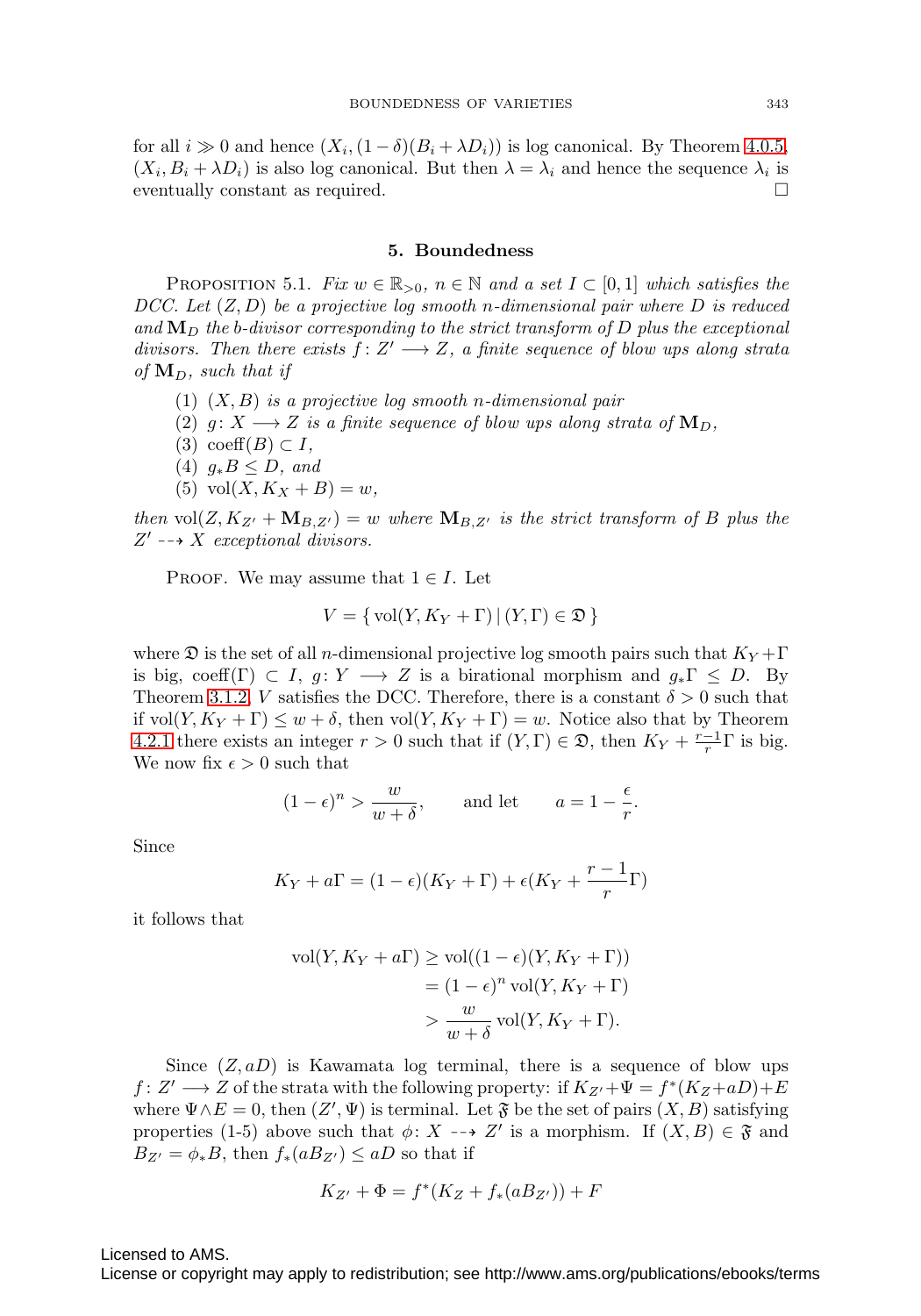where  $\Phi \wedge F = 0$ , then  $(Z, \Phi)$  is terminal. We then have

$$
\text{vol}(Z', K_{Z'} + aB_{Z'}) = \text{vol}(Z', K_{Z'} + aB_{Z'} \wedge \Phi)
$$
  

$$
= \text{vol}(X, K_X + \phi_*^{-1}(aB_{Z'} \wedge \Phi))
$$
  

$$
\leq \text{vol}(X, K_X + B),
$$

where the first line follows from Lemma [2.2.1\(](#page-10-0)3), the second since  $(Z', aB_{Z'} \wedge \Phi)$  is terminal and the third since  $\phi_*^{-1}(aB_{Z'} \wedge \Phi) \leq B$ . But then

$$
w \le \text{vol}(Z', K_{Z'} + B_{Z'}) \le \frac{w + \delta}{w} \text{vol}(Z', K_{Z'} + aB_{Z'}) \le w + \delta.
$$

By what we observed above, we then have  $vol(Z', K_{Z'} + B_{Z'}) = w$  as required.

To conclude the proof, it suffices to observe that if  $(X, B)$  is a pair satisfying properties (1-5) above, then after blowing up X along finitely many strata of  $\mathbf{M}_D$ and replacing B by its strict transform plus the exceptional divisors, we may assume that  $X \dashrightarrow Z'$  is a morphism and hence that  $(X, B) \in \mathfrak{F}$ .

<span id="page-35-0"></span>PROPOSITION 5.2. Fix  $n \in \mathbb{N}$ ,  $d > 0$  and a set  $I \subset [0,1] \cap \mathbb{Q}$  which satisfies the DCC. Let  $\mathfrak{F}_{\rm lc}(n,d,I)$  be the set of pairs  $(X, B)$  which are the disjoint union of log canonical models  $(X_i, B_i)$  where  $\dim X_i = n$ ,  $\operatorname{coeff}(B_i) \subset I$  and  $(K_X + B)^n = d$ . Then  $\mathfrak{F}_{\scriptstyle{\text{lc}}}(n,d,I)$  is bounded.

PROOF. Since  $d = \sum d_i$  where  $d_i = (K_{X_i} + B_i)^n$  and by Theorem [4.0.1](#page-26-0) the  $d_i$ belong to a DCC set, it follows easily that there are only finitely many possibilities for the  $d_i$ . We may therefore assume that X is irreducible. It suffices to show that there is an integer  $N > 0$  such that if  $(X, B)$  is an *n*-dimensional log canonical model with coeff(B)  $\subset I$  and  $(K_X + B)^n = d$ , then  $N(K_X + B)$  is very ample. Suppose that this is not the case and let  $(X_i, B_i)$  be a sequence of *n*-dimensional log canonical models with coeff $(B_i) \subset I$  and  $(K_{X_i} + B_i)^n = d$  such that  $i!(K_{X_i} + B_i)$ is not very ample for all  $i > 0$ .

By Theorem [4.0.1](#page-26-0) and Proposition [2.7.4,](#page-14-1) the set of such pairs  $(X_i, B_i)$  is log birationally bounded. Therefore there is a projective morphism  $\pi: Z \longrightarrow T$  and a log pair  $(Z, D)$  which is log smooth over a variety T, such that for any pair  $(X_i, B_i)$ as above, there is a closed point  $t_i \in T$  and a birational map  $f_i: Z_{t_i} \dashrightarrow X_i$  such that the support of  $D_{t_i}$  contains the strict transform of  $B_i$  plus the  $f_i$  exceptional divisors. Passing to a subsequence, we may assume that the  $t_i$  belong to a fixed irreducible component of  $T$ . We may therefore assume that  $T$  is irreducible and the components of  $D$  are geometrically irreducible over  $T$ .

Applying Proposition [5.1](#page-34-0) to  $(Z_{t_1}, D_{t_1})$ , we obtain a model  $Z'_{t_1} \longrightarrow Z_{t_1}$  and  $Z' \longrightarrow Z$  the morphism obtained by blowing up the corresponding strata of  $M_D$ .

Denote by  $\Phi_{t_i} = (f_i'^{-1})_* B_i + \text{Exc}(f_i') \leq D'_{t_i}$ , where  $f_i' : Z'_{t_i} \dashrightarrow X_i$  is the induced birational map. Passing to a subsequence, we may also assume that for any irreducible component P of the support of  $D' := \mathbf{M}_{D,Z'}$ , the coefficients of  $\Phi_{t_i}$ along  $P_{t_i}$  are non-decreasing. Let  $\Phi^i$  be the divisor with support contained in D' such that  $\Phi^i|_{Z'_{t_i}} = \Phi_{t_i}$ .

We claim that for any pair  $(X_i, B_i)$  as above

$$
\text{vol}(Z_{t_i}',K_{Z_{t_i}'}+\Phi_{t_i})=d.
$$

To see this, by the proof of Corollary of [3.1.3,](#page-20-0) we can construct  $Z'' \longrightarrow Z'$  by a sequence of blow ups along strata of  $M_D$  such that  $Z''_{t_i} \dashrightarrow X_i$  is a rational map

Licensed to AMS.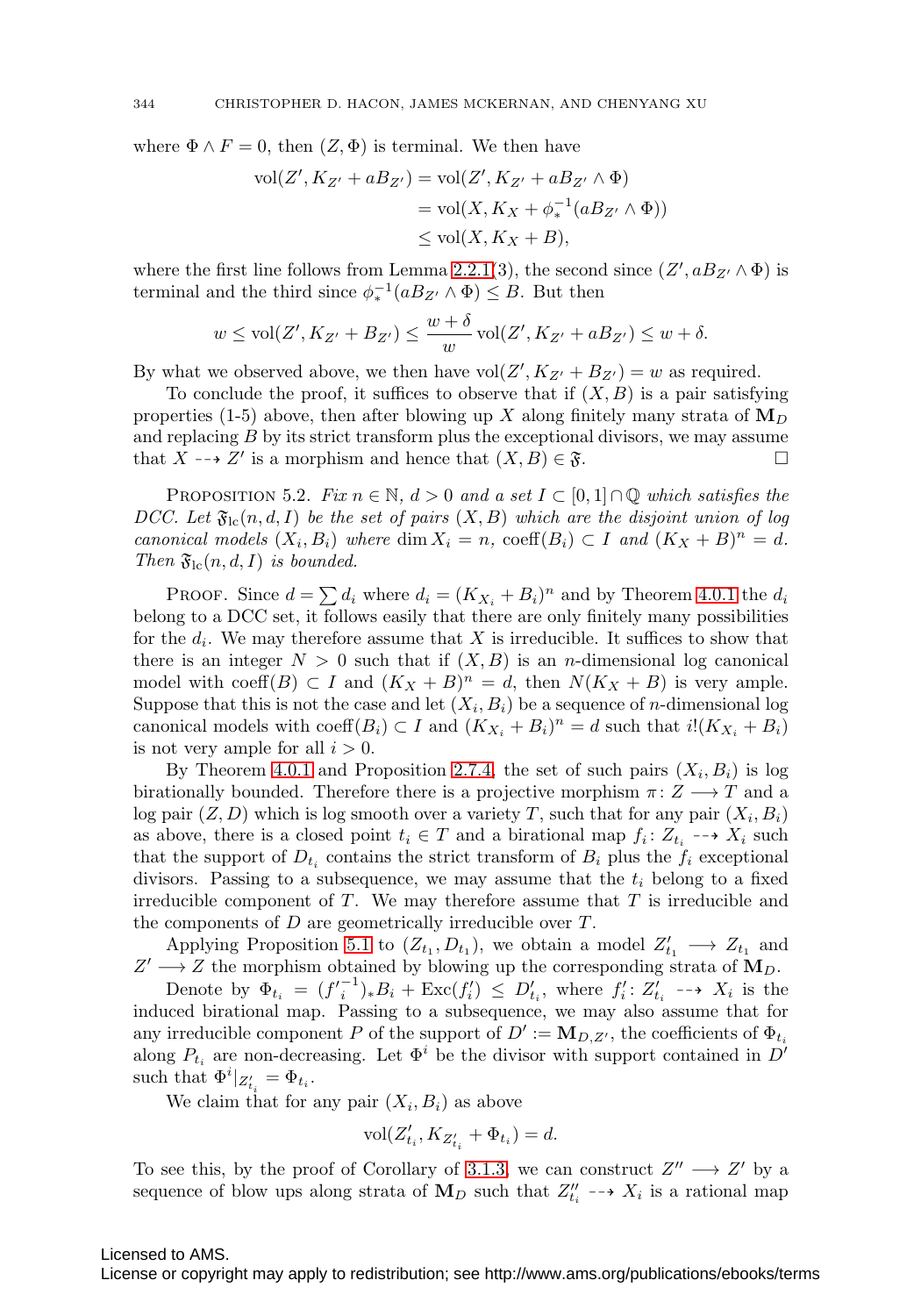and we have

$$
\text{vol}(Z''_{t_i},K_{Z''_{t_i}}+\Psi_{t_i})=d
$$

where  $\Psi_{t_i}$  is the strict transform of  $B_i$  plus the  $Z''_{t_i}/X_i$  exceptional divisors. If  $\Psi$ is the divisor supported on  $\text{Supp}(\mathbf{M}_{D,Z^{\prime\prime}})$  such that  $\Psi|_{Z_{t_i}^{\prime\prime}} = \Psi_{t_i}$ , then

$$
\begin{aligned} d &= \text{vol}(Z''_{t_i}, K_{Z''_{t_i}} + \Psi_{t_i}) \\ &= \text{vol}(Z''_{t_1}, K_{Z''_{t_1}} + \Psi|_{Z''_{t_1}}) \\ &= \text{vol}(Z'_{t_1}, K_{Z'_{t_1}} + \Phi^i|_{Z'_{t_1}}) \\ &= \text{vol}(Z'_{t_i}, K_{Z'_{t_i}} + \Phi_{t_i}), \end{aligned}
$$

where the second and fourth equalities follow from Theorem [2.6.2](#page-13-0) and the third one follows from Proposition [5.1.](#page-34-0)

By Theorem [2.6.1,](#page-13-3) we may assume  $(Z', \Phi^1)$  has a relative log canonical model  $\psi: Z' \dashrightarrow W$  over T, which fibre by fibre  $\psi_{t_i}: Z'_{t_i} \dashrightarrow W_{t_i}$  gives the log canonical model for  $(Z'_{t_i}, \Phi^1_{t_i})$  for all  $i \geq 1$ . Notice that by Theorem [2.6.2,](#page-13-0)

$$
d = \text{vol} (Z'_{t_k}, K_{Z'_{t_k}} + \Phi^k_{t_k}) = \text{vol} (Z'_{t_1}, K_{Z'_{t_1}} + \Phi^k_{t_1})
$$

for all  $k > 0$ . Since we have assumed that

$$
\Phi^1 \leq \Phi^2 \leq \Phi^3 \leq \ldots,
$$

it follows by Lemma [5.3](#page-36-0) that  $\psi_{t_i}: Z_{t_i} \dashrightarrow W_{t_i}$  is also a log canonical model of  $(Z'_{t_i}, \Phi^k_{t_i})$  for all  $k \geq 1$ ,  $\psi_{t_i} * \Phi^k_{t_i} = \psi_{t_i} * \Phi^{\hat{1}}_{t_i}$  and there is an isomorphism  $\alpha_i : W_{t_i} \cong X_i$ .

There is an integer  $N > 0$  such that  $N(K_W + \psi_* \Phi^1)$  is very ample over T and so  $N(K_{W_{t_i}} + \psi_{t_i \ast} \Phi_{t_i}^1)$  is very ample for all  $i > 0$ . Since

$$
\psi_{t_i *} \Phi_{t_i}^1 = \psi_{t_i *} \Phi_{t_i}^i = \alpha_i^* (B_i),
$$

it follows that  $N(K_{X_i} + B_i)$  is very ample for all  $i > 0$  which is the required contradiction.

<span id="page-36-0"></span>LEMMA 5.3. Let  $(X, B)$  be a log canonical pair such that  $K_X + B$  is big and  $f: X \dashrightarrow W$  the log canonical model of  $(X, B)$ . If  $B' \geq B$ ,  $(X, B')$  is log canonical and vol $(X, K_X + B) = vol(X, K_X + B')$ , then f is also the log canonical model of  $(X, B')$ .

PROOF. Replacing X by an appropriate resolution, we may assume that  $f$ :  $X \longrightarrow W$  is a morphism. Let  $A = f_*(K_X + B)$ , then A is ample and F :=  $K_X + B - f^*A$  is effective and f-exceptional. We have for any  $t \geq 0$ 

$$
\text{vol}(X, K_X + B) = \text{vol}(X, K_X + B + t(B' - B))
$$
  
\n
$$
\geq \text{vol}(X, f^*A + t(B' - B))
$$
  
\n
$$
\geq \text{vol}(X, f^*A)
$$
  
\n
$$
= \text{vol}(X, K_X + B).
$$

But then

$$
vol(X, f^*A + t(B' - B)) = vol(X, f^*A)
$$
  $\forall t \in [0, 1]$ 

Licensed to AMS.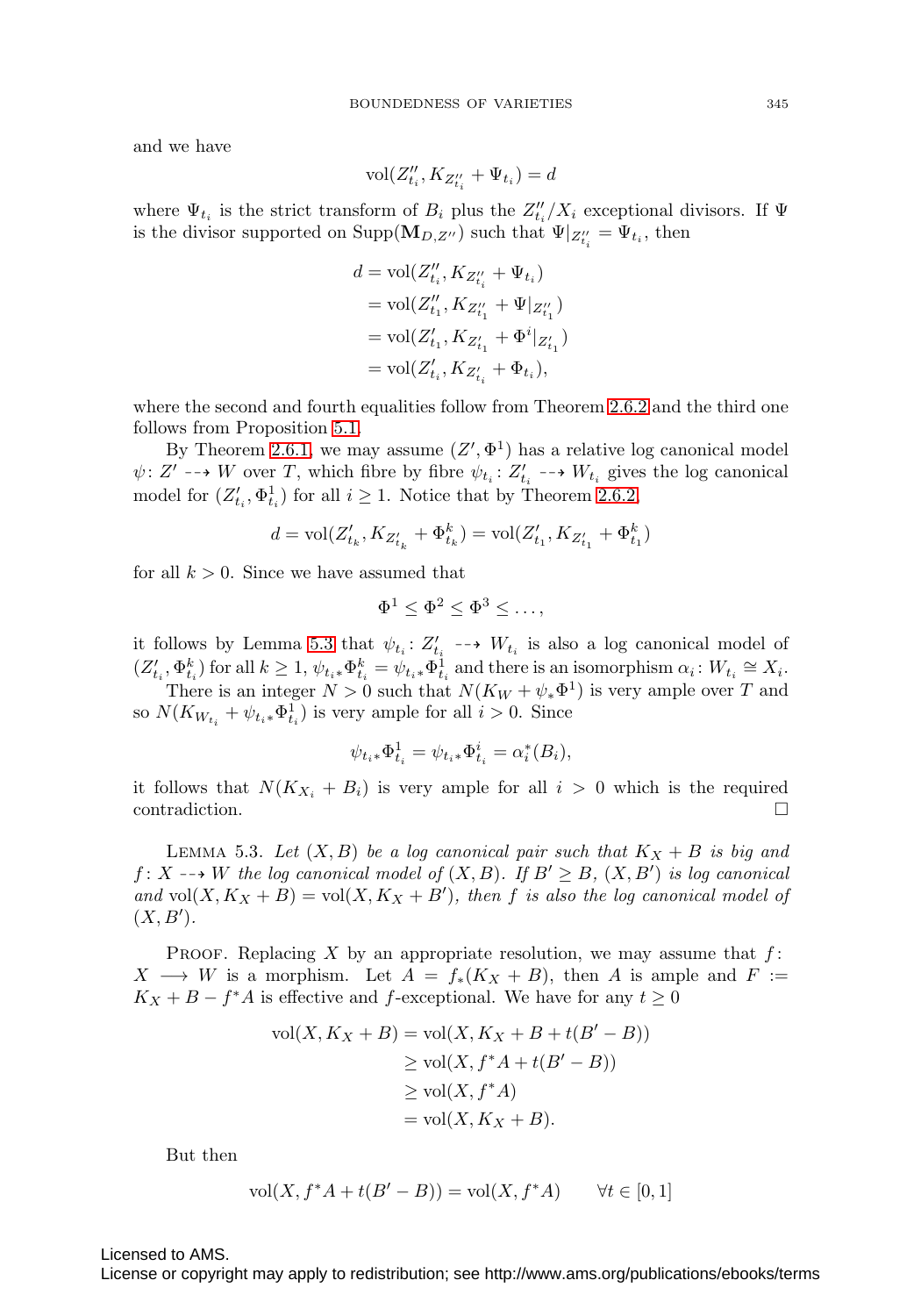is a constant function. If E is a component of  $B' - B$  then by [[30](#page-39-2)] we have

$$
0 = \frac{d}{dt} \operatorname{vol}(X, f^*A + tE)|_{t=0}
$$
  
=  $n \cdot \operatorname{vol}_{X|E}(H)$   
 $\ge n \cdot E \cdot f^*A^{n-1}$   
=  $n \cdot \deg f_*E$ .

Therefore  $E$  is  $f$ -exceptional and so

$$
H^{0}(X, \mathcal{O}_{X}(m(K_{X} + B'))) = H^{0}(X, \mathcal{O}_{X}(mf^{*}A + m(E + F)))
$$
  
= 
$$
H^{0}(X, \mathcal{O}_{X}(mf^{*}A))
$$
  
= 
$$
H^{0}(X, \mathcal{O}_{X}(m(K_{X} + B)))
$$

and thus f is the log canonical model of  $(X, B')$ . ).  $\qquad \qquad \Box$ 

PROOF OF [1.2.1](#page-3-0). Let  $(X, B) \in \mathfrak{F}_{\text{slc}}(n, I, d)$  and  $X^{\nu} \longrightarrow X$  be its normalisation. By Proposition [5.2,](#page-35-0) if we write

$$
X^{\nu} = \coprod X_i \quad \text{and} \quad (K_X + B)|_{X_i} = K_{X_i} + B_i,
$$

then the pairs  $(X_i, B_i)$  are bounded. In particular, there exists a finite set of rational numbers  $I_0 \subset I$  such that

$$
\mathrm{coeff}(B_i) \subset I_0 \quad \text{and} \quad (K_{X_i} + B_i)^n = d_i \in \mathfrak{D}.
$$

By  $[24]$  $[24]$  $[24]$  and  $[26, 5.3]$  $[26, 5.3]$  $[26, 5.3]$ , the slc models  $(X, B)$  are in one to one correspondence with pairs  $(X^{\nu}, B^{\nu})$  and involutions  $\tau: S^{\nu} \longrightarrow S^{\nu}$  of the normalisation of a divisor  $S \subset |B^{\nu}|$  (the divisor S corresponds to the double locus of  $X^{\nu} \longrightarrow X$ ) such that  $\tau$  sends the different Diff<sub>S<sup>v</sub></sup>(B<sup>v</sup>) to itself. Since  $\tau$  is an involution that fixes the</sub> ample Q-divisor  $(K_{X^{\nu}}+B^{\nu})|_S$ , it follows that  $\tau$  belongs to an algebraic group. Since fixing the different  $\text{Diff}_{S^{\nu}}(B^{\nu})$  is a closed condition the set of possible involutions  $\tau$ corresponds to a closed subset of this algebraic group and so  $\tau$  is bounded. Therefore the quadruples  $(X, B, S, \tau)$  are bounded.

#### **References**

- <span id="page-37-0"></span>[1] V. Alexeev, Boundedness and K<sup>2</sup> for log surfaces, Internat. J. Math. **5** (1994), no. 6, 779–810, DOI 10.1142/S0129167X94000395. M[R1298994](http://www.ams.org/mathscinet-getitem?mr=1298994)
- <span id="page-37-1"></span>[2] V. Alexeev and S. Mori, Bounding singular surfaces of general type, Algebra, arithmetic and geometry with applications (West Lafayette, IN, 2000), Springer, Berlin, 2004, pp. 143–174. M[R2037085](http://www.ams.org/mathscinet-getitem?mr=2037085)
- <span id="page-37-6"></span>[3] C. Birkar, P. Cascini, C. D. Hacon, and J. McKernan, *Existence of minimal models for vari*eties of log general type, J. Amer. Math. Soc. **23** (2010), no. 2, 405–468, DOI 10.1090/S0894- 0347-09-00649-3. M[R2601039](http://www.ams.org/mathscinet-getitem?mr=2601039)
- <span id="page-37-2"></span>[4] E. Bombieri, The pluricanonical map of a complex surface, Several Complex Variables, I (Proc. Conf., Univ. of Maryland, College Park, Md., 1970), Springer, Berlin, 1970, pp. 35–87. M[R0276228](http://www.ams.org/mathscinet-getitem?mr=0276228)
- <span id="page-37-3"></span>[5] E. Bombieri, Canonical models of surfaces of general type, Inst. Hautes Etudes Sci. Publ. ´ Math. **42** (1973), 171–219. M[R0318163](http://www.ams.org/mathscinet-getitem?mr=0318163)
- <span id="page-37-4"></span>[6] J. A. Chen and M. Chen, *Explicit birational geometry of threefolds of general type*, *I* (English, with English and French summaries), Ann. Sci. Ec. Norm. Supér.  $(4)$  43  $(2010)$ , no. 3, 365– 394, DOI 10.24033/asens.2124. M[R2667020](http://www.ams.org/mathscinet-getitem?mr=2667020)
- <span id="page-37-5"></span>[7] J. A. Chen and M. Chen, On canonical and explicit classification of algebraic threefolds, Fifth International Congress of Chinese Mathematicians. Part 1, 2, AMS/IP Stud. Adv. Math., 51, pt. 1, vol. 2, Amer. Math. Soc., Providence, RI, 2012, pp. 21–31. M[R2908057](http://www.ams.org/mathscinet-getitem?mr=2908057)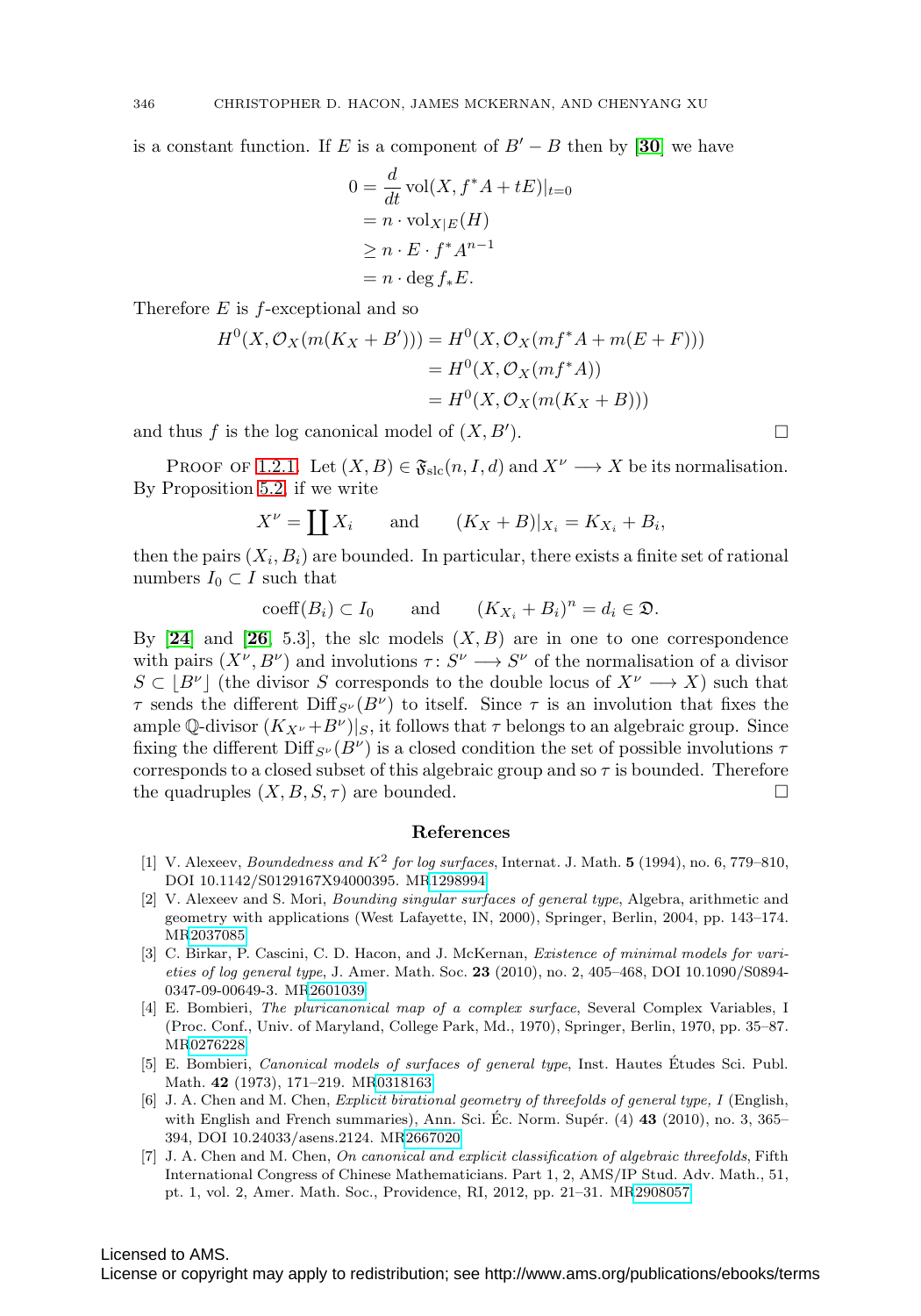- <span id="page-38-3"></span>[8] P. Deligne and D. Mumford, *The irreducibility of the space of curves of given genus*, Inst. Hautes Études Sci. Publ. Math. **36** (1969), 75–109. M[R0262240](http://www.ams.org/mathscinet-getitem?mr=0262240)
- <span id="page-38-11"></span>[9] T. Ekedahl, Canonical models of surfaces of general type in positive characteristic, Inst. Hautes Études Sci. Publ. Math. **67** (1988), 97–144. M[R972344](http://www.ams.org/mathscinet-getitem?mr=972344)
- <span id="page-38-7"></span>[10] P. Hacking, Compact moduli of plane curves, Duke Math. J. **124** (2004), no. 2, 213–257, DOI 10.1215/S0012-7094-04-12421-2. M[R2078368](http://www.ams.org/mathscinet-getitem?mr=2078368)
- <span id="page-38-6"></span>[11] P. Hacking, S. Keel, and J. Tevelev, Stable pair, tropical, and log canonical compactifications of moduli spaces of del Pezzo surfaces, Invent. Math. **178** (2009), no. 1, 173–227, DOI 10.1007/s00222-009-0199-1. M[R2534095](http://www.ams.org/mathscinet-getitem?mr=2534095)
- <span id="page-38-13"></span>[12] C. D. Hacon and J. McKernan, Boundedness of pluricanonical maps of varieties of general type, Invent. Math. **166** (2006), no. 1, 1–25, DOI 10.1007/s00222-006-0504-1. M[R2242631](http://www.ams.org/mathscinet-getitem?mr=2242631)
- <span id="page-38-15"></span>[13] C. D. Hacon, J. McKernan, and C. Xu, On the birational automorphisms of varieties of general type, Ann. of Math. (2) **177** (2013), no. 3, 1077–1111, DOI 10.4007/annals.2013.177.3.6. M[R3034294](http://www.ams.org/mathscinet-getitem?mr=3034294)
- <span id="page-38-16"></span>[14] C. D. Hacon, J. McKernan, and C. Xu, ACC for log canonical thresholds, Ann. of Math. (2) **180** (2014), no. 2, 523–571, DOI 10.4007/annals.2014.180.2.3. M[R3224718](http://www.ams.org/mathscinet-getitem?mr=3224718)
- <span id="page-38-9"></span>[15] C. D. Hacon, J. McKernan, and C. Xu, Boundedness of moduli of varieties of general type, 2014. To appear in JEMS.
- <span id="page-38-4"></span>[16] C. D. Hacon and C. Xu, Existence of log canonical closures, Invent. Math. **192** (2013), no. 1, 161–195, DOI 10.1007/s00222-012-0409-0. M[R3032329](http://www.ams.org/mathscinet-getitem?mr=3032329)
- <span id="page-38-5"></span>[17] B. Hassett, Moduli spaces of weighted pointed stable curves, Adv. Math. **173** (2003), no. 2, 316–352, DOI 10.1016/S0001-8708(02)00058-0. M[R1957831](http://www.ams.org/mathscinet-getitem?mr=1957831)
- <span id="page-38-12"></span>[18] A. R. Iano-Fletcher, Working with weighted complete intersections, Explicit birational geometry of 3-folds, London Math. Soc. Lecture Note Ser., vol. 281, Cambridge Univ. Press, Cambridge, 2000, pp. 101–173. M[R1798982](http://www.ams.org/mathscinet-getitem?mr=1798982)
- <span id="page-38-20"></span>[19] Y. Kawamata, On Fujita's freeness conjecture for 3-folds and 4-folds, Math. Ann. **308** (1997), no. 3, 491–505, DOI 10.1007/s002080050085. M[R1457742](http://www.ams.org/mathscinet-getitem?mr=1457742)
- <span id="page-38-17"></span>[20] G. Kempf, F. F. Knudsen, D. Mumford, and B. Saint-Donat, Toroidal embeddings. I, Lecture Notes in Mathematics, Vol. 339, Springer-Verlag, Berlin-New York, 1973. M[R0335518](http://www.ams.org/mathscinet-getitem?mr=0335518)
- <span id="page-38-10"></span>[21] J. Kollár, Log surfaces of general type; some conjectures, Classification of algebraic varieties (L'Aquila, 1992), Contemp. Math., vol. 162, Amer. Math. Soc., Providence, RI, 1994, pp. 261– 275, DOI 10.1090/conm/162/01538. M[R1272703](http://www.ams.org/mathscinet-getitem?mr=1272703)
- <span id="page-38-21"></span>[22] J. Kollár, *Kodaira's canonical bundle formula and adjunction*, Flips for 3-folds and 4-folds, Oxford Lecture Ser. Math. Appl., vol. 35, Oxford Univ. Press, Oxford, 2007, pp. 134–162, DOI 10.1093/acprof:oso/9780198570615.003.0008. M[R2359346](http://www.ams.org/mathscinet-getitem?mr=2359346)
- <span id="page-38-14"></span>[23] J. Kollár, Is there a topological Bogomolov-Miyaoka-Yau inequality?, Pure Appl. Math. Q. **4** (2008), no. 2, Special Issue: In honor of Fedor Bogomolov., 203–236, DOI 10.4310/PAMQ.2008.v4.n2.a1. M[R2400877](http://www.ams.org/mathscinet-getitem?mr=2400877)
- <span id="page-38-8"></span>[24] J. Kollár, Sources of log canonical centers, Minimal models and extremal rays (Kyoto, 2011), Adv. Stud. Pure Math., vol. 70, Math. Soc. Japan, [Tokyo], 2016, pp. 29–48. M[R3617777](http://www.ams.org/mathscinet-getitem?mr=3617777)
- <span id="page-38-0"></span>[25] J. Kollár, Moduli of varieties of general type, Handbook of Moduli: Volume II, Adv. Lect. Math. (ALM), vol. 24, Int. Press, Somerville, MA, 2013, pp. 115–130.
- <span id="page-38-1"></span>[26] J. Kollár, Singularities of the minimal model program, Cambridge Tracts in Mathematics, vol. 200, Cambridge University Press, Cambridge, 2013. With a collaboration of Sándor Kovács. M[R3057950](http://www.ams.org/mathscinet-getitem?mr=3057950)
- <span id="page-38-2"></span>[27] S. J. Kovács, Young person's guide to moduli of higher dimensional varieties, Algebraic geometry—Seattle 2005. Part 2, Proc. Sympos. Pure Math., vol. 80, Amer. Math. Soc., Providence, RI, 2009, pp. 711–743, DOI 10.1090/pspum/080.2/2483953. M[R2483953](http://www.ams.org/mathscinet-getitem?mr=2483953)
- <span id="page-38-19"></span>[28] R. Lazarsfeld, Positivity in algebraic geometry. I, Ergebnisse der Mathematik und ihrer Grenzgebiete. 3. Folge. A Series of Modern Surveys in Mathematics [Results in Mathematics and Related Areas. 3rd Series. A Series of Modern Surveys in Mathematics], vol. 48, Springer-Verlag, Berlin, 2004. Classical setting: line bundles and linear series. M[R2095471](http://www.ams.org/mathscinet-getitem?mr=2095471)
- <span id="page-38-18"></span>[29] R. Lazarsfeld, Positivity in algebraic geometry. II, Ergebnisse der Mathematik und ihrer Grenzgebiete. 3. Folge. A Series of Modern Surveys in Mathematics [Results in Mathematics and Related Areas. 3rd Series. A Series of Modern Surveys in Mathematics], vol. 49, Springer-Verlag, Berlin, 2004. Positivity for vector bundles, and multiplier ideals. M[R2095472](http://www.ams.org/mathscinet-getitem?mr=2095472)